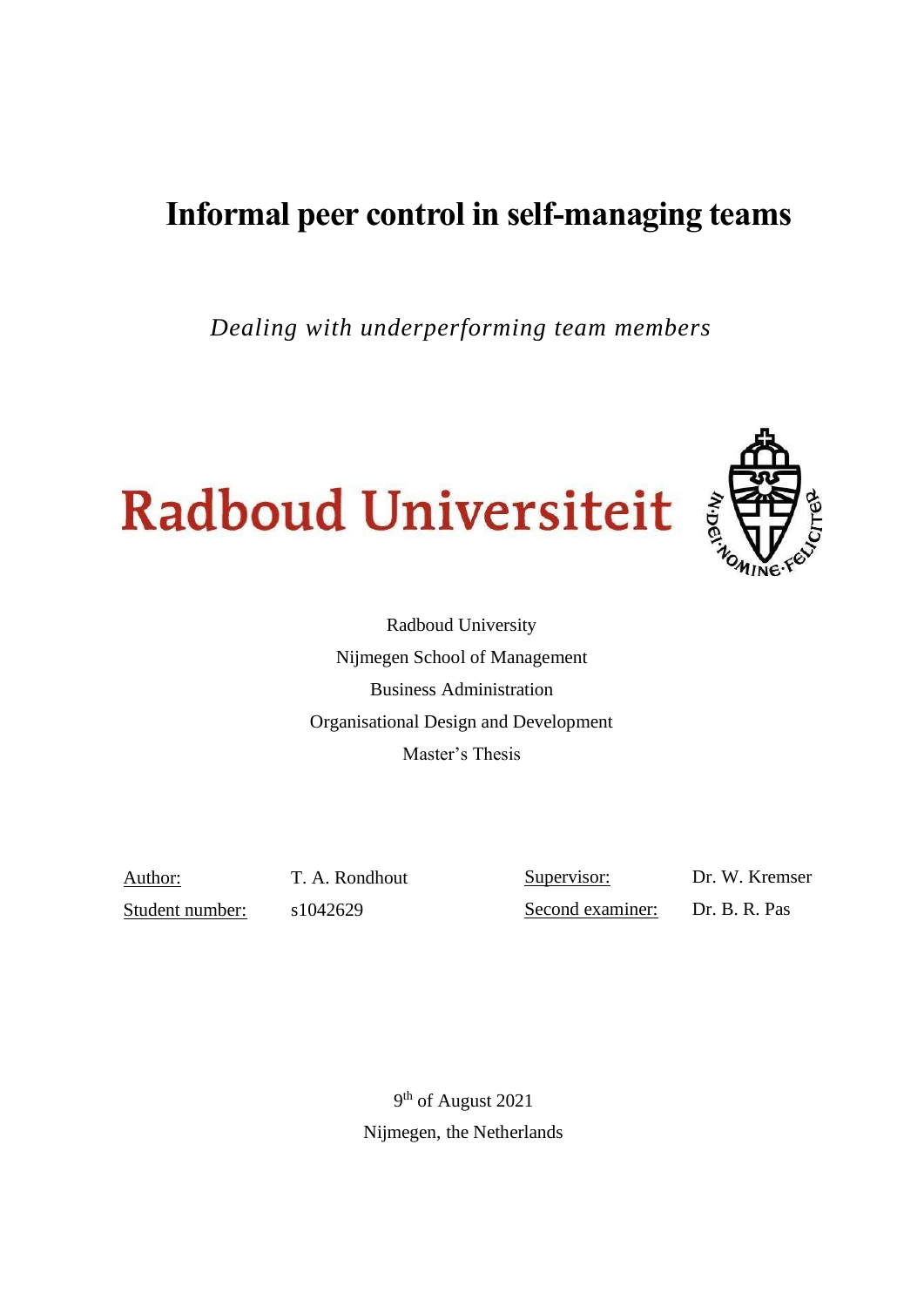# **Acknowledgement**

Nijmegen, August 2021

Dear reader,

Hereby I proudly present my master's thesis as a part of the master Organisational Design and Development at the Radboud University. Writing this master's thesis was an intensive, challenging but informative process. I look back on project in which I developed my academical and personal skills. Throughout this process I received a lot of support and guidance. I would like to take the opportunity to thank a number of people in particular.

First, I would like to express my gratitude to my supervisor Dr. W. Kremser for his supervision during this master trajectory. In particular I would like to thank him for the way by which he provided me of constructive and direct feedback. This stimulated me to get the most out of myself and this master's thesis. Further, I would like to thank my second reader Dr. B. R. Pas for her feedback on my research proposal and my final thesis. Lastly, I would like to thank the students in my thesis circle for their support and council.

Second, a special thanks to my contractors who gave me the opportunity and trust to conduct my research at their organization. I have experienced the contact as very helpful and pleasant, with mutual appreciation for each other. In addition, I would like to thank all the participants for participating and sharing their stories during the data collection phase of this research.

Finally, I would like to thank my friends and family for their support and council during this process. They have supported me throughout this process at times when things were going well, but also at when things were not going so well.

Hopefully you enjoy reading my master's thesis.

Tom Rondhout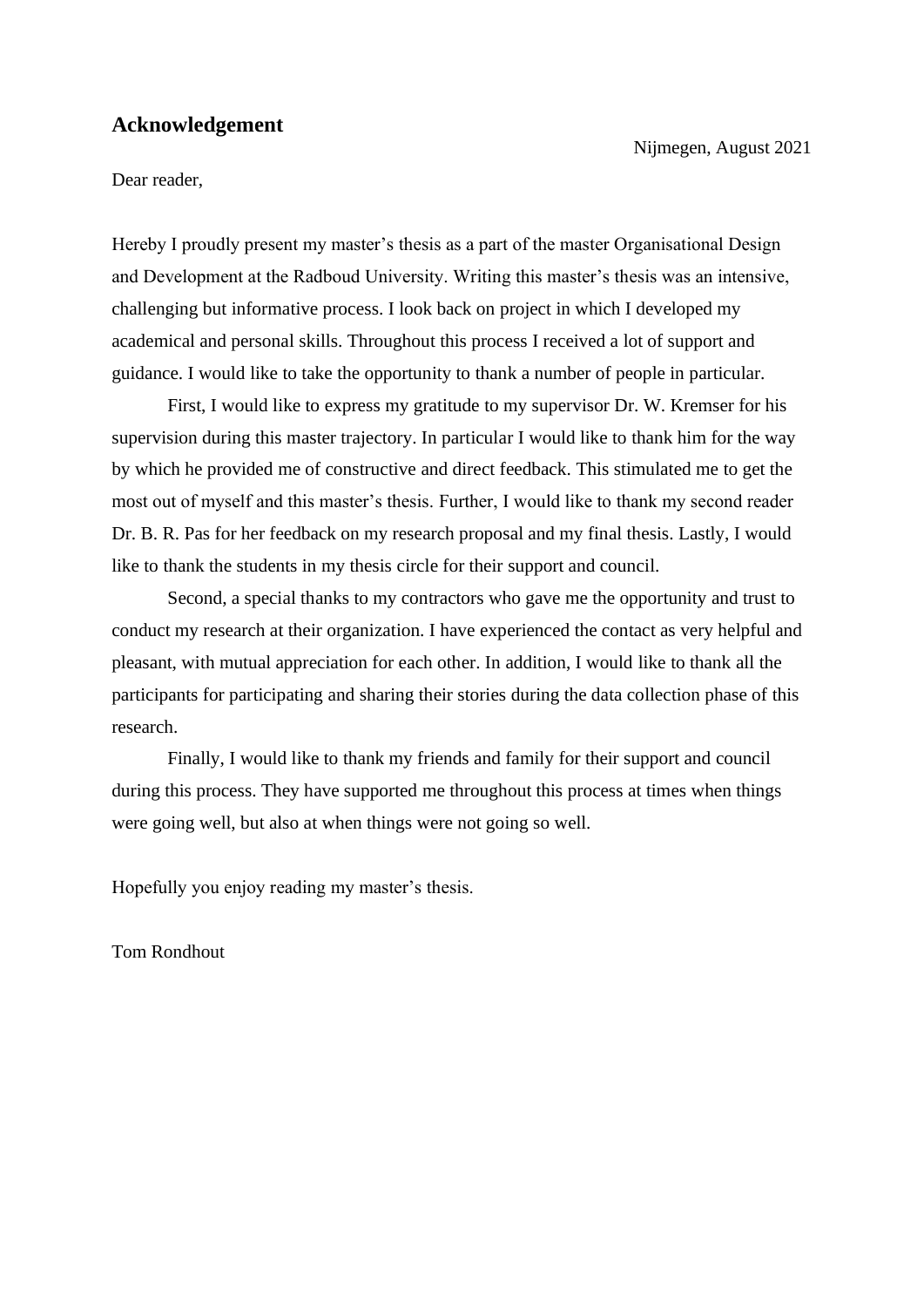# **Abstract**

This research examines how individuals in self-managing teams use informal peer control in practice. Specially, it investigates how individuals use informal peer control to determine performance standards and how they use these standards to establish and deal with underperforming behaviour of team members. Previous management scholars show that informal peer control in self-managing teams can have both positive and negative effects on individual and team performances and job satisfaction. However, how informal peer control works in practice is underdeveloped in the current literature.

This qualitative research examines how nine individuals from three self-managing teams in a Dutch care organization, use informal peer control when dealing with underperforming team members. Data is collected by conducting semi-structured interviews and analysing collected documents. Subsequently, the collected data is transcribed, coded and analysed using the template analysis technique.

The insights contribute to the existing literature of informal peer control in three ways. First, results show that performance standards in the teams are determined on the basis of norm consensus. Second, results show multiple ways by which individuals used direct peer monitoring to establish underperforming behaviour of team members. Another interesting insight is that client-involvement is used as a way to establish team member's performances. Third, after underperformance is established, the individuals use various ways of direct and indirect peer monitoring to deal with the underperforming behaviour of team members. Additionally, these findings provide valuable insights for individuals in self-managing teams how they can deal with underperforming team members. After discussing the results and implications, suggestions for further research are made.

**Key words:** Informal peer control; underperformance; direct peer monitoring; indirect peer monitoring; performance management; self-managing teams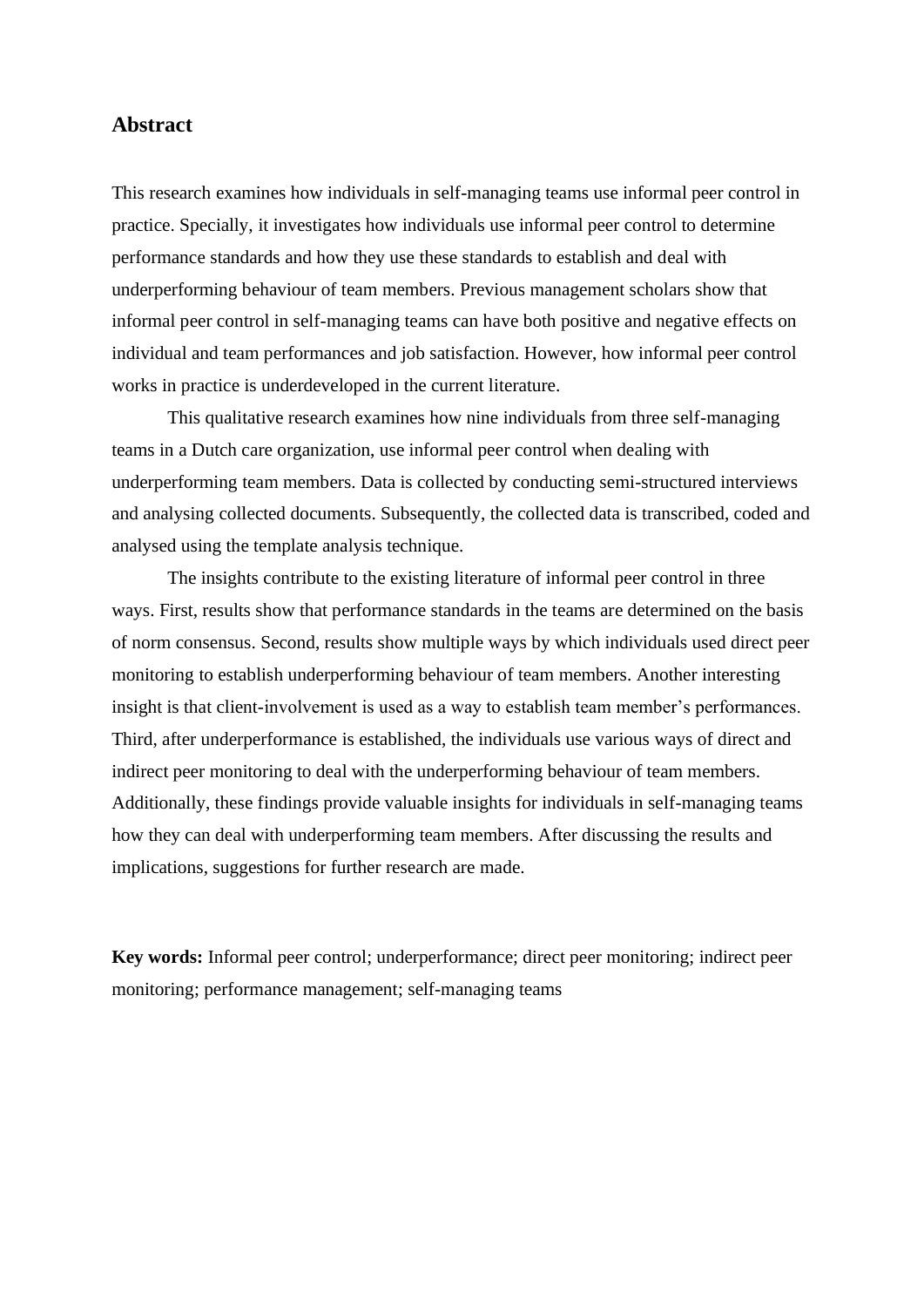# **Table of contents**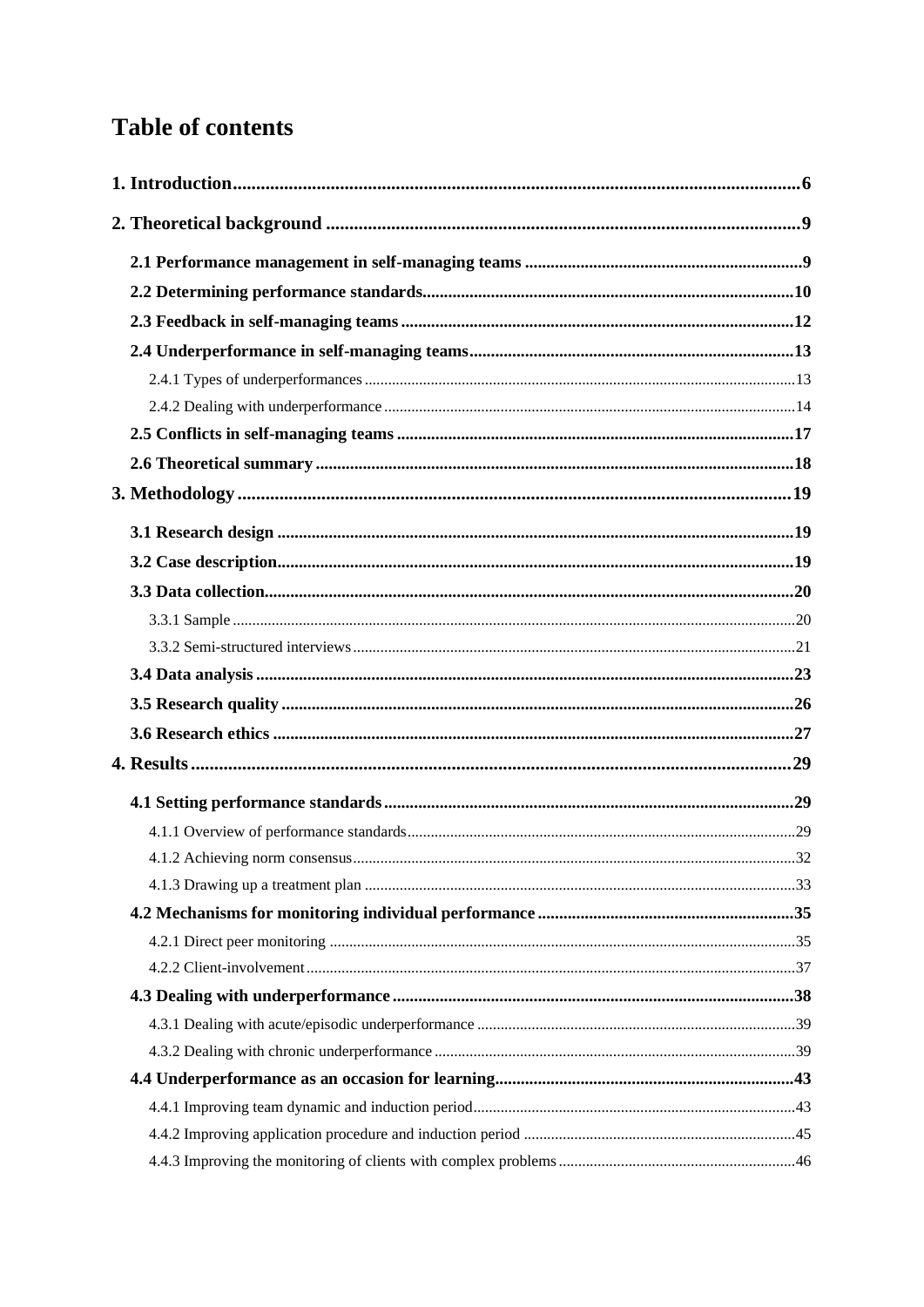| ${\large \bf Appendix 61}$ |  |
|----------------------------|--|
|                            |  |
|                            |  |
|                            |  |
|                            |  |
|                            |  |
|                            |  |
|                            |  |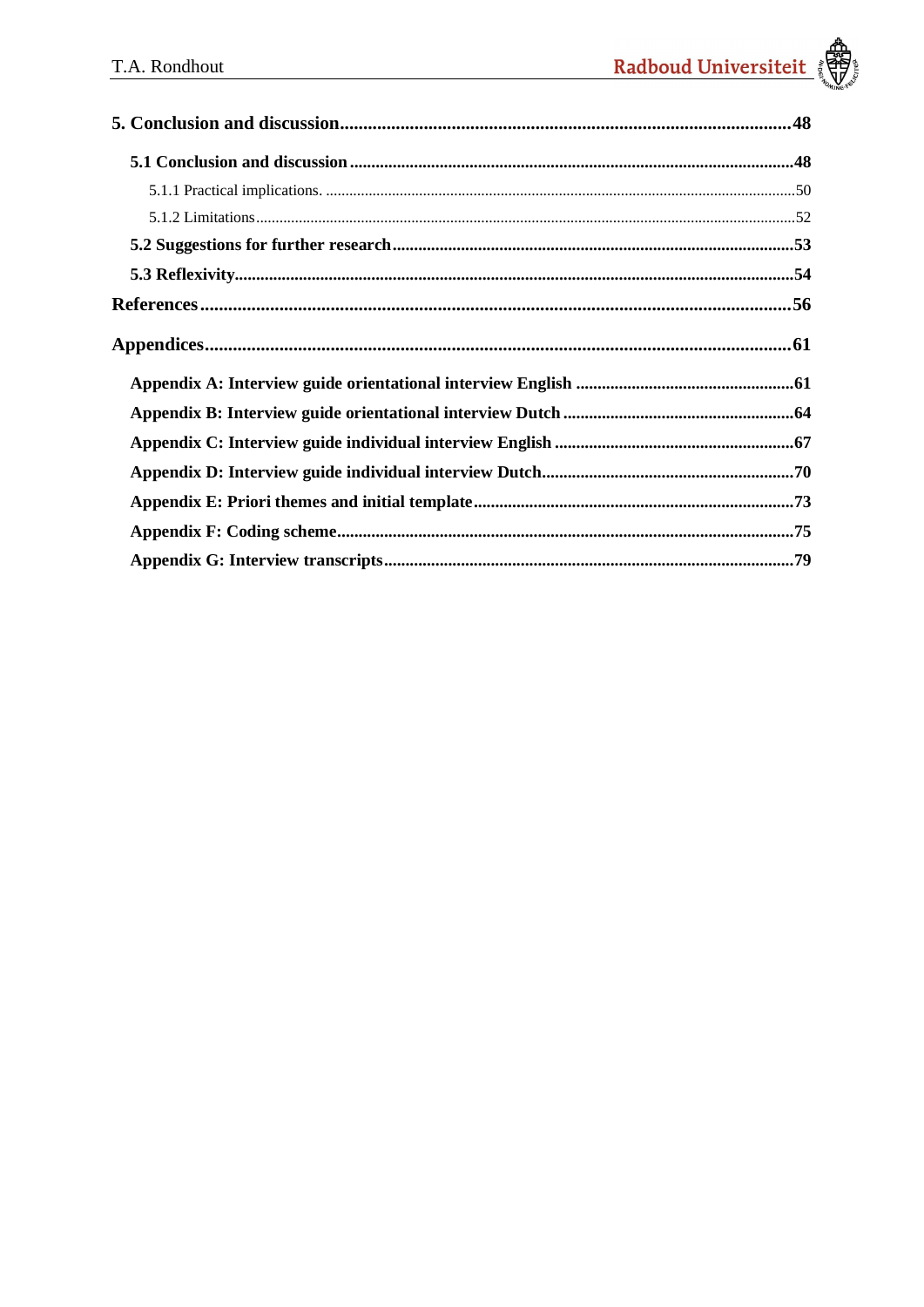# <span id="page-5-0"></span>**1. Introduction**

Accelerating trends in business and society forced modern organizations to move to less hierarchical organizational structures, characterised as self-managing teams (Lee & Edmondson, 2017). The concept of self-managing teams has been widely studied by various authors within scientific management scholars. These studies found that using self-managing teams lead to organisational advantages, such as an increase of job satisfaction, employee well-being, productivity, quality of product and services, a decrease of organizational costs and more team flexibility, which is demanded in today business and society (Cohen & Ledford, 1994; Cohen, Ledford, & Spreitzer, 1996; Cummings, 1978; Power & Waddell, 2004). Self-managing teams can be characterised as teams whose individuals work independently and can self-regulate on whole tasks (Spreitzer, Cohen, & Ledford, 1999). Together, these individuals are collectively responsible for each other's performances and therefore for the output they deliver (Wageman, 1997).

In self-managing teams, employees make use of informal peer control (de Klepper, Joe Labianca, Sleebos, & Agneessens, 2017; Loughry & Tosi, 2008; Walter, Kreutzer, & Kreutzer, 2021). Informal peer control can be characterised as a form of organizational control that exists among individuals that have no formal authority over each other as they all share the same property of rights (De Jong, Bijlsma-Frankema, & Cardinal, 2014). This form of control allows every member in a self-managing team to become a potential controller in order to regulate team members' behaviours, such that individual and team performance are congruent to organizational goals (de Jong, Bijlsma-Frankema, & Cardinal, 2014; Kirsch, 1996). Literature on informal peer control focused on the effect of informal peer control in self-managing teams on individual-level and team-level performances. Results found significant positive effects of informal peer control on the overall performance of selfmanaging teams (De Jong & Bijlsma-Frankema, 2009). Further, individuals who perceived that they were being controlled by team members, increased their individual performance in a way it also increased the team-level performance (Stewart, Courtright, & Barrick, 2012). To become a controller in order to regulate team members' performances, individuals use direct and indirect peer monitoring (Loughry & Tosi, 2008).Direct peer monitoring can be characterised as noticing team members' performances and responding directly and openly towards these performances (Loughry & Tosi, 2008). Research on direct peer monitoring showed that direct peer monitoring is positive related to job satisfaction, but negative to the overall team performance. A possible explanation is that noticing and discussing team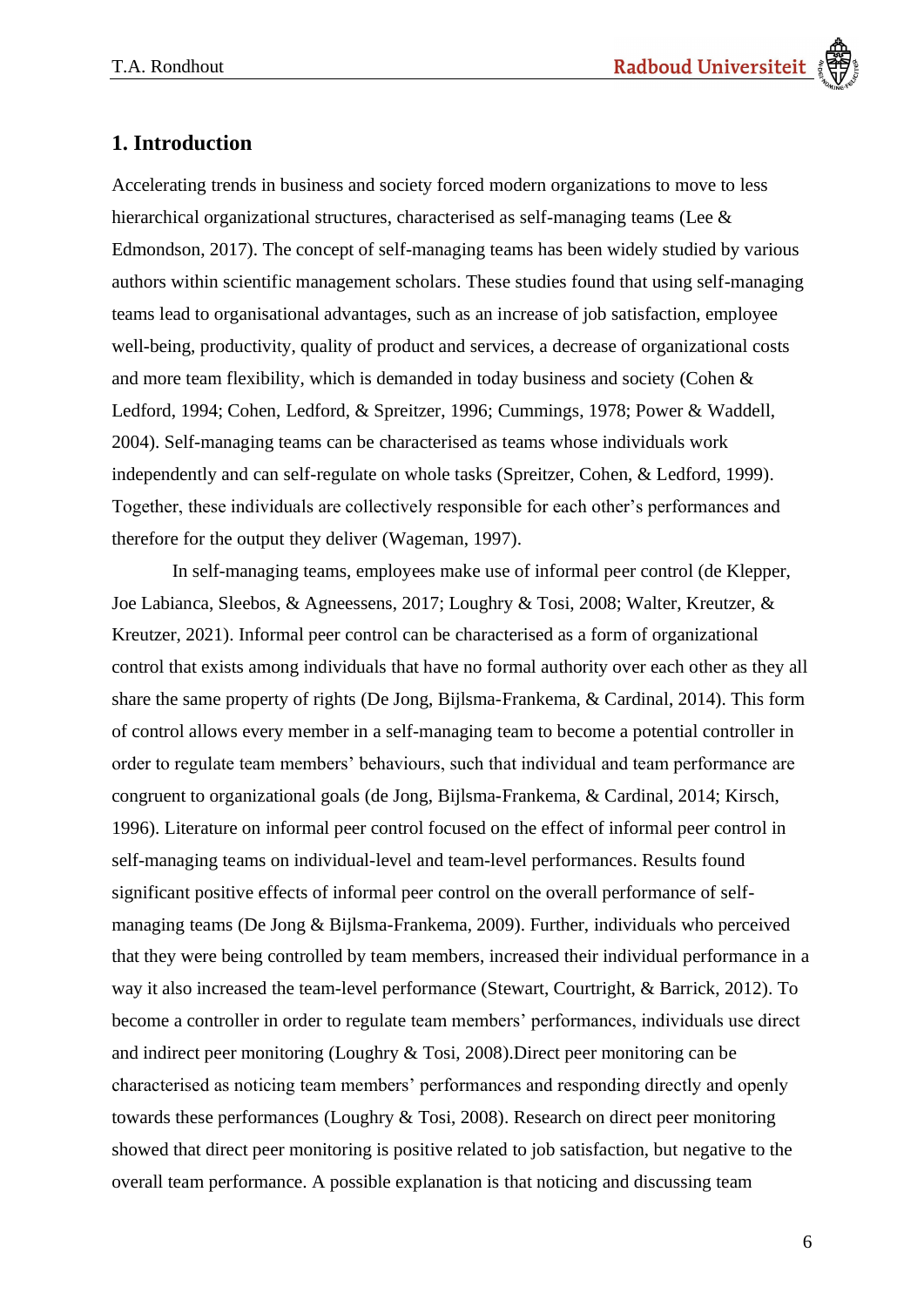members performances make individuals feel satisfied but distract them from team performances (Walter et al., 2021). However, not all individuals respond directly and openly towards team members' performances. As a result they start gossiping about and avoid responding to team members' underperforming behaviour, which can be characterised as indirect peer monitoring (Walter et al., 2021). Research showed that indirect peer monitoring is negative related to job satisfaction and positive related to the overall team performances. These findings differ from prior research that considered indirect peer monitoring as a cause for more employee behavioural problems (Loughry & Tosi, 2008). The effect of gossiping may depend on whether it is focused on individuals as a person or on their performances (Grosser, Kidwell, & Labianca, 2012). In sum, research showed that direct and indirect peer monitoring can have both positive and negative effects. However, what we do not know is how informal peer control, with direct and indirect peer monitoring, works in practice. In particular, how individuals in self-managing teams determine performance standards and use these standards to establish and deal with underperforming team members seems to be specifically relevant in this area. This is because these individuals all have the same property or rights, which means that they do not have the formal authority to intervene if team members underperform *(de Klepper, Labianca, Sleebos, & Agneessens, 2017; Lee & Edmondson, 2017)*. If underperformance continues, it can have consequences for team performances and organizational performances (Sonnentag & Frese, 2005). To explore this underdeveloped research area, the following research question is formulated:

# **How do employees within self-managing teams deal with underperformance of members, when using informal peer control?**

Qualitative research methods are used since this research is aimed at finding in depth knowledge on how there is dealt with underperformance in self-managing teams. Interviews are conducted to gain a deeper insight on how individuals in self-managing teams use informal peer control to deal with underperforming team members. Further, documents were collected during the interviews to develop better understandings and insights relevant to the research question. The data for this research is collected at a Dutch care organization that provides specialist mental health care to people with complex psychiatric and social problems who prefer or need to be treated and supported at home. This care organization was chosen as it is well-known for its adherence to the principles of self-management.

The aim of this research is to get an understanding how individuals in self-managing teams deal with underperforming behaviour, while using informal peer control. In three ways these findings make a scientific contribution to the underdeveloped literature of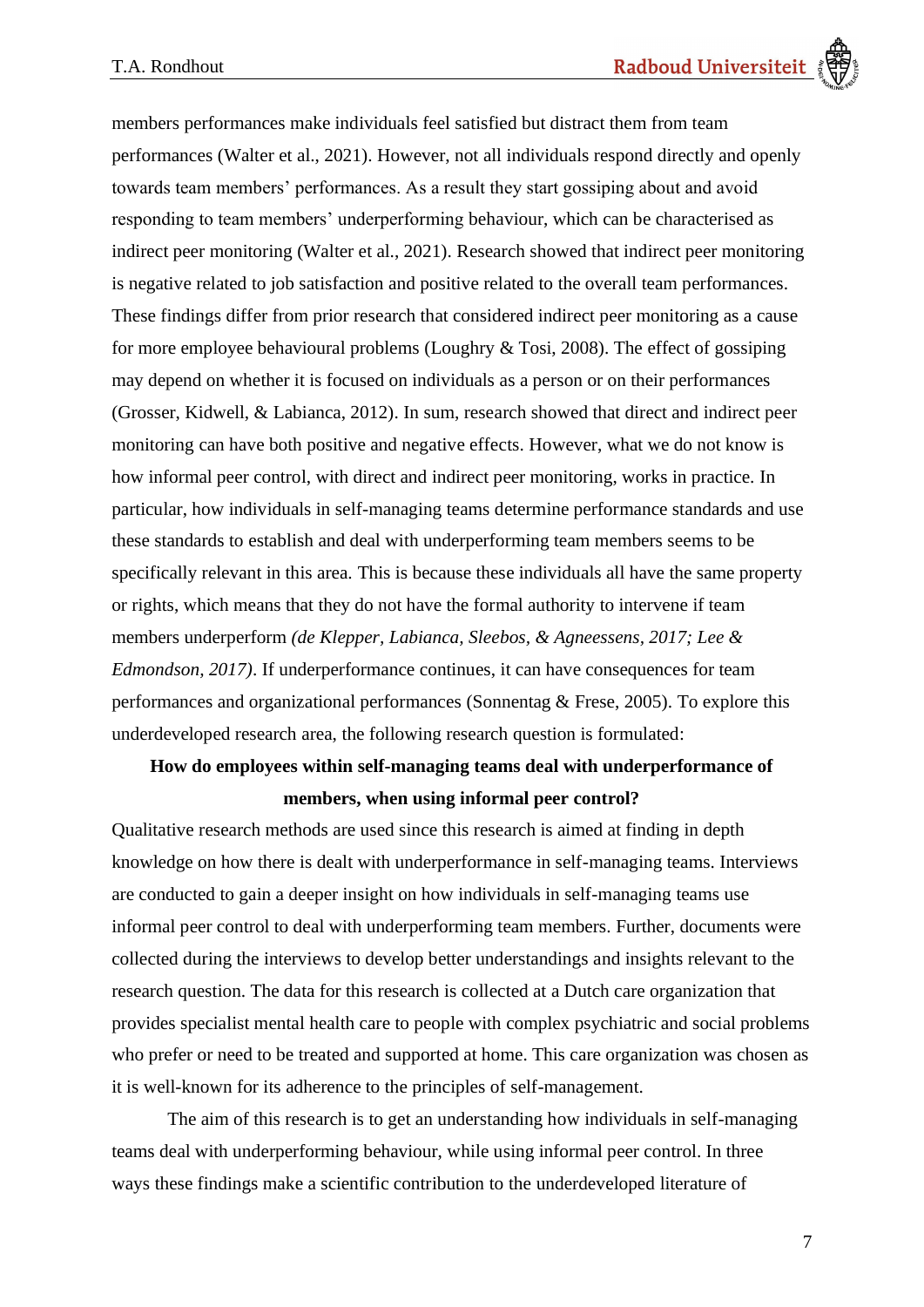informal peer control in self-managing teams. First, the insights of this research contribute to understanding how individuals in self-managing teams establish performance standards when using informal peer control. These findings are relevant since it creates a deeper knowledge how individuals collectively establish their performance standards while having no formol authority over each other. Subsequently, insights show how individuals use informal peer control to establish underperforming behaviour of team members. These findings are relevant as they contribute to the underdeveloped area of how informal peer control is used to establish underperformance. This is important as the individuals themselves are responsible for monitoring their own and others' performances. Finally, the insights contribute to understanding how individuals deal with team members after they have established their underperforming behaviour. These findings contribute to the area of peer monitoring in selfmanaging teams, as it describes how it works in practice. In terms of practical relevance these insights are especially relevant for individuals working or involved in self-managing teams, because it provides them valuable information on how they can design and govern their performance management as it comes to establishing performance standards, establishing underperforming behaviour and dealing with underperforming behaviour. As a final point, these insights can be relevant for other practitioners who are involved in selfmanaging teams, as it can help them to get a better understanding of how performance management is designed and governed.

This master's thesis is structured in five chapters. In the next sup-chapter the theoretical background of this research is described. The chapter outlines the existing information in literature related to underperformance in self-managing teams. Thereafter in chapter three the methods applied in this qualitative research are discussed. In chapter four the results of this research are presented. Finally, the research question is answered in the conclusion and discussion and subsequently practical implications, limitations and suggestions for further research are discussed.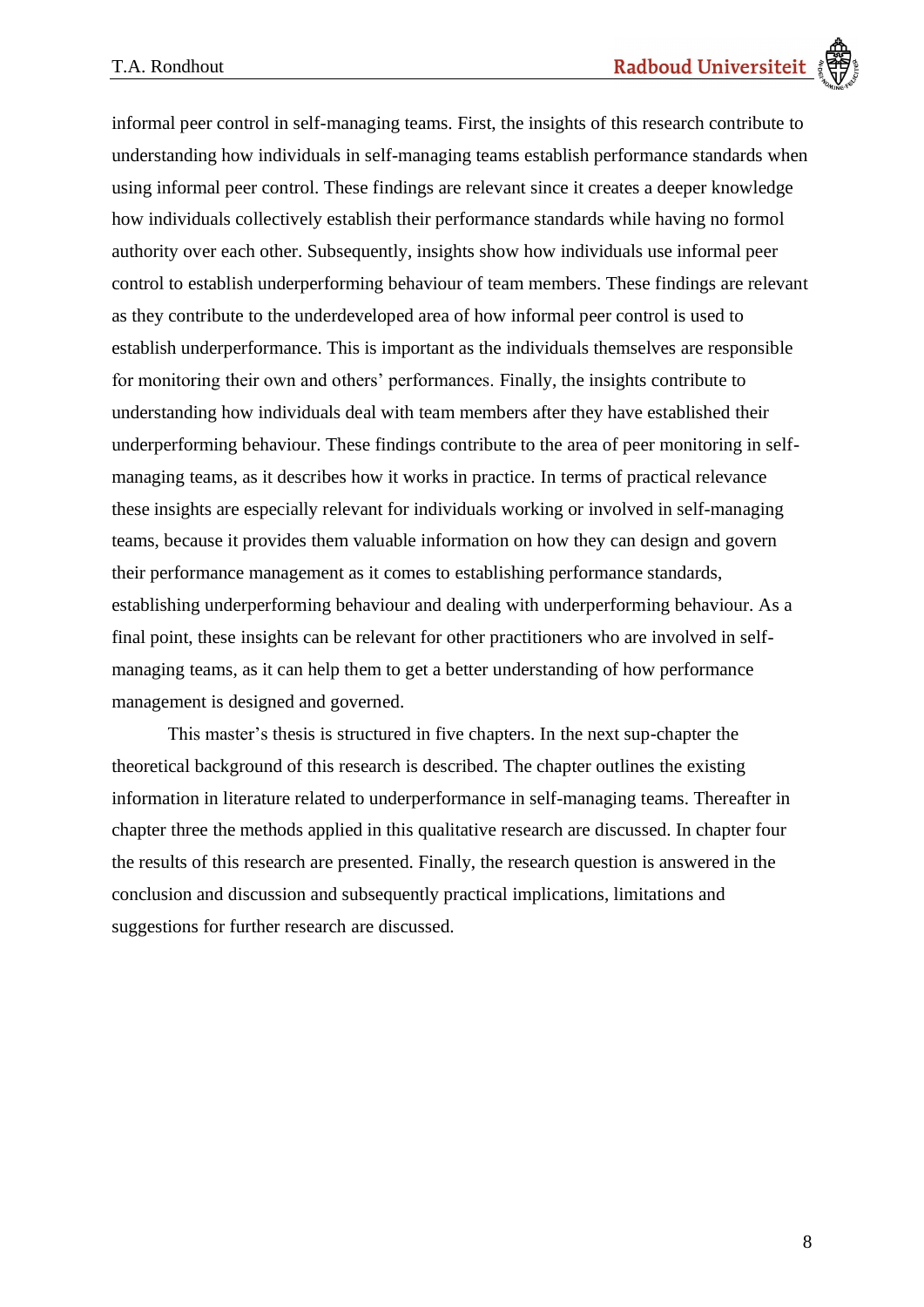# <span id="page-8-0"></span>**2. Theoretical background**

This chapter describes the theoretical background of this research. First, a description is given of self-managing teams and the way by which performance management is organised in these teams. Thereafter, it is described how individuals in self-managing teams establish performance standards. In the third subchapter the importance of feedback seeking behaviour in self-managing teams is addressed. The next subchapter begins by distinguishing two types of underperformances. Subsequently it is described what mechanisms individuals in selfmanaging teams use to establish and resolve underperforming behaviour of team members. The fifth subchapter elaborates on conflicts in self-managing teams, which can be a consequence of underperformance. In the final subchapter a short summary is presented.

## <span id="page-8-1"></span>**2.1 Performance management in self-managing teams**

With the advent of self-managing teams formal peer control in traditional performance management is, being replaced by informal peer control (Lee & Edmondson, 2017). In formal peer control, performance management is owned and controlled by managers in line management on the basis of formally agreed frameworks of determined organizational and individual goals, policies, standards and required competences (Armstrong, 2006). Formal peer control relies on the managers direct supervision of employee behaviour or on monitoring the outcomes of employee behaviour. When is established that the behaviour or outcomes of an employee are below standards, managers have the authority to execute corrective decisions (Dermer & Lucas, 1986; Walter et al., 2021).

In self-managing teams, however, this hierarchical relationship between managers and employees is eliminated, since the employees  $1$  in these teams work more autonomously and share the same property of rights (de Klepper et al., 2017; de Klepper et al., 2017; Lee & Edmondson, 2017). Individuals in self-managing teams are in control of tasks that were previously performed by managers (Cummings, 1978; Wageman, 1997). This also applies for the way the individuals in the self-managing teams organize and coordinate performance management (Thoms, Pinto, Parente, & Druskat, 2002).

Self-managing teams (SMTs) are defined as: *"…groups of interdependent individuals that can self-regulate on relatively whole tasks <sup>2</sup>"* (Spreitzer et al., 1999, p. 644)*.* In general, self-managing teams consist of ten to fifteen individuals who work with each other on a day-

<sup>1</sup> The words *employees*, *individuals*, *participants*, *members*, *peers* are used synonymously throughout this thesis.

<sup>2</sup> The words *tasks* and *routines* are used synonymously throughout this thesis.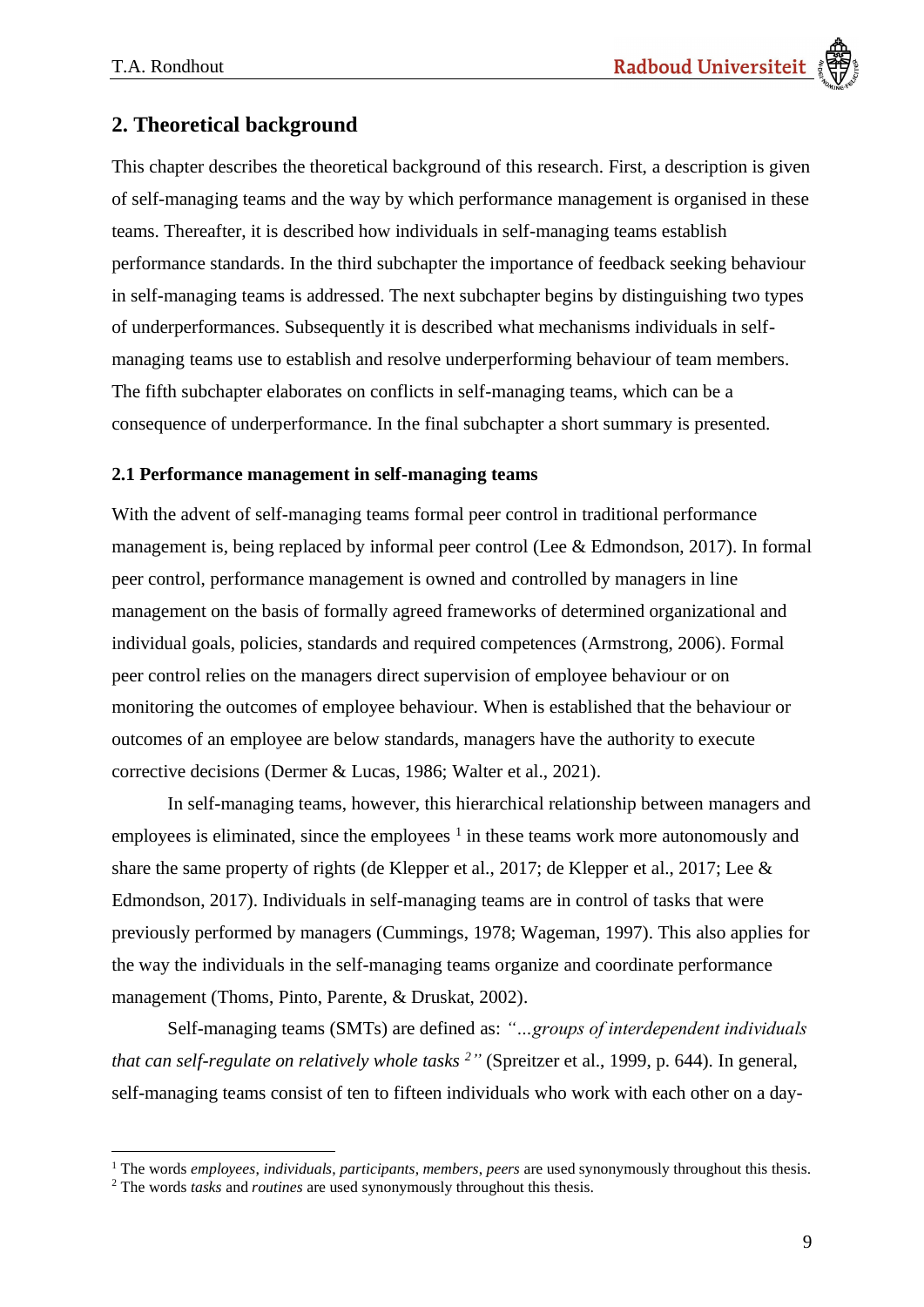to-day basis and are able to perform any tasks the work requires (Cohen & Ledford, 1994). Together, these individuals are collectively responsible and dependent on each other for the output they deliver (Wageman, 1997). Moreover, the individuals in self-managing teams themselves, rather than managers, make collective decisions in terms of strategy formulation, project management, conflict management, and performance management (Cummings, 1978; Thoms et al., 2002; Yang & Guy, 2011). Due to this lack of managerial control and organizational structures, self-managing teams develop other control and coordination mechanisms (Bechky, 2006). These other mechanisms also determine the way by which performance management is coordinated and controlled in self-managing teams.

In terms of performance management, the individuals in self-managing teams control and coordinate their own and other's performances based on a clear role structure and negotiations (Barker, 1993; Bechky, 2006; de Jong et al., 2014). This process by which performance management is controlled and coordinated by members of a self-managing team is also known as informal peer control (De Jong et al., 2014; Loughry & Tosi, 2008). Informal peer control can be defined as: *"… a form of organizational control that occurs among workers who have no formal authority over one another"* (de Jong et al., 2014, p. 1704)*.* In contrast to formal peer control, this form of organizational control emerges socially rather than from formal organizational structures. This is because the individuals of selfmanaging teams collectively establish performance standards, goals, norms about what constitutes as productive behaviour and use peer monitoring to notice the performing behaviour of co-workers and respond to these behaviours (Barker, 1993; De Jong & Bijlsma-Frankema, 2009; Loughry & Tosi, 2008). Informal peer control in self-managing teams must ensure that individual underperformance is prevented or adequately addressed, so that individual and team performances are congruent to organizational goals (De Jong et al., 2014; Loughry & Tosi, 2008).

## <span id="page-9-0"></span>**2.2 Determining performance standards**

As previously described, role structure and negotiations are two mechanisms by which coordination and control is accomplished in in self-managing team. These two mechanisms are also used in determining performance standards of routines (Bechky, 2006). Routines can be defined as: *"repetitive, recognizable pattern(s) of interdependent actions, involving multiple actors"* (Feldman & Pentland, 2003, p. 96).

In self-managing teams, however, work settings can be complex and dynamic as individuals work together on day-to-day basis and are able to perform any routine the work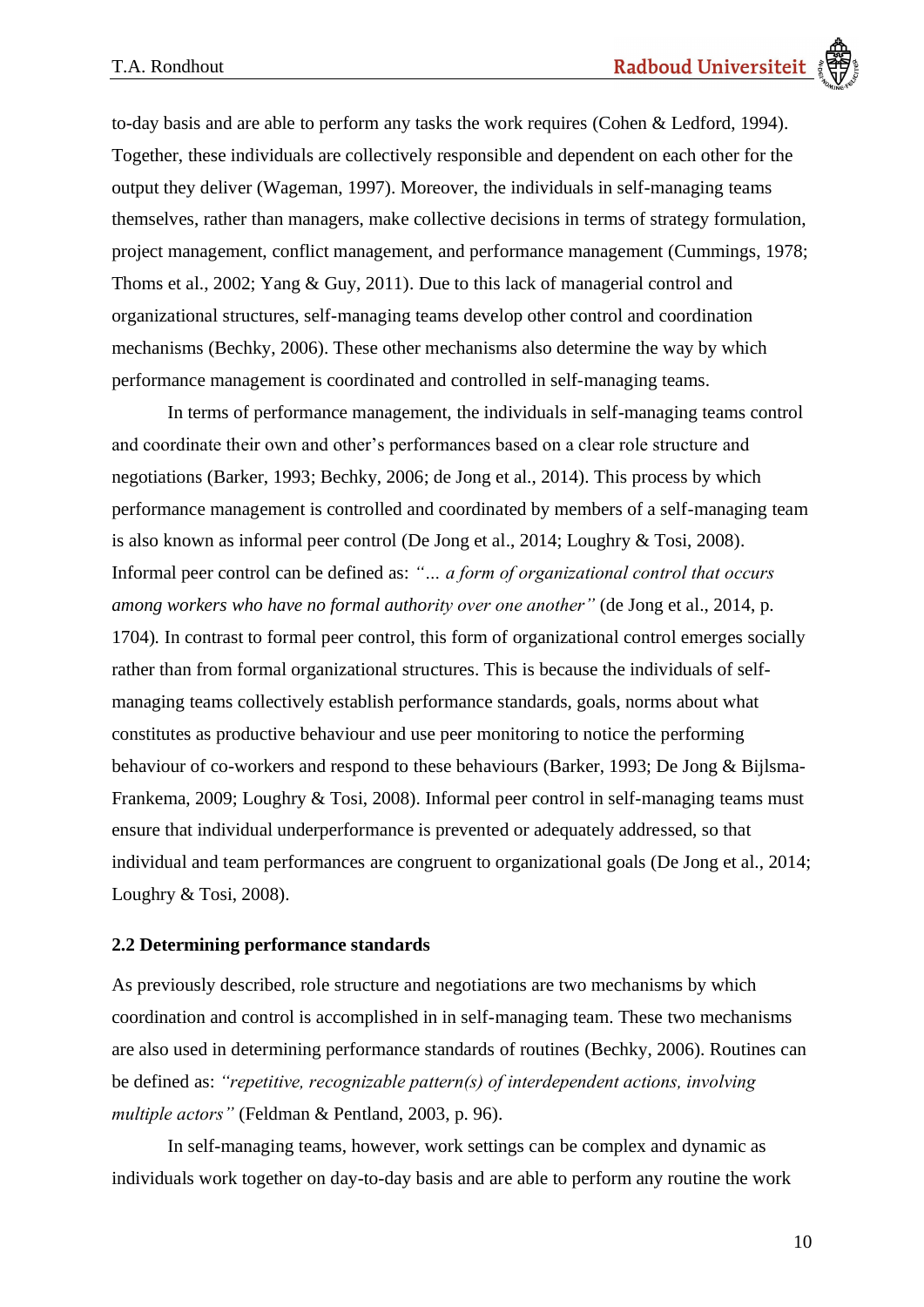requires (Lee & Edmondson, 2017). As a result, roles are looser and more dynamic, and expectations of routine performances can differ per individual. To establish a shared understanding of routine performances, individuals in self-managing team engage in negotiations and reflections. Overtime routine performances and reflections on routines become recognized patterns (i.e., performance standards). This process is also known as patterning. (Bechky, 2006; Kremser & Blagoev, 2020)

Patterning can be defined as the way in which: "*participants engage in and reflect on action sequences and share information and understanding through connections with other routine participants*" (Turner & Rindova, 2018, p. 1253). The individuals in self-managing teams use patterning to collectively coordinate their routines so that they in turn form a joint performance. Though, patterning is not always easy in a dynamic work setting as a selfmanaging team. This is because participants must often make contributions to multiple and overtime changing routines. For that reason, this process of patterning can also be identified as: temporal patterning (Kremser & Blagoev, 2020).

In the ongoing process of temporal patterning, individuals in self-managing teams can use three mechanisms by which the coordination of routines is negotiated: *sequence-based prioritizing, time-based prioritizing and role-based prioritizing* (Kremser & Blagoev, 2020). Individuals engage in sequence-based prioritizing to *"built shared temporal expectations about the appropriate sequential ordering of contributions to that routine"* (Kremser & Blagoev, 2020, p. 28). In timing-based prioritizing participants built shared temporal expectations about the performance of routines when certain events happen. For example, expectations of routines performances are devised into quantifiable units as homogeneous products (Kremser & Blagoev, 2020). However, in this process of prioritizing individuals may have different expectations of what they find urgent and important. As a result, local temporal conflicts over the patterning of routines can arise and in turn increase the complexity of coordination (Kremser & Blagoev, 2020).

In resolving these local temporal conflicts, role structure and negotiation play a crucial role as participants engage in role-based prioritizing. This type of prioritizing "*enables actors to address complex temporal conflicts by transforming them into socialrelational conflicts in which actors negotiate who should adjust their line of conduct to whom"* (Kremser & Blagoev, 2020, p. 28). Resolving conflicts based on role structure and negotiation is further discussed in subchapter [2.5 Conflicts in self-managing teams.](#page-16-0)

When routines have been performed, reflective talks between involved and uninvolved individuals are held to evaluate the current routine performance and to negotiate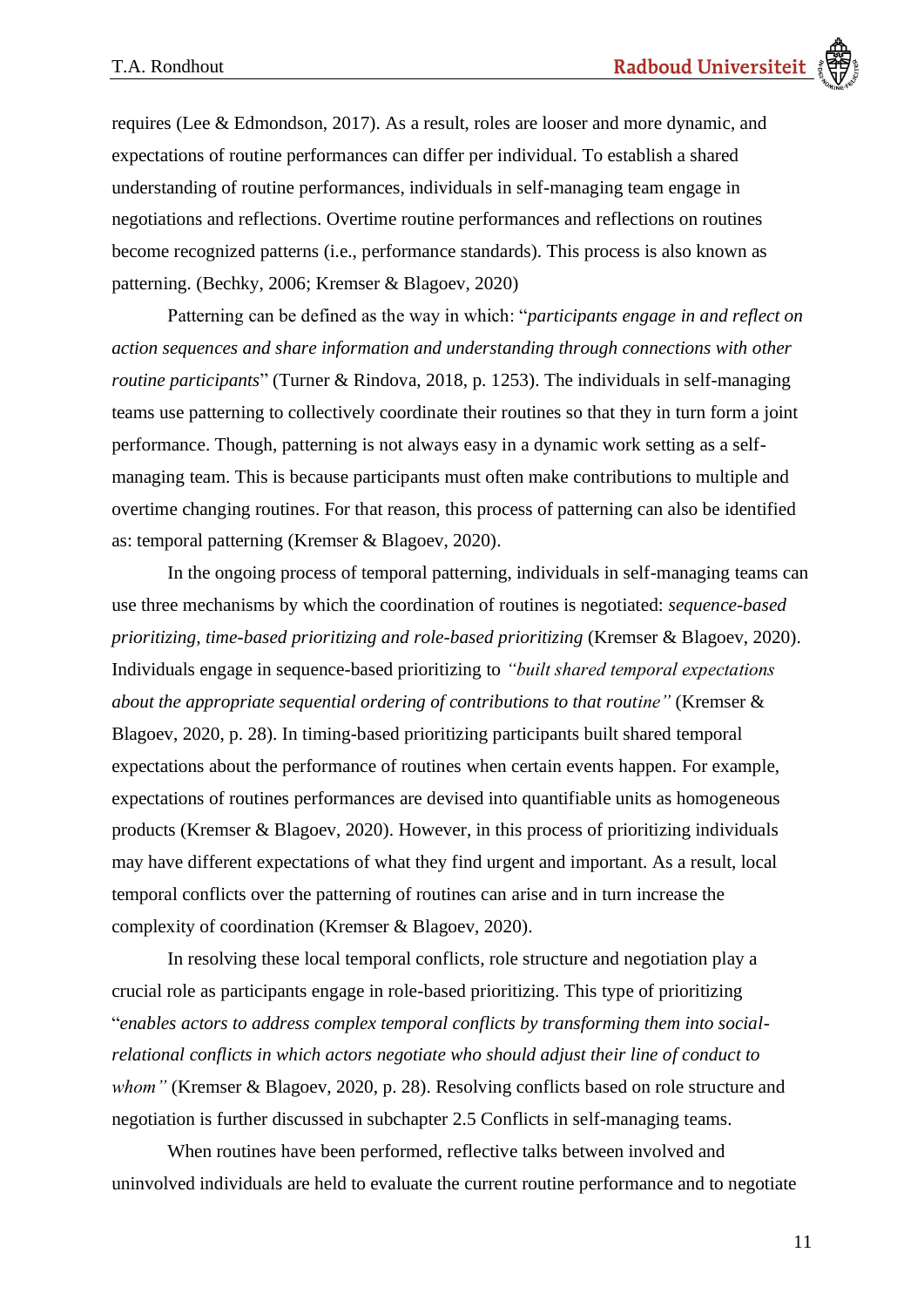about future routine performances (Dittrich, Guérard, & Seidl, 2016; Kremser & Blagoev, 2020). When individuals perceive incompatibilities of a performed routine, it can trigger a negotiation process (Kremser & Blagoev, 2020). Reflecting on a routine performance at a team level can facilitate routine change and therefore expectations of performances (Deken, Carlile, Berends, & Lauche, 2016; Dittrich et al., 2016).

In self-managing teams this process of prioritizing and reflecting on routines is an ongoing iterative process, which can lead to a consistent pattern of temporal coordination of routines (i.e., a negotiated temporal order). However, this negotiated temporal order is not fixed forever. Changes in the team, such as a new colleague joining the team, can affect the pattern and therefore expectations about routine performances. The shape of the pattern can also be affected by features from the larger organizational context and taken-for-granted issues of the involved participants (Kremser & Blagoev, 2020).

### <span id="page-11-0"></span>**2.3 Feedback in self-managing teams**

Individuals in self-managing teams can use feedback seeking behaviour to ensure that their performances are congruent to individuals or team goals. Feedback seeking behaviour can be defined as: *"the conscious devotion of effort toward determining the correctness and adequacy of behaviour for attaining valued end states"* (Ashford, 1986, p. 466). This behaviour is important as there are no managers who provide the individuals from feedback (Ashford, De Stobbeleir, & Nujella, 2016; De Stobbeleir, Ashford, & Zhang, 2020). Moreover, the individuals in these teams do not have a formal responsibility to provide their colleagues from feedback (Wu, Parker, & De Jong, 2014). For these individuals, feedback can be extremely valuable because it gives them clarity about how they should perform or behave to achieve their desired outcomes. Furthermore, the degree by which individuals seek feedback at peers can be an important indication on a team's health and effectiveness (De Stobbeleir et al., 2020).

There are two ways by which the individuals in self-managing teams can seek for feedback: by inquiry and by monitoring (Ashford & Cummings, 1983). Feedback through inquiry involves individuals pro-actively engaging in interactions with other colleagues by directly asking for feedback. Feedback through monitoring involves individuals observing their environment to gather information from situations or others' behaviours (Ashford & Cummings, 1983). Although some studies found positive effects of feedback inquiry and feedback monitoring on individual performances, others found no effect (Anseel, Beatty, Shen, Lievens, & Sackett, 2015; Ashford & Black, 1996).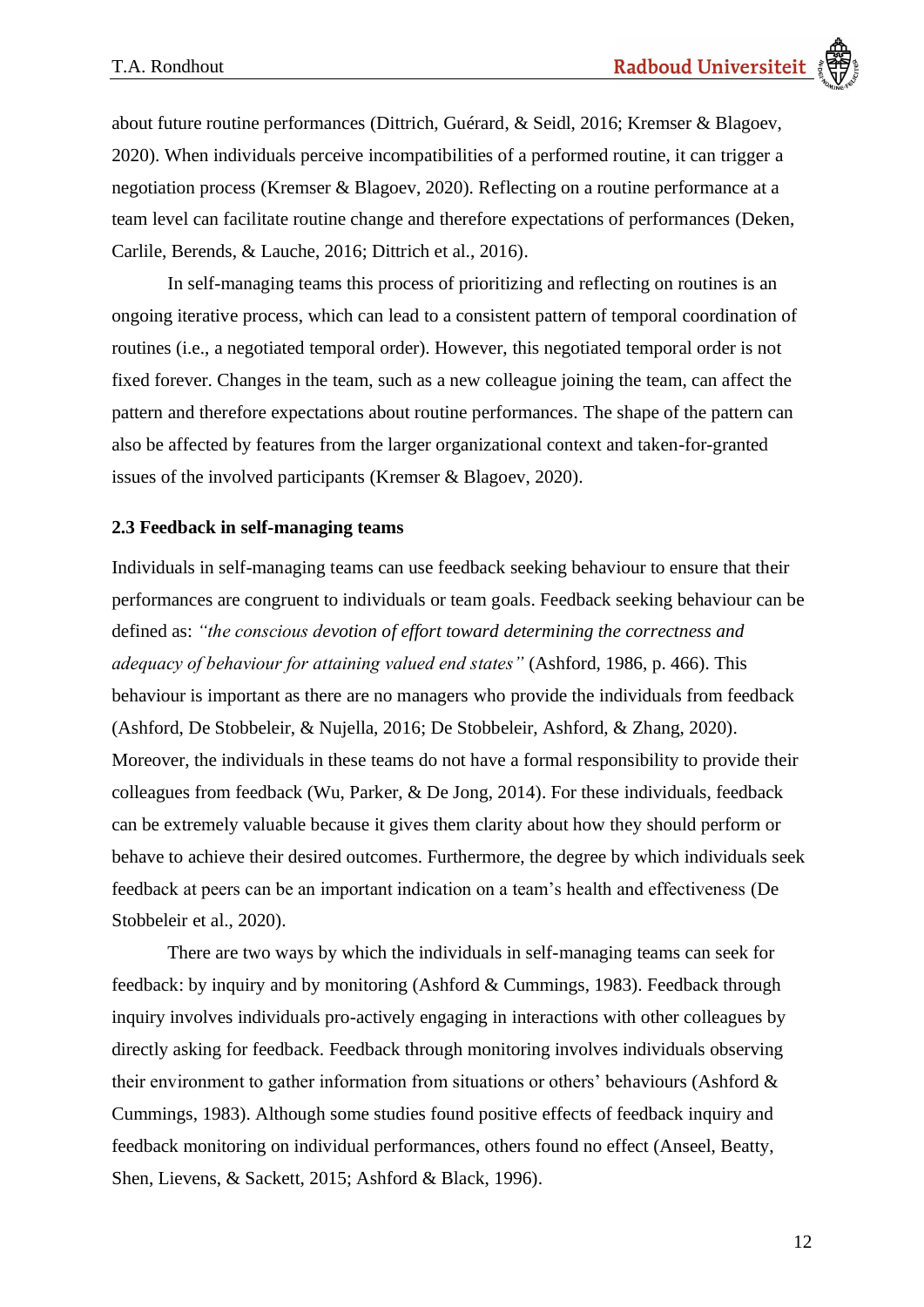As described, individuals in self-managing teams can be valuable sources when providing feedback. When individuals perform feedback seeking behaviour, they involve themselves in social interactions (Wu et al., 2014). By means of these social interactions, individuals may consider whether they perform feedback seeking behaviour. Wu et al. (2014) studied the effect of attachment anxiety and avoidance anxiety on the degree by which individuals in a flexible work environment engage in feedback seeking behaviour. Individuals with a high degree of attachment anxiety, perceive themselves as incapable, unlovable and therefore need a high need for approval (Brennan, Clark, & Shaver, 1998; Wu et al., 2014). Contradictory, individuals with a high degree of avoidance attachment, perceive a high need for self-reliance as they find it difficult to trust and rely on others (Brennan et al., 1998; Wu et al., 2014). Wu et al. (2014) found positive significant effects of attachment anxiety on the degree to which individuals engage in feedback seeking behaviour. This is because feedback seeking behaviour can be seen as a positive strategy to improve individuals' performances. On the other hand, they found that attachment avoidance was not related to feedback seeking behaviours of peers (Wu et al., 2014).

Further, a study by De Stobbeleir et al. (2020) found that high tasks interdependency and psychological safety are important antecedents of the degree of feedback seeking behaviour performed by individuals. When tasks of individuals are characterized as high interdependent, feedback from peers can become a valuable resource (De Stobbeleir et al., 2020). This is because peers may obtain relevant information on how certain tasks need to be performed or what behaviours positively affect the outcome of the task. Furthermore, the psychological safety that the individuals experience in their work setting influences the tendency of individuals seeking feedback. Individuals that experience a work setting as psychologically safe, perceive lower risk of image los and ego risk and therefore perform more feedback seeking behaviour (De Stobbeleir et al., 2020). Final, result showed that feedback seeking behaviour has positive effects on the teams' level of creativity. As a result of higher level of collective arguing, more input is delivered, which in turn improve work ideas and therefore leading to higher levels of team creativity (De Stobbeleir et al., 2020).

# <span id="page-12-0"></span>**2.4 Underperformance in self-managing teams**

# <span id="page-12-1"></span>**2.4.1 Types of underperformances**

A distinction can be made between two types of employee underperformance: acute/episodic underperformance and chronic underperformance (Pindek, 2020). Acute/episodic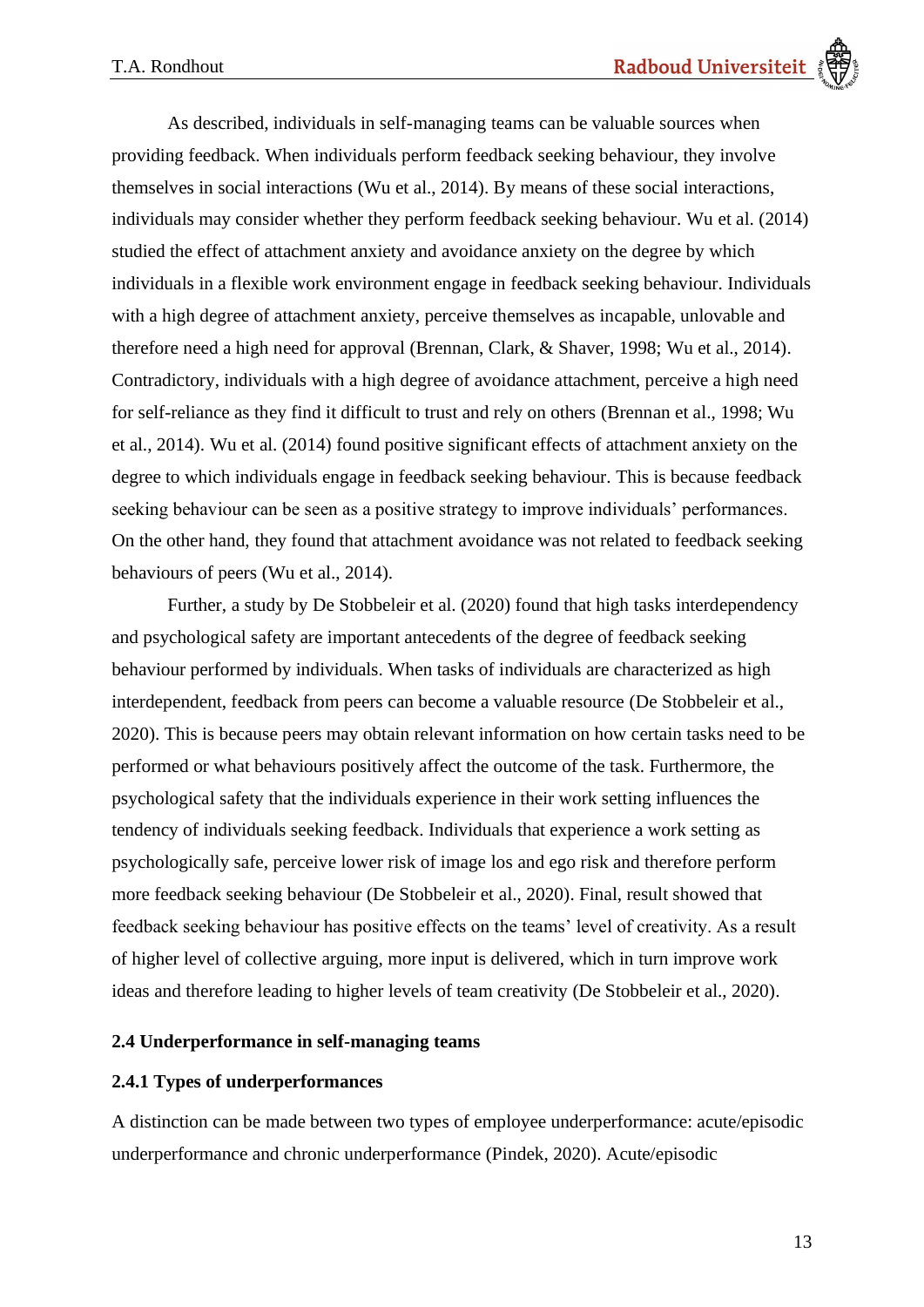underperformance arises when an employee is: *"… carrying out a task in a way that does not meet the standards for performance or that results in outcomes that are noticeably worse than they could have been in a different option of carrying out the task had been chosen"* (Pindek, 2020, p. 3). An important characteristic of this type of underperformance is that it is limited in time. On the other hand, chronic underperformance arises when an employee is: *"… not meeting standards for effectiveness requirements in terms of quality and/or quantity of the output that the employee has produces over time"* (Pindek, 2020, p. 3). Unlike acute/episodic underperformance, this type of underperformance is persistent in time. Both types of underperformances reduce employees' self-efficacy, negatively affect their ability of self and social evaluations, and will lead to negative emotions (Pindek, 2020, p. 3). So, in general it is important that individual underperformance is adequately established and resolved. Individuals in in self-managing teams establish and deal with underperforming behaviour by peer monitoring (Loughry & Tosi, 2008).

### <span id="page-13-0"></span>**2.4.2 Dealing with underperformance**

As a result of informal peer control, individuals in self-managing teams design and implement peer control to monitor performances (Walter et al., 2021). Two types of peer monitoring can be distinguished: *direct peer monitoring* and *indirect peer monitoring*  (Loughry & Tosi, 2008). Direct peer monitoring can be defined as: *"…noticing peers' behavior or results and responding directly and openly, such as praising coworkers when they do a good job, cor- recting coworkers when they make mistakes, report- ing dishonest coworkers, and discussing how everyone does the job"* (Loughry & Tosi, 2008, p. 885). So, when individuals notice that team members are making mistakes or being dishonest, other team members can use direct peer monitoring to re-establish their underperforming behaviour (De Jong & Bijlsma-Frankema, 2009; de Klepper et al., 2017; Loughry & Tosi, 2008). These expressions of direct peer monitoring can be directed to tasks-related behaviours and normrelated behaviours of other team members (Druskat & Kayes, 2000).

The extent to which members of a group collectively agree about what constitutes as productive and appropriate work behaviour is defined as norm consensus (De Jong & Bijlsma-Frankema, 2009, p. 2). An important starting point is that norms can vary within and between self-managing teams. When it comes to norms in teams, two types can be distinguished. Namely, voluntary norms that emerge spontaneously within the teams and organizationally norms that are induced by external sources to the team (De Jong et al., 2014). The difference between these two types of norms is that organizationally induced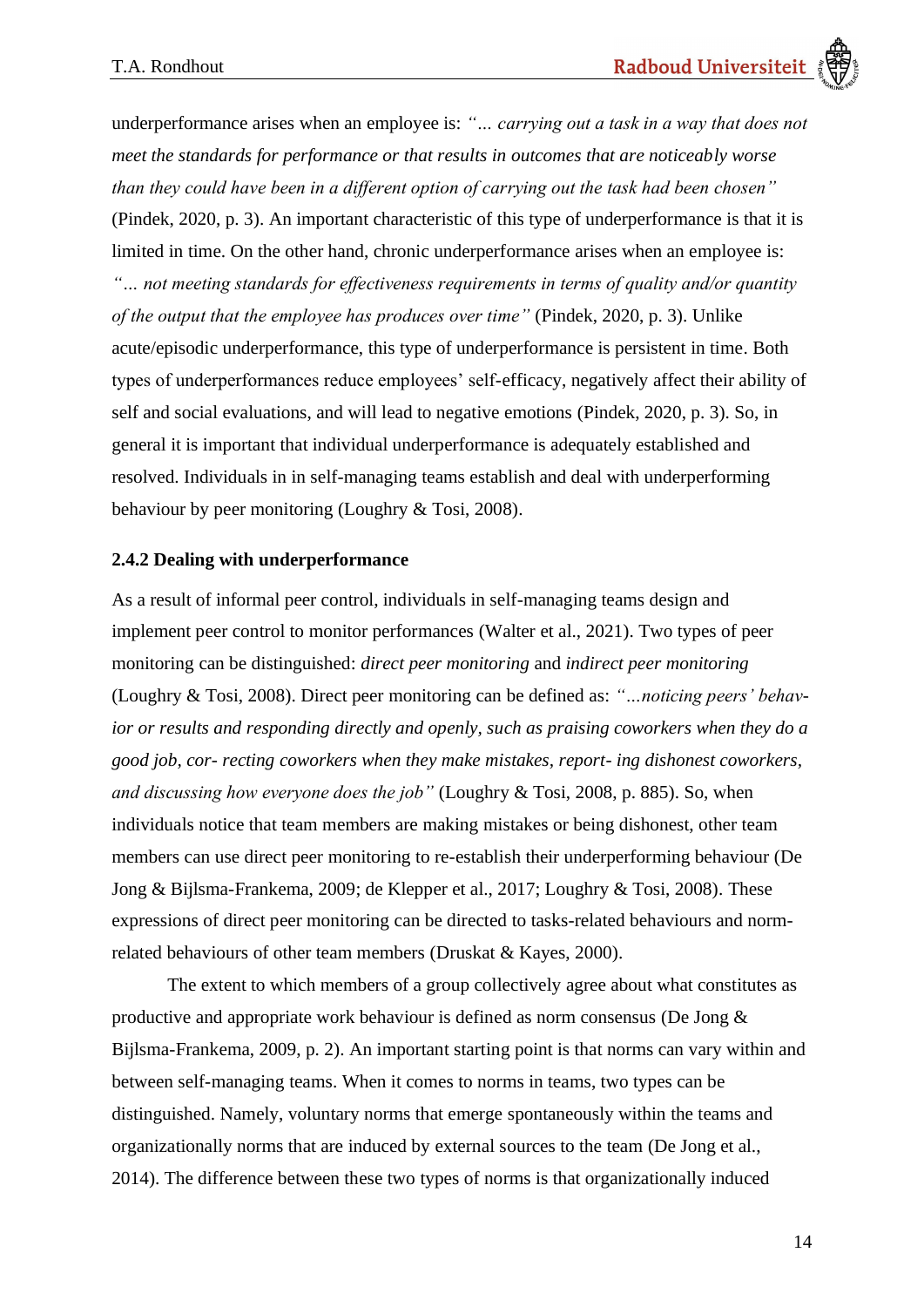norms are more functional than voluntary norms. For example, organizationally norms prescribe what counts as productive behaviours (De Jong et al., 2014). Further, organizationally induced norms are less distinctive in their content than voluntary norms as they originate from a single source, such as management, and are applied to all the teams in an organization. Because norms can vary between individuals or teams, team members can have different direct peer monitoring strategies to regulate team members' behaviours (De Jong & Bijlsma-Frankema, 2009).

Walter et al. (2021) found that informal peer control has a positive relation with direct peer monitoring. They suggest that a shared vision and goals stimulate team members to perform direct peer monitoring on each other's behaviours. Further, they found that direct peer monitoring has a positive relationship with job satisfaction. It is assumed that openly praising or correcting team members' behaviour, makes individuals feels satisfied. Finally, prior research found mixed results as it comes to the effect of peer monitoring on team performance. A possible explanation for this is that direct peer monitoring is not always related to behaviour that affects individual or team objectives. Another possible explanation is that direct peer monitoring can distract individuals from their tasks (De Jong & Bijlsma-Frankema, 2009; Walter et al., 2021).

On the other hand, individuals in self-managing teams can also perform indirect peer monitoring. Indirect peer monitoring can be defined as: *"…gossip- ing about and avoiding poorly performing coworkers, behaviors that do not unambiguously link the coworker's actions with the consequences*" (Loughry & Tosi, 2008, p. 885).

In practice, underperforming individuals are not always aware that they are the target of indirect peer monitoring. This is because they are not always present when other team members gossip about their performance or behaviours (Ellwardt, Labianca, & Wittek, 2012). When individuals notice that they are the target of indirect peer monitoring, they may assign the indirect peer monitoring to the mood or personality of the team member who performs the monitoring rather than their own underperforming (de Klepper et al., 2017; Loughry & Tosi, 2008). Individuals that use indirect peer monitoring are often more concerned about their self-interest than the interests of team members, the team or even the organization (Loughry & Tosi, 2008).

Research on indirect peer monitoring found that informal peer control has a negative relation with indirect peer monitoring. This is because a shared vision and goals may reduce the need for gossiping and of team members' inappropriate behaviour (Walter et al., 2021). Further, indirect peer monitoring has a negative effect on job satisfaction and a positive effect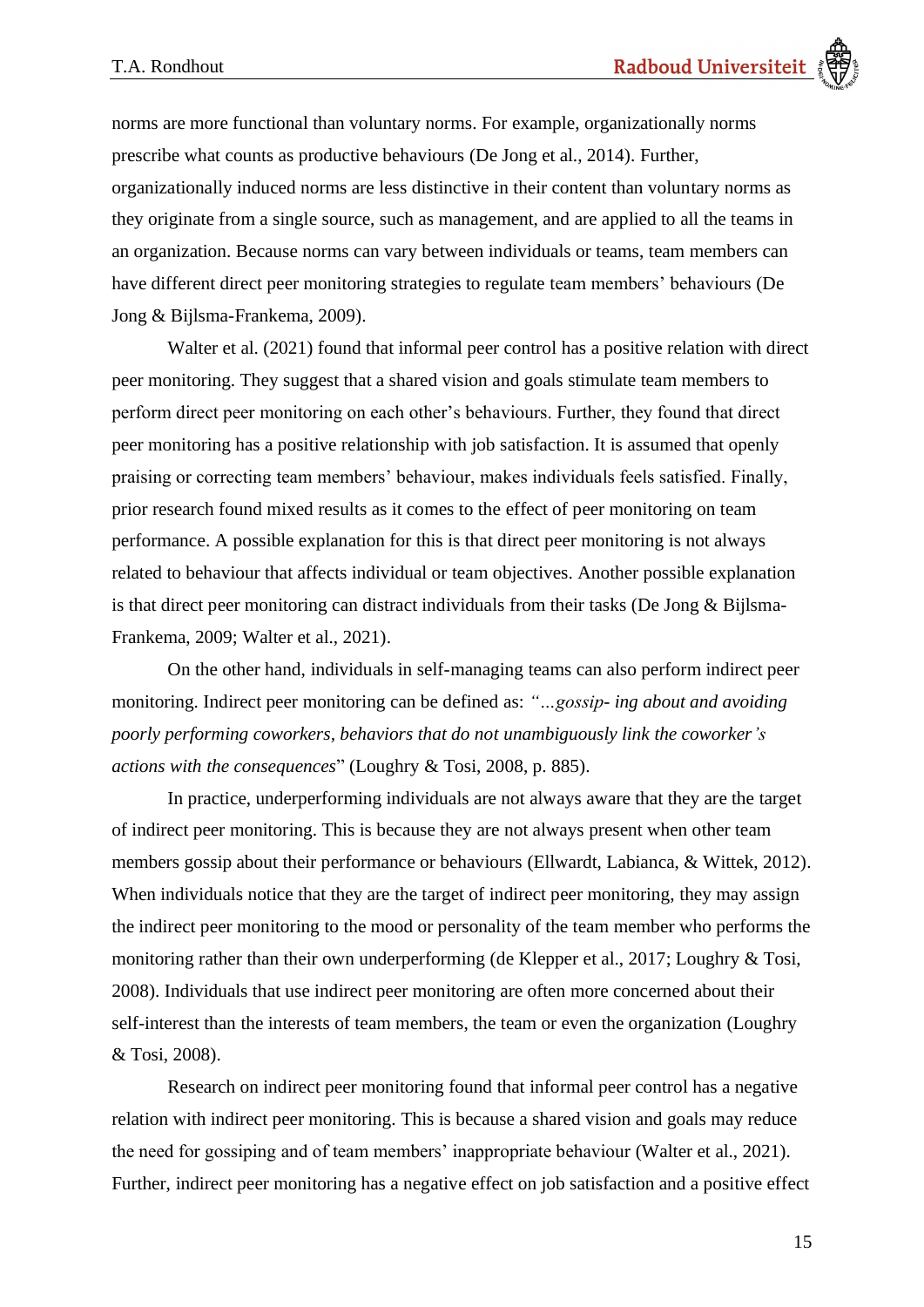on the overall team performance. This suggests that gossiping about team members may provide relevant and time saving information on which other individuals can act. (Walter et al., 2021). However, gossiping still comes with some risks, as it is completely depended on whether an individual is experiencing the gossip from an employee perspective or an organisational perspective (Grosser et al., 2012).

In general, individuals who perform direct peer monitoring take greater risks than individuals who perform indirect peer monitoring. This is because individuals who perform indirect peer monitoring, avoid an open confrontation with team members. (Loughry & Tosi, 2008). Further, an uncomfortable social climate can originate when individuals resist being monitored and told that they are underperforming. Other team members can join these resisting individuals which only makes the situation worse, since being targeted for control by many others can lead to individuals leaving the organization (de Klepper et al., 2017). Finally, individuals performing direct peer monitoring can feel rejected and lose trust that their efforts will lead to successful outcomes (Loughry & Tosi, 2008).

A study by de Klepper et al. (2017) found that attempts of direct and indirect peer monitoring can be linked to informal hierarchy within an organization. Even in organizations with minimal formal hierarchical structures, employees do not have equal motivation to monitor other individuals' performances and behaviours. In particular, individuals who are disliked by many others and who have a low competence-based status are often being targeted for peer monitoring. In turn, being disliked by many others led to less peer monitoring attempts to others. Further, de Klepper et al. (2017) hypothesized that a higher individual competence-based status will lead to more peer monitoring attempts on other employees. However, result showed that individuals with a lower competence-based status engaged in more peer monitoring attempts than individuals with a higher competence-based status. Finally, individuals with a higher competence-based status are less likely to be the target for peer monitoring (de Klepper et al., 2017).

The way in which peer monitoring is carried out, is not only different between individual team members, but also between teams (De Jong & De Ruyter, 2004). As a result, self-managing teams can develop their own unique behaviour as it comes to direct peer monitoring, which in turn leads to differences within and between self-managing teams (de Jong et al., 2014; De Jong & De Ruyter, 2004). Some teams make more intensive use of direct peer monitoring as their joint responsibility and dependency makes it easier to observe each other performances and in turn detect underperforming behaviour (Fitch & Ravlin, 2004). In other teams, however, the extent to direct peer monitoring is used is rather low. Due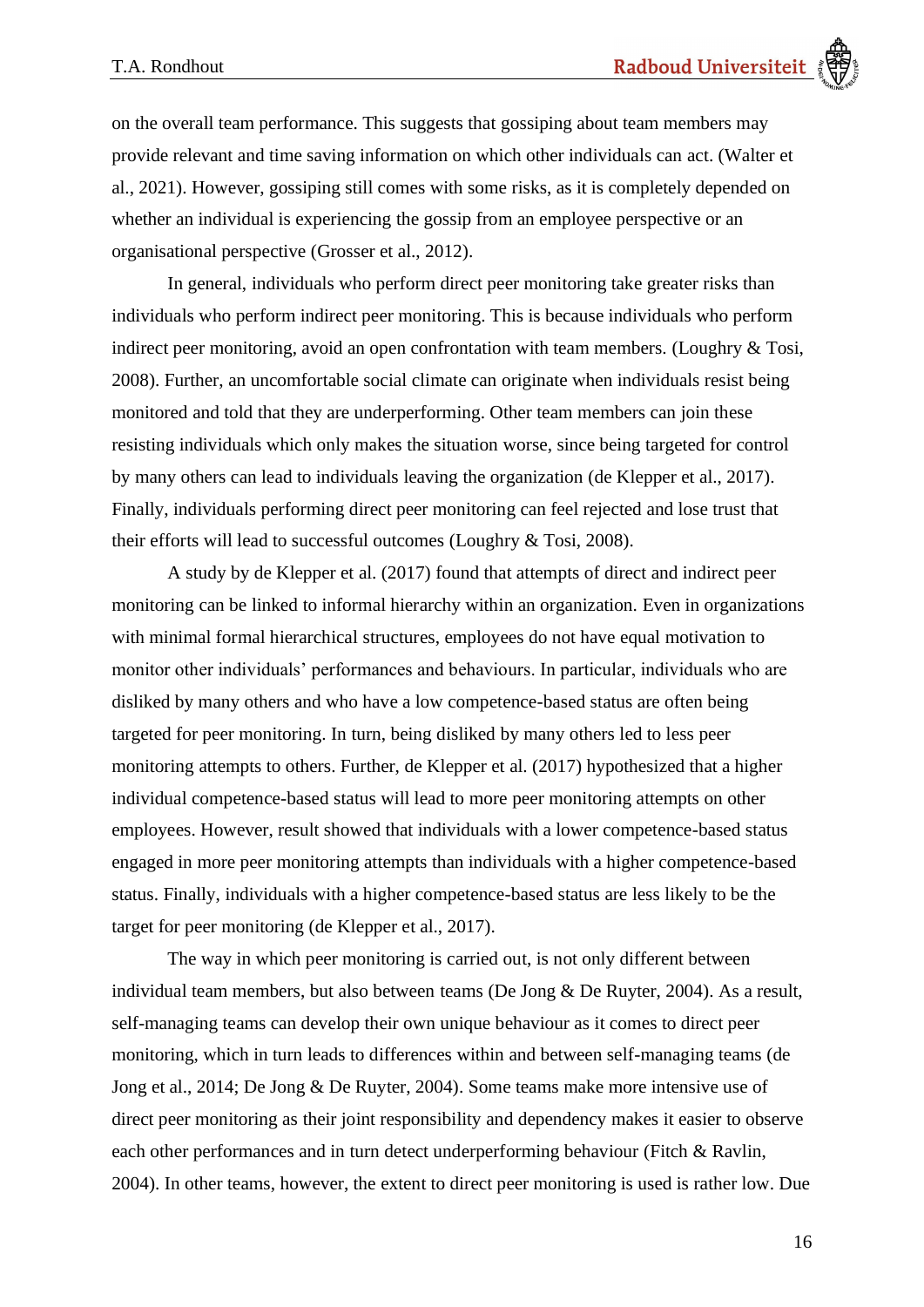to a lack of trust, they find it difficult to control one another (Langfred, 2007). As a result, members avoid using direct peer monitoring as they are concerned that it can lead to intrateam conflicts (Druskat & Wolff, 2007; Langfred, 2007).

### <span id="page-16-0"></span>**2.5 Conflicts in self-managing teams**

A conflict in general can be defined as: "*… an awareness on the part of the parties involved of discrepancies, incompatible wishes, or irreconcilable desire"* (Jehn, 1994, p. 224). Since members in a team contribute to the team via social and task input, conflicts may arise (De Dreu & Weingart, 2003). Two types of intrateam conflicts can be defined: relationship conflicts and tasks conflict. Relationship conflicts occurs: "*… when there are interpersonal incompatibilities among group members, which typically includes tension, animosity, and annoyance among members within a group"* (Jehn, 1995, p. 258). These types of conflicts can arise as a result of differences in personal taste, norms and values, and interpersonal style (De Dreu & Weingart, 2003). In general, relationships conflicts have negative effects on employees' job-satisfaction, task interferences, goodwill and understanding of other employees, and will lead to less desire of team members to stay in the team. In turn these effects influence employees' effective task performances, which can lead to task conflicts (Greer, Jehn, & Mannix, 2008; Jehn, 1995).

Task conflicts occurs: "… when there are disagreements among group members about the content of the task being performed, including differences in viewpoints, ideas, and options" (Jehn, 1995, p. 258). These types of conflicts can arise as a result of discrepancies in procedures and policies, judgments and interpretations about facts, and about the distribution of resources (De Dreu & Weingart, 2003). Empirical evidence of the consequences of task conflicts on the overall team performances show conflicting results. A study by Jehn (1994) found that task conflicts had positive effects on the team performances. However, other studies found that task related conflicts distracts employees from their tasks, which will lead to negative effects on the team performances (Greer et al., 2008; Jehn, Northcraft, & Neale, 1999). These negative effects of tasks conflicts are often associated with relationship conflicts. In turn, negative effects of relationship conflicts are in turn often associated with task conflicts (Greer et al., 2008). Because of this interrelation, both types of conflicts are related to each other.

As described in subchapter 2.2, conflicts between individuals in self-managing teams often arise because of conflicting expectations and visions of multiple routines in the same work setting (Kremser & Blagoev, 2020). In the negotiations to resolve conflicts, the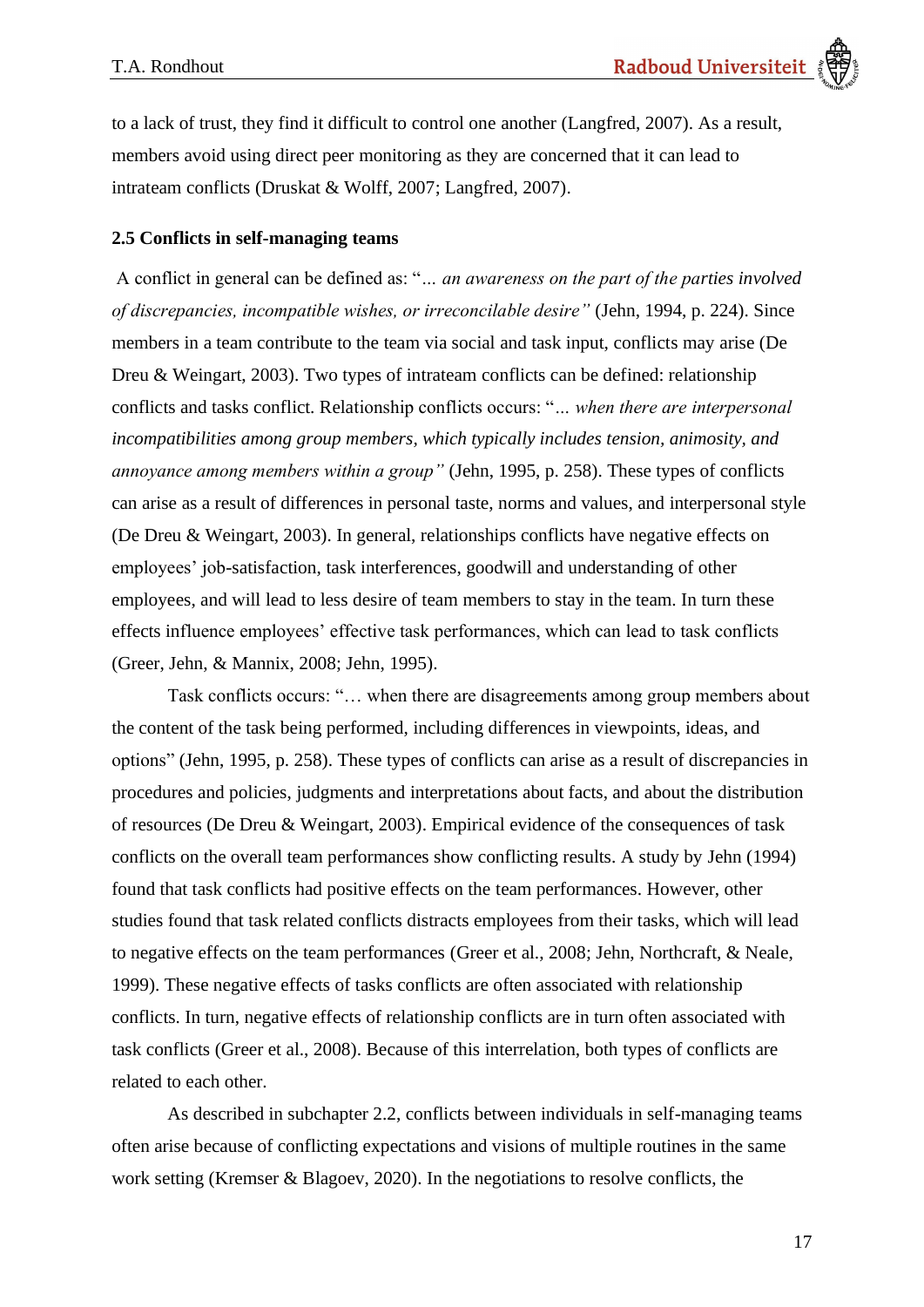individuals can adopt a negotiated order perspective on roles. Strauss, Schatzman, Ehrlich, Bucher, and Sabshin (1963) argue that by this perspective, social order is repeatedly reconstructed through negotiation and interaction. In these negotiations and interactions, individuals know their own expectations and resources by which they can negotiate the conflict. Overall, most expectations and resources in these negotiations are socially shared (Bechky, 2006). However, most of the time they are held individually which leaves rooms for negotiation in solving conflicts (Bechky, 2006).

In the negotiations to resolve the conflict, the individuals in the self-managing team can use role-based prioritizing. Here, the functional responsibilities and social positions of the individuals involved are discussed (Kremser & Blagoev, 2020). Expectations about the consequences of the choice of one routine are compared to the expense of the other routine, which in turn create a shared understanding of both intentions of the routine performance (Kremser & Blagoev, 2020). In this process, conflicts are transformed in to social-relational conflicts in which the individuals negotiate who should adjust their routine performance (Kremser & Blagoev, 2020). In the end, role-based prioritizing is effective as it comes to resolving intra-role conflicts between individuals because of conflicting preferences and visions of routines.

## <span id="page-17-0"></span>**2.6 Theoretical summary**

In sum, individuals in self-managing teams themselves are responsible for their own performance management. To regulate their performance management the individuals use informal peer control. This form of organizational control must ensure that individual performances, and therefore team performances, are congruent to team and organizational goals. As a part of informal peer control, individuals can use direct peer monitoring and indirect peer monitoring when team members' performances are below standard. It is important that direct peer monitoring is performed in an adequate and effective way, as it can have positive influence on job satisfaction and the overall team performance. When direct peer monitoring is not performed in an adequate way it can lead to indirect peer monitoring and intra-team conflicts.

However, how individuals in self-managing teams establish and deal with underperforming behaviour of team members, when using informal peer control, is underdeveloped in the literature. For that reason, this research examines how members of self-managing teams deal with underperformance of members, when using informal peer control.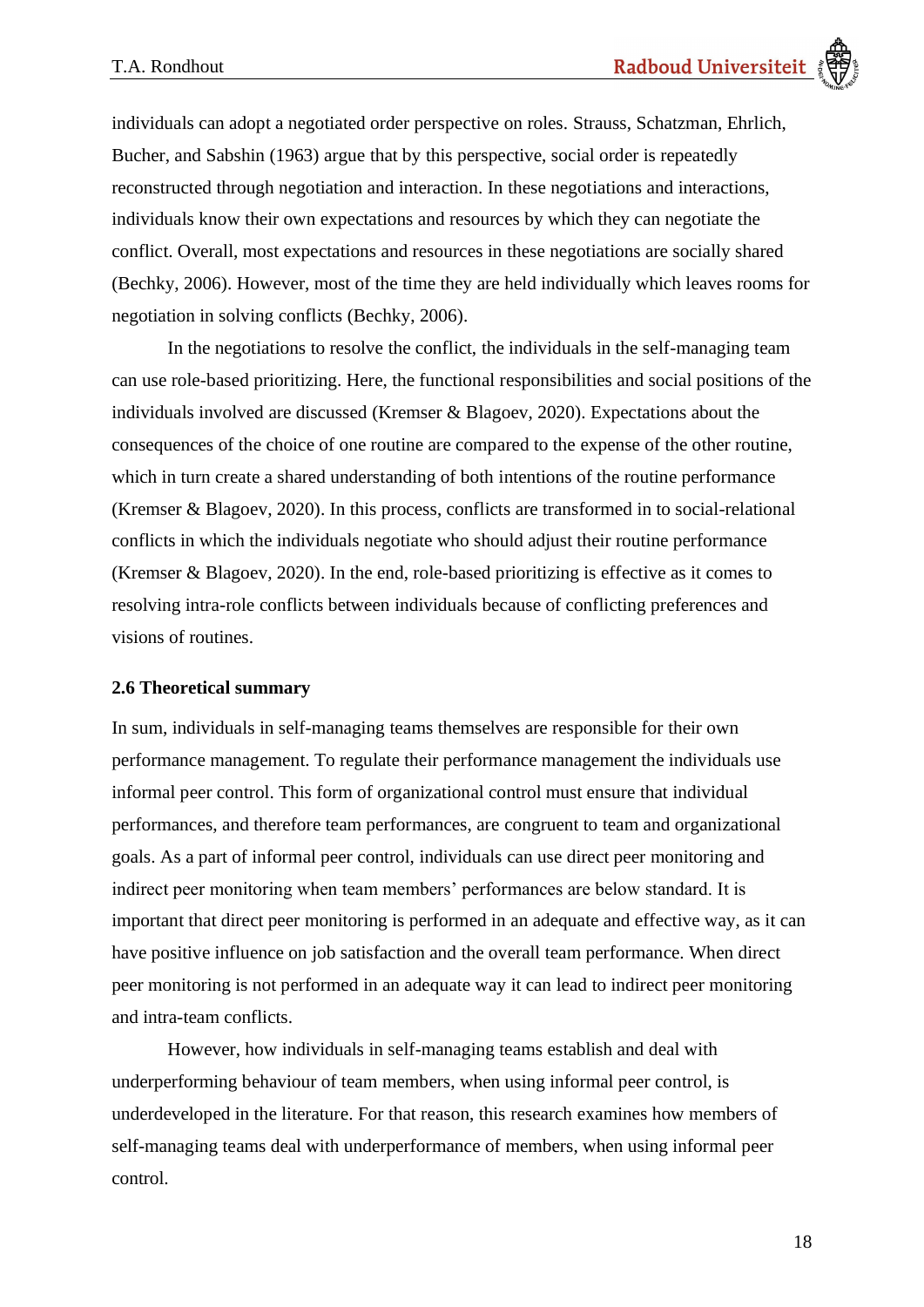# <span id="page-18-0"></span>**3. Methodology**

This chapter outlines the methods that were used during this research. The chapter starts with a description of the research design. The next subchapter outlines the case of this research. Third, the sampling and data collection methods are discussed. Subsequently, the data analyzation process is described. The fifth subchapter elaborates on how this research met the quality criteria of qualitative research. Finally, in the last subchapter attention is given to research ethics.

# <span id="page-18-1"></span>**3.1 Research design**

This research studied how individuals of self-managing teams deal with underperforming behaviour of team members when using informal peer control. To get a better understanding of this process, a single qualitative case study has been conducted with an exploratory approach. Due to the sensitive and personal nature of underperformance in teams, it is difficult to collect data via a survey or experiment. For that reason there has been chosen for a qualitative research method (Symon & Cassell, 2012).

Symon and Cassell (2012) distinguish different perspectives for conducting a qualitative research. In this research the interpretivism perspective suited best as this perspective takes the human interpretation as starting point for developing knowledge about the social world (Symon & Cassell, 2012). In other words, socially constructed realities can only be understood via the meanings and interpretations of the participants. As a result, the researcher had to assess and understand the meanings and interpretations of the participants, in order to explain their social constructed behaviours (Symon & Cassell, 2012; Vennix, 2019).

# <span id="page-18-2"></span>**3.2 Case description**

A single case study with an exploratory approach has been executed because this study aimed at investing informal peer control in depth and in its real-life context (Yin, 2009).

This research has been conducted at a Dutch care organization that provides specialist mental health care to people with complex psychiatric and social problems who prefer or need to be treated and supported at home. This care organization was chosen as it is wellknown for its adherence to the principles of self-management. After all, this research examined how members of self-managing teams deal with underperformance while using informal peer control. This type of case selection can be characterized as diverse case selection (Seawright & Gerring, 2008), as the researcher selected nine employees over three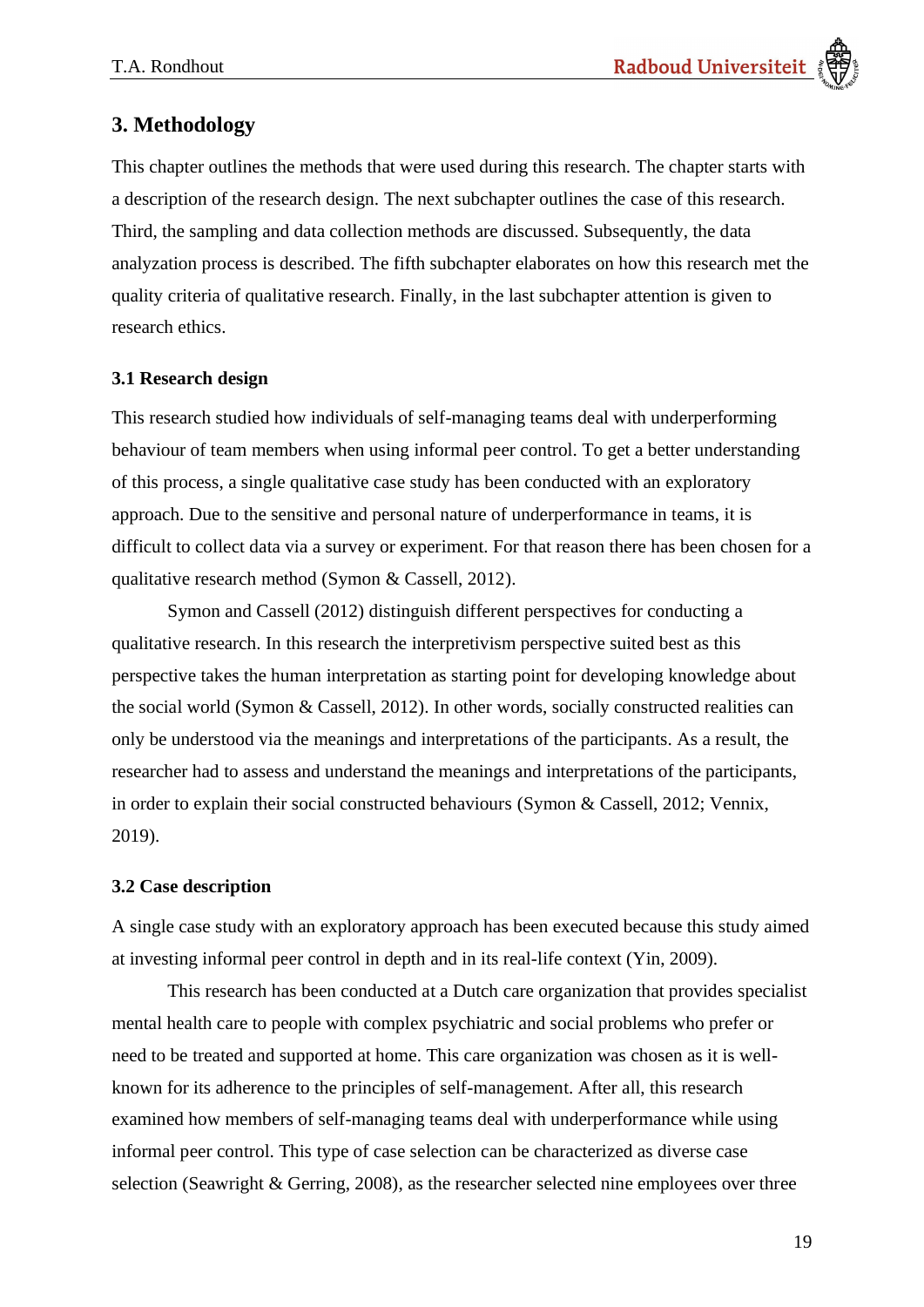teams who differed in expertises and duration of corporation. This selection method was chosen because the researcher wanted to examine whether there were differences based on these characteristics when dealing with underperforming team members.

The organization has over 350 employees, of which the majority works in 55 selfmanaging teams. The employees who work in the self-managing teams are autonomous and perform, beside their own tasks, tasks that are usually performed by managers. The teams are heterogenous and consist of an average of seven employees which can include functions as psychiatrist, social psychiatric nurse, social psychological nurse, therapists, clinical specialists, social workers, and ambulant practitioners. The work of the caregivers can be characterised as individualistic since most of the time they work alone in treating a client.

In terms of performance management, management has drawn up a policy framework in which one performance standard and several work standards have been formulated. The purpose of these standards is to keep the organizations as healthy as possible. This allows the individuals to self-regulate their organization of work and business operations. They realize this by establishing their own goals, norms and by monitoring each other's performances. Furthermore, these individuals are highly dependent on each other's specialisms in the care they provide to their clients. For that reason, well performing teams are essential in providing high quality care to their clients.

### <span id="page-19-0"></span>**3.3 Data collection**

#### <span id="page-19-1"></span>**3.3.1 Sample**

The contact with the organization started with an online meeting with two members of management. After agreement on the research topic, the researcher made an invitation by which participants could apply to participate in this research. The invitations were sent to the individuals of the self-managing teams in the beginning of April. Within three weeks six teams applied to participate. However, due to the capacity of the researcher, only three teams were chosen.

The participants and the teams in this research were selected based on purposive sampling, which is a non-probability sample. Through this type of non-probability sampling, the researcher chose the participants on the basis of his own judgement (Symon & Cassell, 2012). An advantage of purposive sampling is that the researcher had the possibility to select suitable participants and exclude less suitable ones. In doing so, the researcher chose participants of teams who differed in expertise's and duration of corporation. This allowed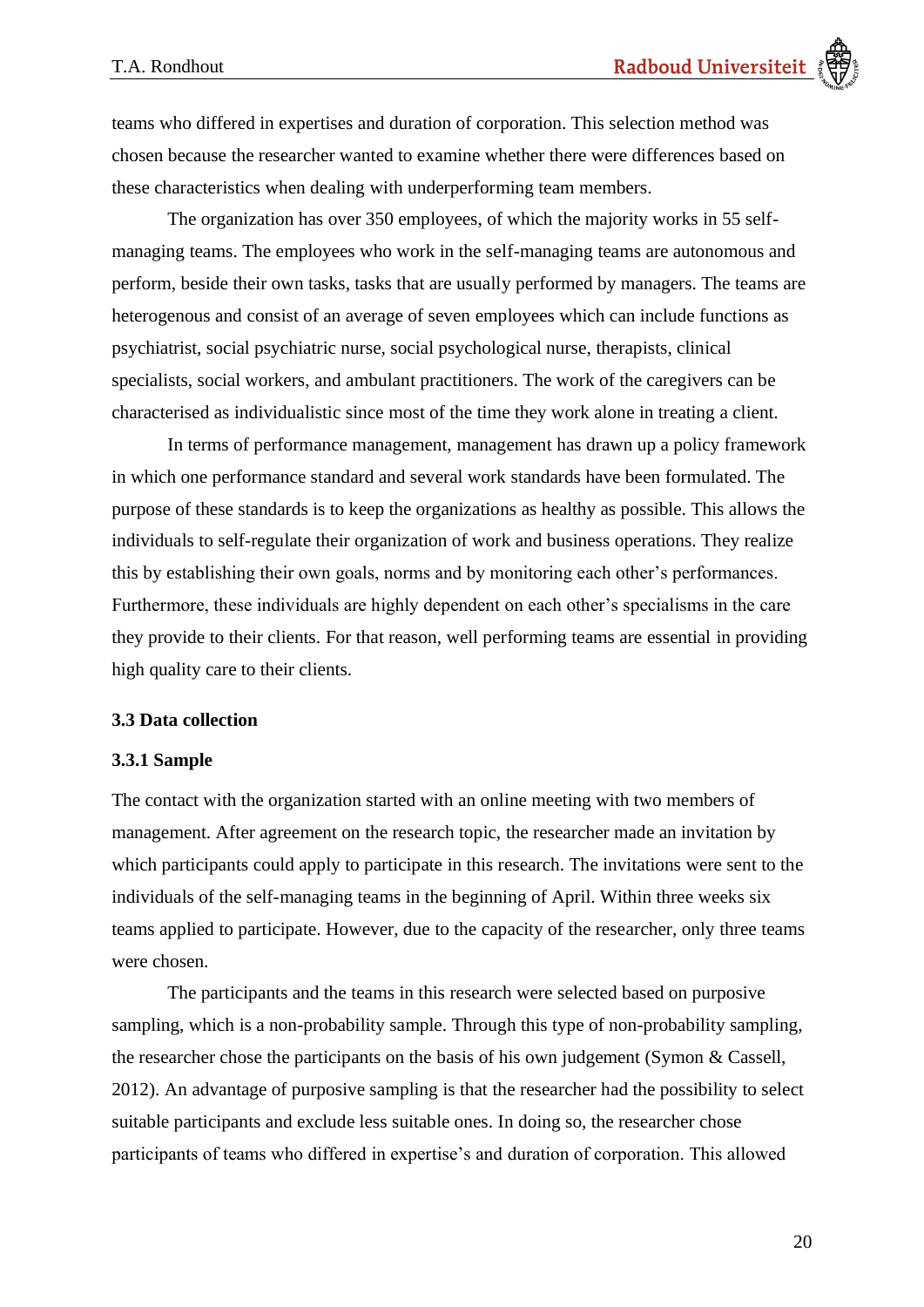the researcher to explore different ways of dealing underperformance in-depth, based on these characteristics. [Table 1](#page-20-1) provides an overview of the participants of the three selfmanaging teams in this research. Fictional names are used for the participants. Furthermore, names of non-participants in chapter 4 are also based on fictional information.

| <b>Orientational</b> |             | <b>Team X - Shortest</b> |               | <b>Team Y - Second-</b> |              | <b>Team Z - Longest</b> |               |
|----------------------|-------------|--------------------------|---------------|-------------------------|--------------|-------------------------|---------------|
| interview            |             | duration of              |               | longest duration of     |              | duration of             |               |
|                      |             | corporation              |               | corporation             |              | corporation             |               |
| Name:                | Function:   | Name:                    | Function:     | Name:                   | Function:    | Name:                   | Function:     |
| 1.                   | Ambulant    | 2. Jan                   | Social        | 9. Paula                | Social       | 6. Diede                | Social        |
| Willem               | Psychiatric |                          | Psychiatric   |                         | Psychiatric  |                         | Psychiatric   |
|                      | Nurse       |                          | Nurse         |                         | Nurse        |                         | Nurse         |
|                      |             | 3. Thomas                | Social        | 4. Sofie                | Social       | 7. Lotte                | Ambulant      |
|                      |             |                          | Psychological |                         | Psychiatric  |                         | Practitioner  |
|                      |             |                          | <b>Nurse</b>  |                         | <b>Nurse</b> |                         |               |
|                      |             | 8. Hannah                | Social        | 5. Anne                 | Creative     | 10. Gerda               | Social        |
|                      |             |                          | Worker GGZ    |                         | Visual       |                         | Psychological |
|                      |             |                          |               |                         | Therapist    |                         | Nurse         |

<span id="page-20-1"></span>*Table 1: Overview of participants*

# <span id="page-20-0"></span>**3.3.2 Semi-structured interviews**

In this qualitative research, a total of ten interviews have been conducted. First, a preliminary orientational interview was conducted to get a better basic understanding of the organization itself. After the interview, the researcher was sent a policy framework drawn up by the management of the organization. This policy framework contributed to the researchers' basic understanding of the organization. Further, the orientational interview provided insights on how performances management is organized and practiced by the individuals. Lastly, the orientational interview provided insights in how the individuals provide mental health care to people with complex psychiatric and social problems. The information of the orientational interview contributed to the design and structure of the individual interviews. Subsequently, nine individual interviews were conducted with the members of the three participating selfmanaging teams. In this research the individual interviews served as the main source of data collection. This is because the interviewees shared their interpretations and meaning on how to deal with underperformance (Symon & Cassell, 2012).

In conducting individual interviews, a semi-structured interview guide was used. This semi-structured interview guide allowed the researcher to have a composed list of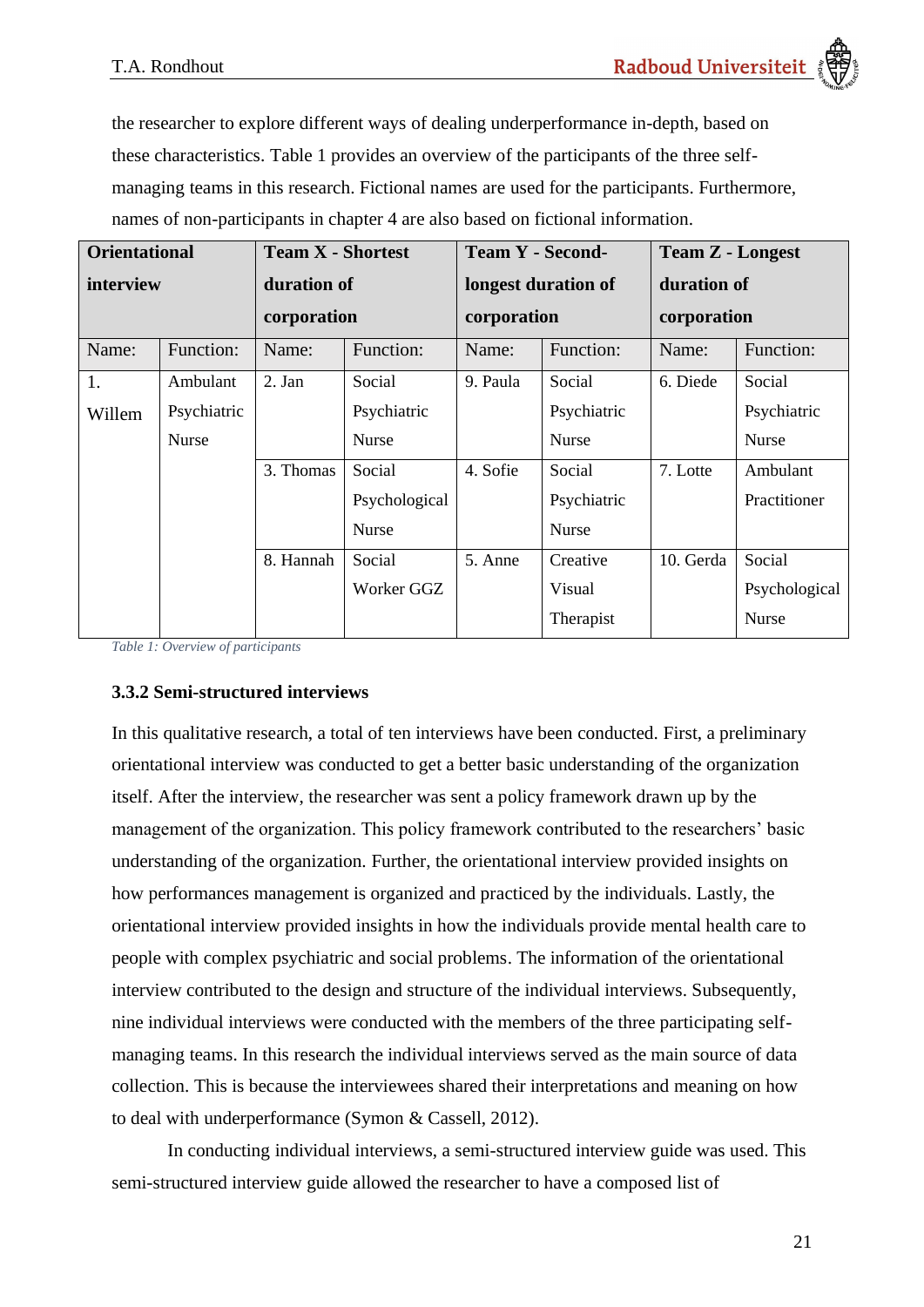predetermined open questions, without having a fixed order (Symon & Cassell, 2012). Besides the prepared open questions, the semi-structured interview guide allowed the researcher to elaborate on questions more in-depth when they were relevant in the context of this research. Finally, the open-ended questions allowed the interviewees to formulate their answers based on their own interpretations and meanings. This allowed the researcher to get better understanding of interpretations and meanings of how individuals in a self-managing team deal with underperformance of team members (Bleijenbergh, 2016; Symon & Cassell, 2012; Vennix, 2019). Lastly, during the interviews the researcher requested documents on topic that were discussed, which contributed to a better understanding of interviewees' interpretation and meanings.

A disadvantage of the semi-structured interview guide was that, in the first interview, the researcher was too focused on asking the question in the guide instead of a spontaneous question. However, after transcribing and reflecting on the transcript, the researcher changed this behaviour during the interview.

The semi-structured interview guide consisted of five parts (see [Appendix C:](#page-66-0)  [Interview guide individual interview English\)](#page-66-0). The first part of the interview consisted of general questions that were used to get to know the interviewee. The second part of the interview consisted of questions that were used to gather information about the composition and dynamic of the self-managing team in which the interviewee is working. Subsequently, in the third part questions regarding the organization of treatment were asked. This was accomplished by asking the interviewees to illustrate a treatment that from their perspective was successful. Thereafter, in the fourth part, the interviews were asked if there had been situations where a treatment was less successful, in order to capture possible situations of underperformance. The fifth and final part of the interview served as the ending and the interviewees were asked to reflect on the interview.

Due to covid-19 pandemic, all interviews have been conducted online due to national regulations. The interviews all took place via the online conferencing tool Jitsi at the researchers' home. The duration of the interview varied between 50 to 90 minutes and are all conducted in Dutch. Online interviews are a good replacement for data collection as face-toface interviews (Lo Iacono, Symonds, & Brown, 2016). This is because interviewees can be less concerned about time as they are already at home or in a comfortable environment. Further, online interviews offer a higher flexibility with regard to time and location, and can therefore be cheaper (Lo Iacono et al., 2016; Quartiroli, Knight, Etzel, & Monaghan, 2017). On the other hand, online interviews can lead to a loss of social contact and energy with the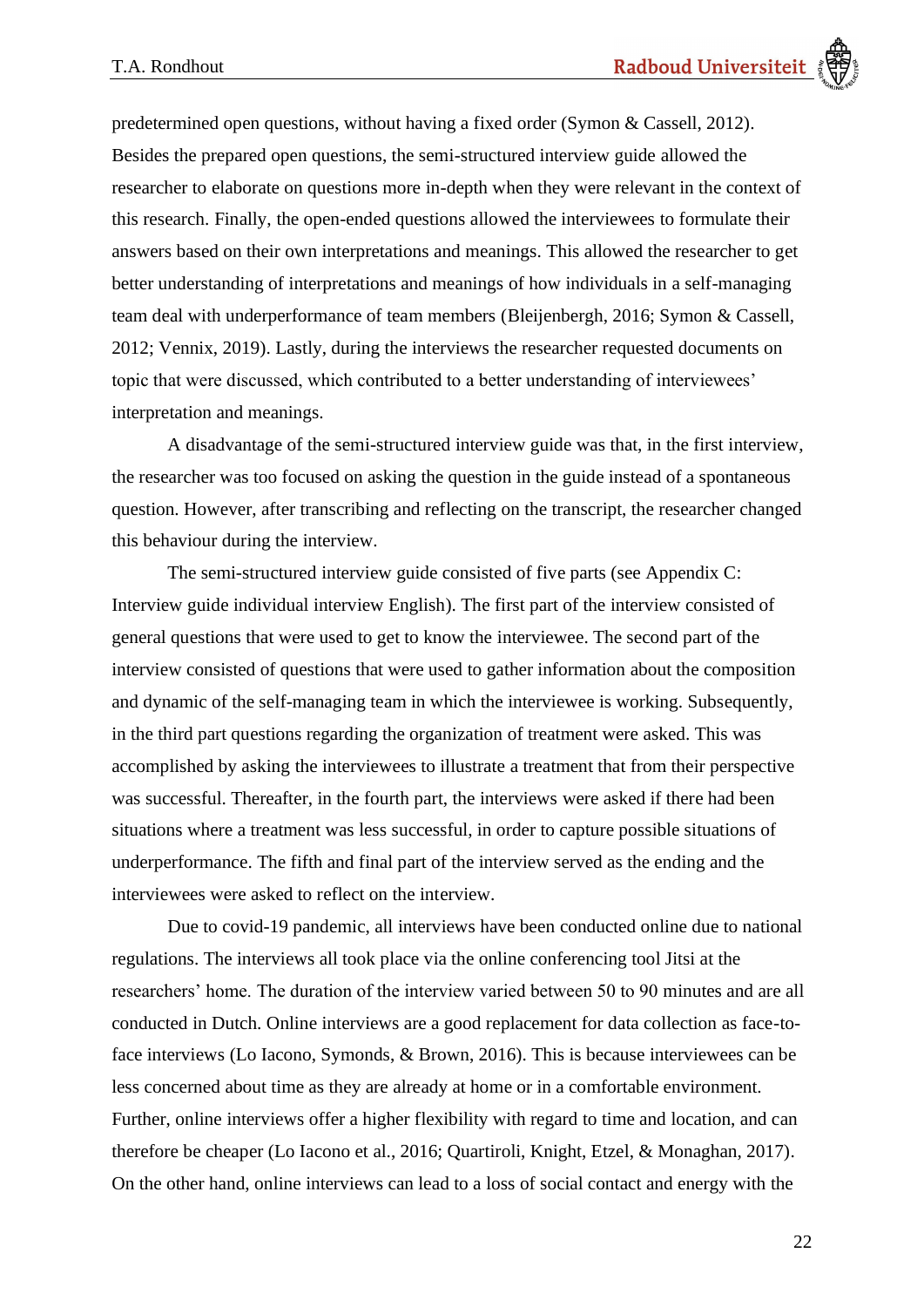interviewee. This is due to the fact that only the upper body is visible and body language is more difficult to perceive (Quartiroli et al., 2017).

Before interviews were executed, permission of the interviewees was asked to audio and/or video record the interview. Recording the interviews ensured that all information was captured, and it gave the researcher the opportunity to carefully listen to the respondents. However, after video recording three interviews, the researcher decided to only audio record the interviews. Due to poor internet connections the video recording became very blurry.

### <span id="page-22-0"></span>**3.4 Data analysis**

After conducting an interview, the researcher transcribed the interview within the same day, to avoid loss of information. All interviews are transcribed manually with the transcription tool F4Transkript. This tool supported the researcher in manually transcribing the interviews in an efficient way. When transcribing the interviews, every spoken word and silence has been transcribed. In this way the researcher transcribed precisely what has been asked and said, where there were hesitations and silences, and where there was laughter and crying (Bleijenbergh, 2016, p. 65). The interviewees and their responses within this research are anonymized at all times (Symon & Cassell, 2012).

During the analysis the researcher used both the deductive approach of Crabtree and Miller (1992), and an inductive approach of Boyatzis (1998). The deductive approach allowed the researcher to have a priori template of codes derived from literature. Conversely, the inductive approach allowed the researcher to use an inductive data-driven approach. This combination of approaches complemented the research question by allowing the principles of performance management in self-managing teams to be integral to the deductive analysis, while allowing solutions on how to deal with underperformance to emerge from the data by using inductive coding (Fereday & Muir-Cochrane, 2006)

The deductive approach of Crabtree and Miller (1992) allowed the operationalization of concepts based on previous researches and literature on performance management in selfmanaging teams (see [Appendix E: Priori themes and initial template\)](#page-72-0). These operationalized concepts, also known as sensitizing concepts (Van Den Hoonaard, 1997), were used by the researcher as an analytical starting point during the analyzation. These concepts played a role in understanding the interpretations and meanings of the interviewees as it came to situations of dealing with underperformance of team members. Conversely, the inductive approach of Boyatzis (1998) allowed a data-driven approach by which the researcher recognized relevant real-life situations in the interviews and gave these situations a code. By consciously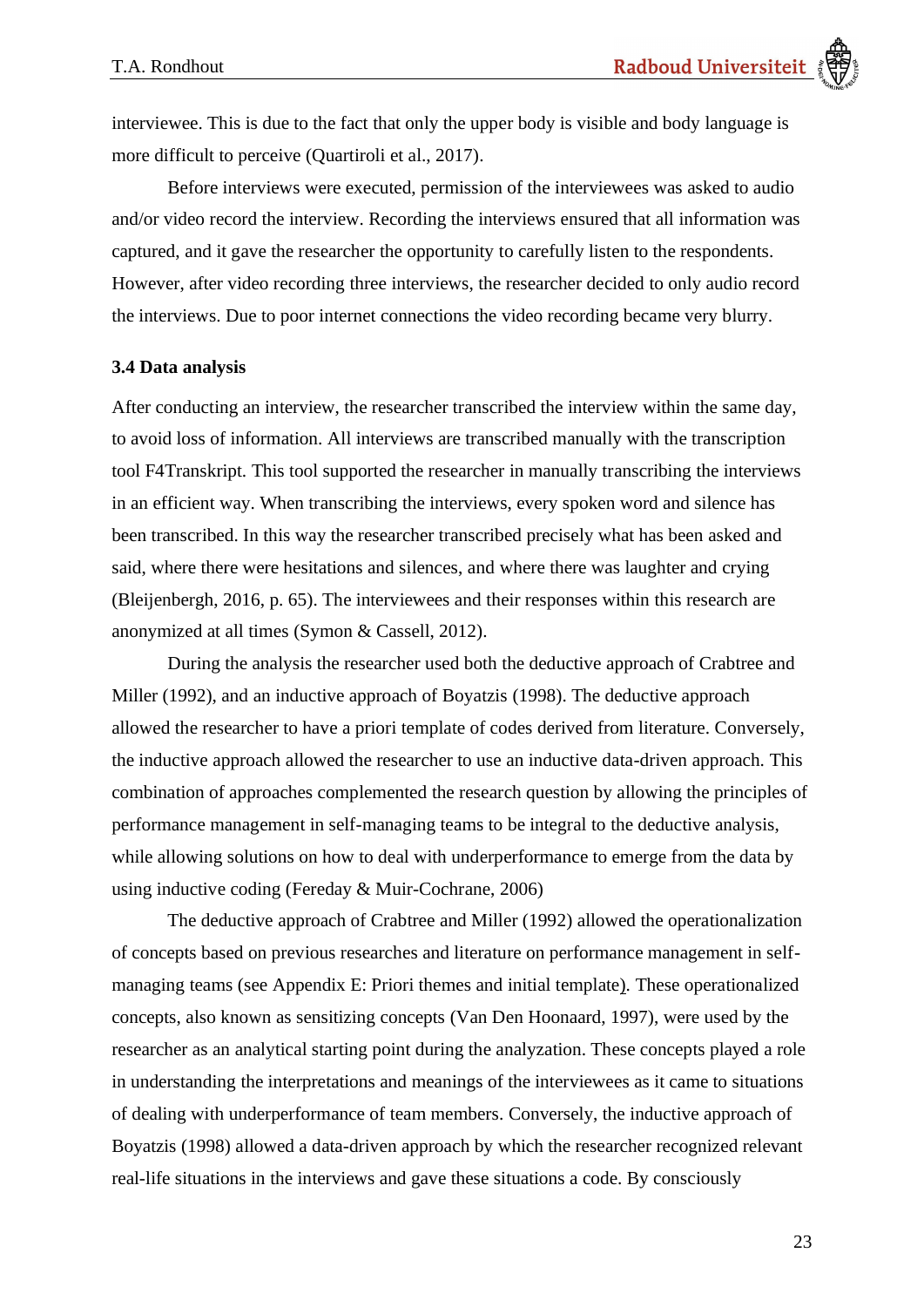comprising real-life situations with the operationalized concepts, patterns were recognized by the researcher.

In the above-described analyzation process, the researcher used the template analysis technique. This technique offered a high degree of structure in processing and analysing the textual data with the flexibility to adjust into the needs of this research (King, 2012; Symon & Cassell, 2012). Furthermore, this technique did not set a list of fixed coding levels for the researcher. The coding levels that the researcher used during coding are hierarchical coding (i.e., overarching themes that can be narrowed into more specific themes), parallel coding (i.e., segments of text that can be classified with more than one code) and integrative themes (i.e., themes that pervade much of the data by crosscutting other clusters) (King, 2012, p. 7). As a result of not having a fixed list of sequent coding levels, the researcher was able to develop more themes in the data in relation to the research question (King, 2012; Symon & Cassell, 2012). In coding, the researcher used three levels, namely open coding, axial coding and selective coding. In [Table 2,](#page-23-0) an example of the coding process is given. For an overview with examples of each axial code, its definition and the selective code to which it is applied see [Appendix F: Coding scheme.](#page-74-0) The researcher used Atlas.ti as a tool for coding and analysing the interview transcripts and collected documents.

| <b>Interview:</b> | <b>Quote:</b>                        | <b>Open code:</b> | <b>Axial</b> | <b>Selective code:</b> |
|-------------------|--------------------------------------|-------------------|--------------|------------------------|
|                   |                                      |                   | code:        |                        |
| Interview         | "[] We did not intervene quickly     | Avoid             | Indirect     | Underperformance       |
| 7(7:108)          | enough in the beginning; it was      | intervening       | peer         | in self-managing       |
|                   | already a given. When you talk about | because in the    | monitoring   | teams                  |
|                   | it every time, then you think to     | beginning no      |              |                        |
|                   | yourself, yes it was also no problem | intervention      |              |                        |
|                   | before $[]$ "                        | was made either   |              |                        |

<span id="page-23-0"></span>*Table 2: Example coding process*

The steps that the researcher took to perform template analysis technique are based on the steps described by King and Brooks (2017) (see Figure 1). The first step in the coding process was to become familiar with the data. First, the researcher realised this by transcribing his own interviews. Subsequently, before coding the researcher read through each transcript to get familiar with the data. In this process the researcher already engaged and reflected on his data for a first time. In step two, open codes were appointed to the data according to the inductive approach of Boyatzis (1998). The researcher coded everything that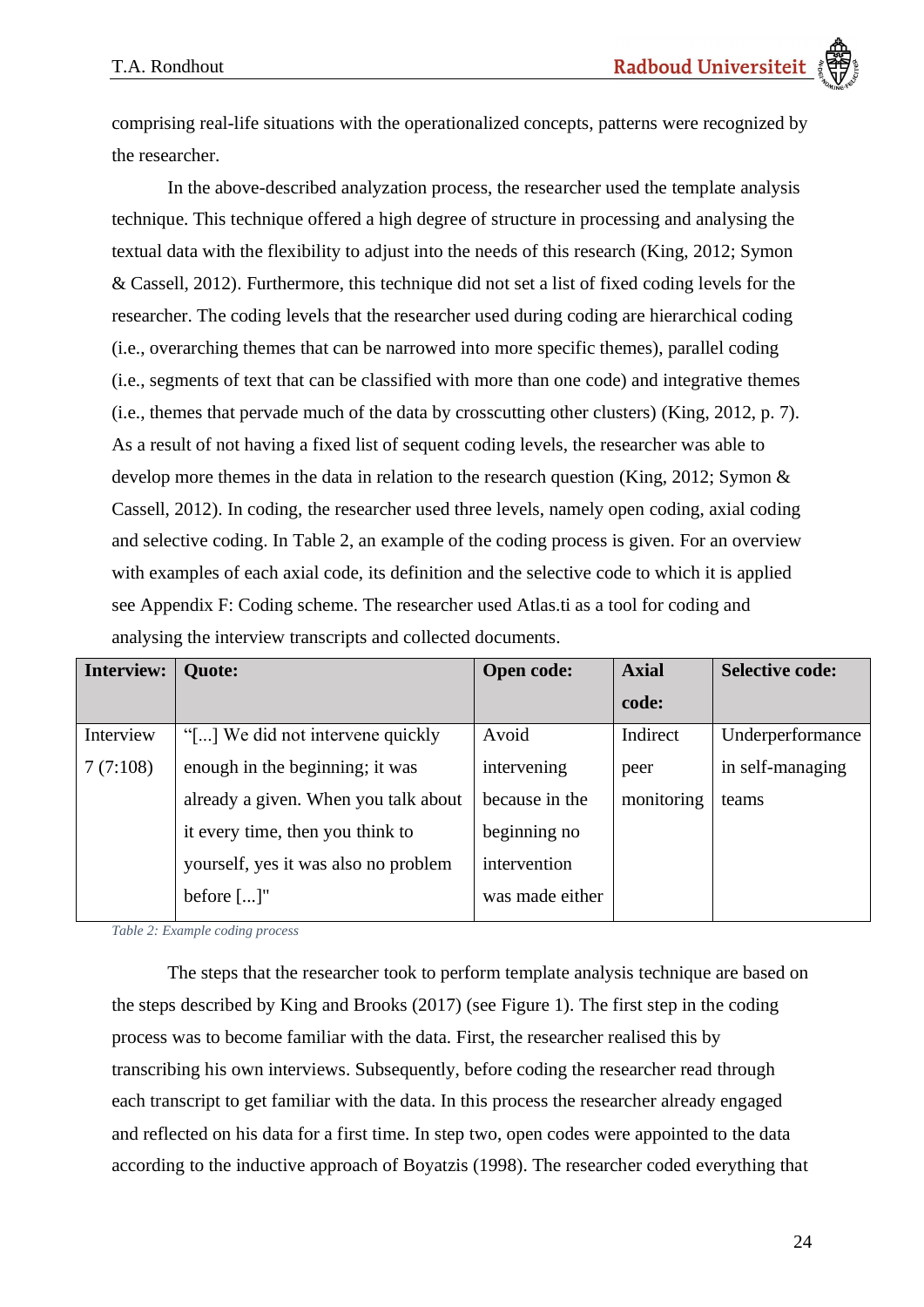seemed interesting to his understanding to the research question. Subsequently, the researcher appointed axial codes to the data with the use of the a priori deductive themes (i.e., sensitizing concepts) (Crabtree & Miller, 1992). This allowed the researcher to focus on the particular topics that are under investigation in the research. However, when a priori theme could not be appointed to the data, inductive codes were created. The inductive codes created in this research are client involvement, improved application procedure, improved induction period and improved monitoring of treatments complex clients.

The entire coding process consisted of three iterations. In each iteration three interviews were conducted, transcribed and coded. Then, the main propositions that derived from the data were summarized. Based on these propositions, a comparison was made to the literature to see what was already known about these propositions. If a proposition could be linked to a theoretical concept, the concept was added to the template of deductive priori themes. Further, because the propositions were summarized, the researcher was able to compare, verify and examine the findings with other interviewees from the same team or from another team. This process of comparative analysing allowed to researcher to generate knowledge about the patterns and themes of the interviewees their interpretations and meanings of underperformance in self-managing teams. This process of comparative analysing continued after each iteration until all interviews were conducted. In the end this allowed the researcher to develop a way of understanding the interpretations and meanings of the interviewees' as it came to situations of underperformance in their social context (Greckhamer, Furnari, Fiss, & Aguilera, 2018; Thorne, 2000). In step three, after all

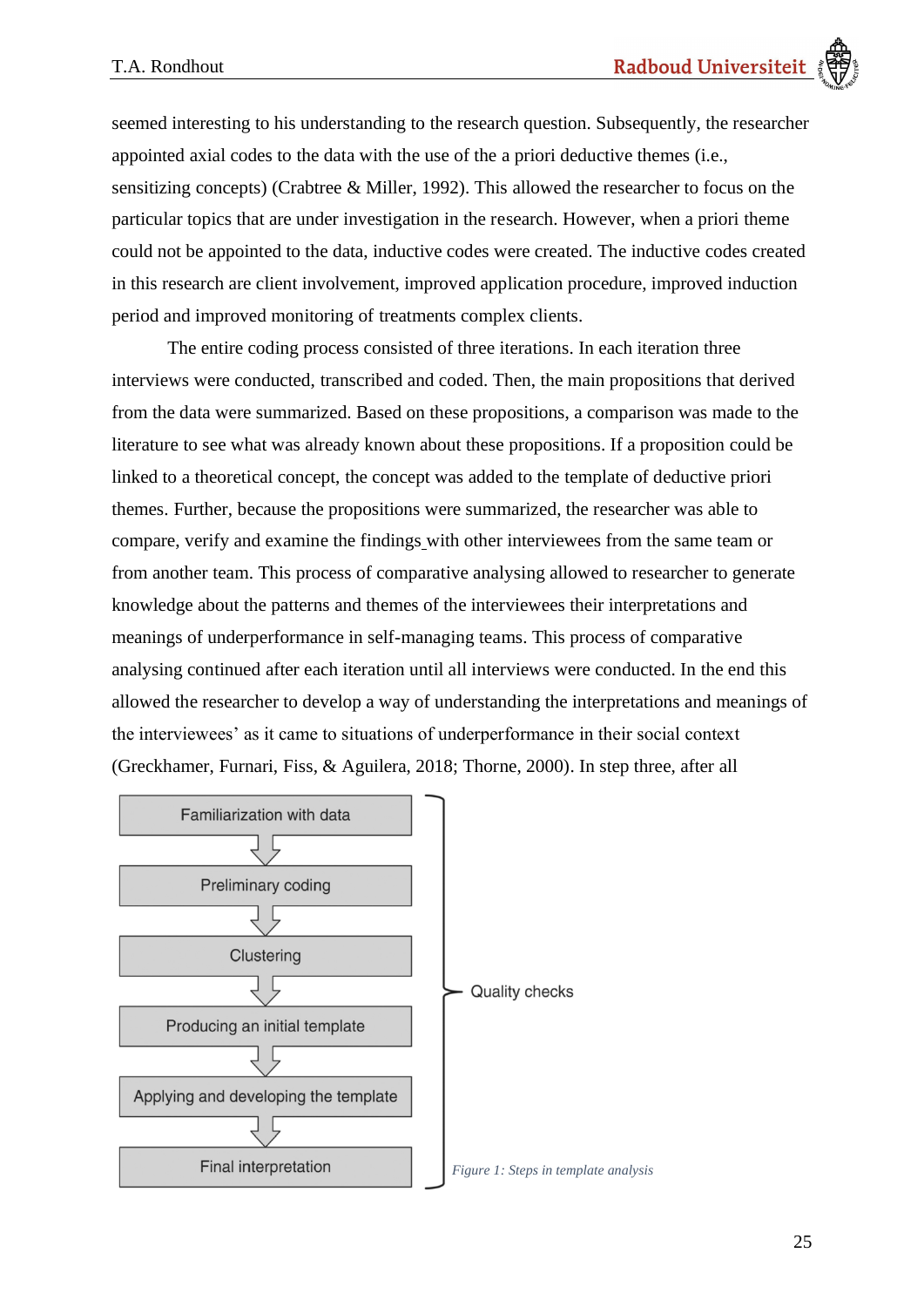transcripts were matched with fitting codes, the researcher organized them into meaningful clusters (i.e., selective coding). In this research all codes were clustered into three selective codes: setting the performance standards, underperformance in self-managing teams and underperformance as an occasion for learning*.* In the next step, the researcher formulated the initial template (see [Appendix E: Priori themes and initial template\)](#page-72-0). In step five, the researcher returned to the coded transcripts with the initial template. By systematically working through the transcripts the researcher identified coded segments of data with different codes or uncoded segments of data with new codes (King & Brooks, 2017). As a result, the researcher replaced codes in the initial template and started going through the transcripts from the beginning. After the researcher had gone through all the transcripts and no further changes were made to the template, the final version of the template originated. Then, the researcher revisited the data once more and applied it to the whole data set. Finally, in the last step, the researcher started interpretating the coded data, by summarizing and prioritizing the main findings that were relevant in the light of the research question. Further, the researcher explored if there were themes that related to each other (King & Brooks, 2017). In the end, the main findings in this analysis process formed the structure and content of the result chapter. The Dutch quotations of the interviewees are translated into English when used in the result chapter.

## <span id="page-25-0"></span>**3.5 Research quality**

To ensure a high quality of qualitative research, the researcher adhered to the four quality criteria of Guba and Lincoln (1989). These four criteria by which the quality can be assessed are credibility, transferability, dependability and confirmability (Symon & Cassell, 2012). The following section describes how the researcher met these criteria.

A research is *credible* as it demonstrates a match between the constructed realities of the respondents and the realities attributed to them by the researcher (Symon & Cassell, 2012). Two techniques are used to ensure a credible research. First, the researcher kept record of his original constructions and his personal development of the constructions throughout the research. By doing this, the researcher verified whether his original constructions have been changed during the research due to constructions of the interviewees (Symon & Cassell, 2012). Second, the researcher realized credibility by peer debriefing. By discussing the proposition of the interviews with his supervisor, the researcher received feedback which encouraged reflexivity of the researcher.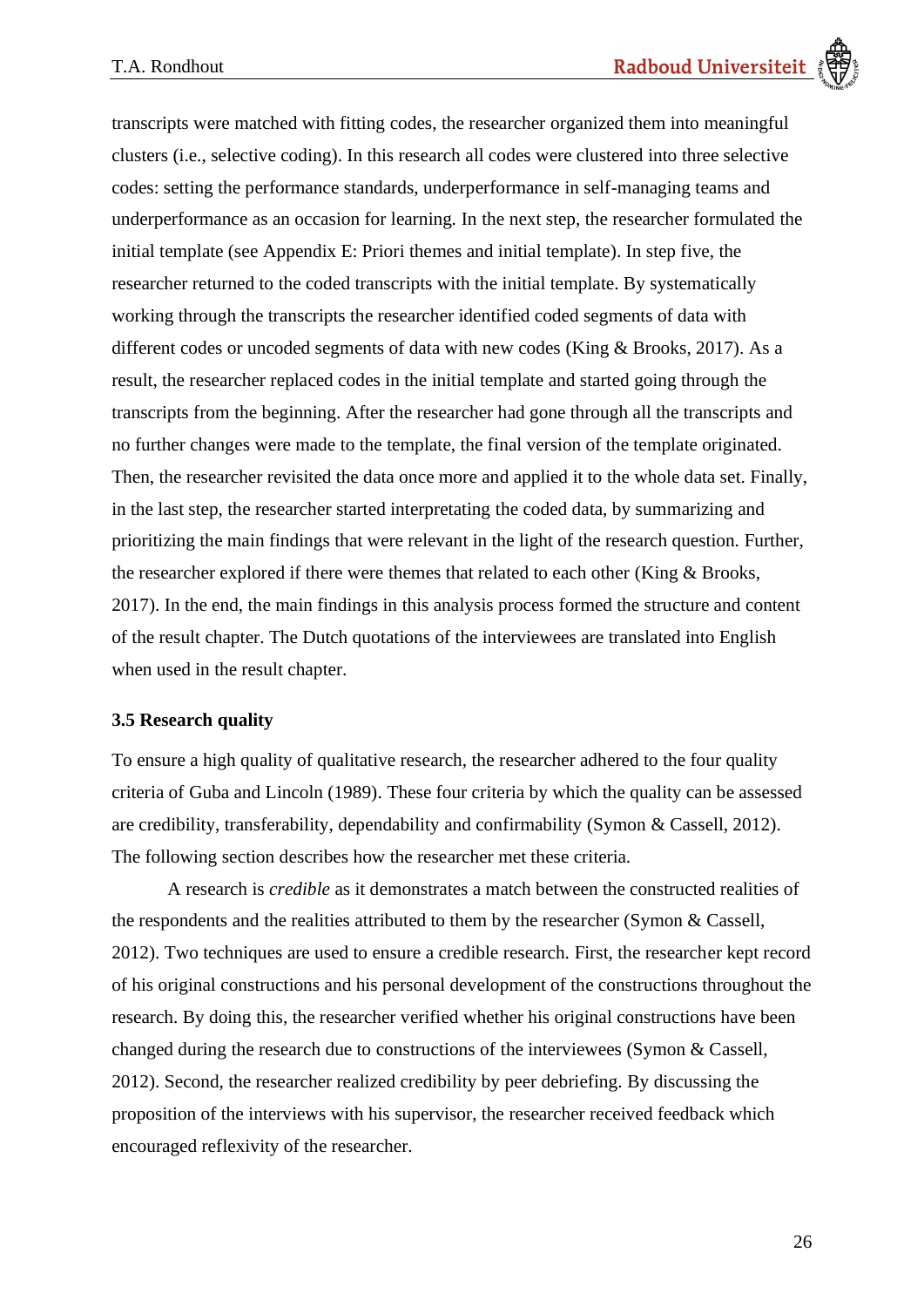Transferability is concerned with the research' potential to be valuable across other contexts or situations (Symon & Cassell, 2012). To realize transferability, the researcher provided a rich description of the research context. Not only information was provided about the subject of investigation, but also on the organization and the specialist care they provide. This must ensure that the reader is able to judge if the research might be transferable and useful in other contexts (Symon & Cassell, 2012). Further, the researcher provided a detailed description of the methodology and result chapter. This must also ensure the transferability of the research.

Dependability is concerned with the demonstration of how methodological changes and shifts are captured and made available for evaluation (Guba & Lincoln, 1989). As previously described, this research aimed at developing new insights on how individuals deal with underperforming team members. For that reason, it was important that changes in the method and thoughts were captured. Moreover, data collection and analyzation were an iterative process. To realize dependability the researcher provided a detailed description of the steps taken in the collection and analyzation of the data. Further, the researcher kept a writing notebook of the findings in the interviews throughout the research. On the basis of this notebook, the researcher made choices regarding questions for upcoming interviews.

Confirmability is concerned with the fact that the research must provide a detailed description of the data collection and analysis process such that the reader is assured that the data and outcomes are rooted in the contexts and persons apart from the researcher's imagination (Guba & Lincoln, 1989, p. 243). In other words, the researcher must clarify where the data is collected and how it is transformed into the findings of the research (Symon & Cassell, 2012). To make clear where the data came from, the researcher provided a rich description of how data was collected and analysed. Further, quotes have been used in the results chapter to prove the authenticity of the data. Eventually, this contributed to the confirmability of this research (Symon & Cassell, 2012).

# <span id="page-26-0"></span>**3.6 Research ethics**

To ensure research integrity, the researcher adhered to the principles of the Netherlands Code of Conduct for Research Integrity. These principles are: *honesty*, *scrupulousness*, *transparency*, *independence* and *responsibility* (KNAW et al., 2018). Research ethics are a crucial aspect in conducting research. When researchers do not adhere to these principles, it can lead, among other things to questionable research practices and research misconduct. In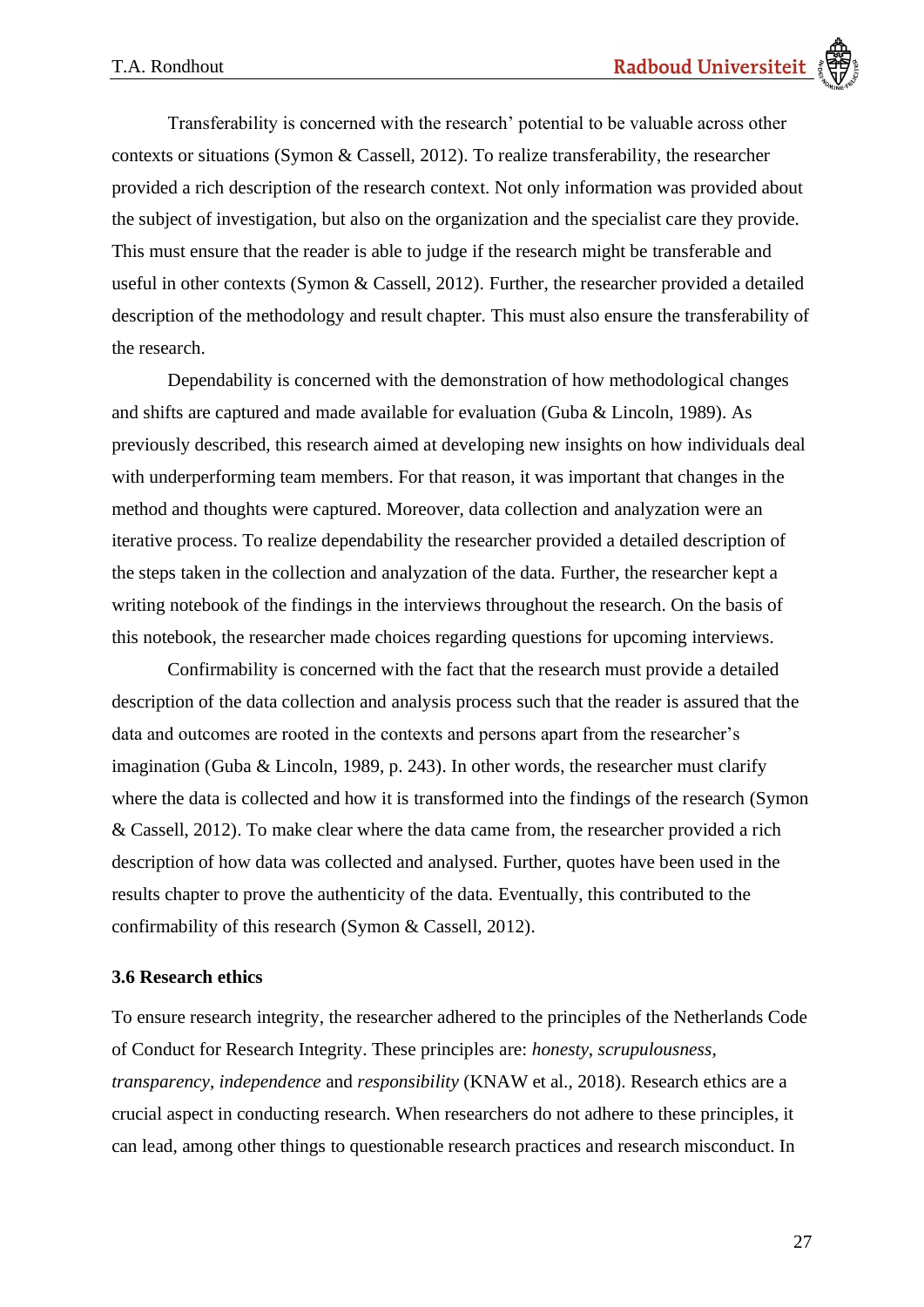turn this can have influence on the quality of the research, as well as the trust other people have in the research (Pimple, 2002).

Before data collection and analyzation took place, meetings with the two members of management were held. These meetings ensured that opinions and suggestions regarding to the research topic could be shared. This led to clarity and mutual agreement about the research topic. Additionally, this ensured honesty and transparency.

Further, participation in this research was achieved by full consensus as participants and non-participants of each team voted to participate. As a result, all members agreed on and were aware of the participation to this research. Further, the interviewees were informed about the topic of the research in two ways. Namely, before the interviews via e-mail and during the introduction of the interview. In the e-mail the interviewees were informed that the questions would be about performance management in self-managing teams. Before interviewing, once again, time was taken to explain the purpose of the research, the topics that were covered in the interview and the estimated duration. In this way, the researcher tried to gain the trust of the participants. Lastly, the interviewees were able to stop participating at any time they wanted to. The above steps ensured honesty and transparency.

The researcher informed the participants via e-mail and during the introduction of the interview that their identities and the identities of colleagues and clients are anonymized at all times. Further, the interviewees were asked if they agreed on the interview being recorded. The researcher informed the interviewees that the audio recording and other data of the interviews would be used in a confidential manner and for research purposes only. Moreover, the data is only in hands of the researcher and the only person with whom the data could be shared is the researcher' supervisor. These measures are taken to ensure the responsibility of the research.

As a final point, the researcher only used scientific and academic literature from credible sources. The researcher realized this by verifying the scientific and academic literature on two recognized websites, received by the supervisor. This is done to ensure scrupulousness of this research. Further, because of the sensitive nature of the research topic, it was extremely important that the researcher stayed independent at all times to ensure that no conflicts would arise. To ensure this, the researcher did not share stories and interpretations across interviews. Additionally, this is done to ensure scrupulousness of this research.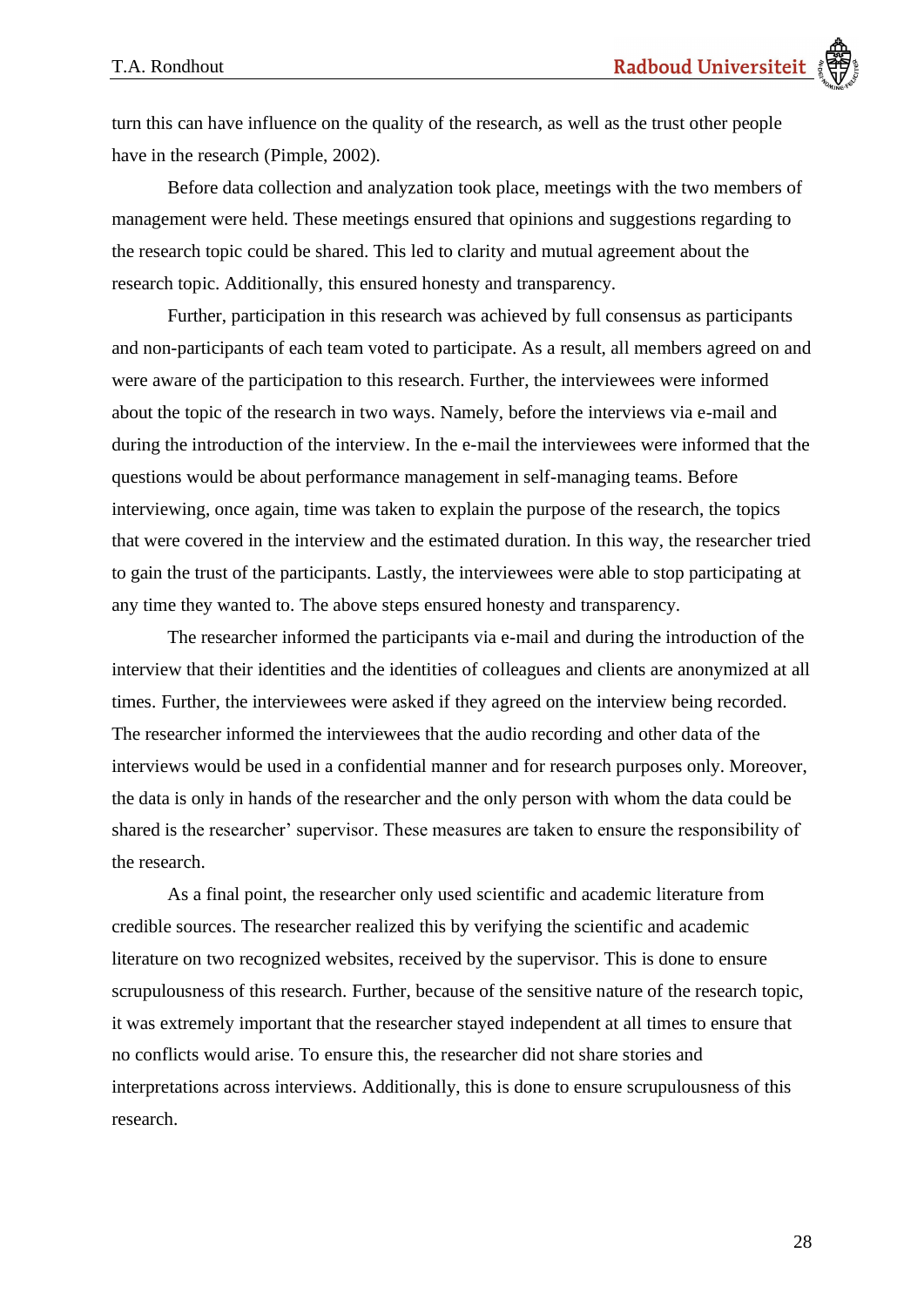# <span id="page-28-0"></span>**4. Results**

In this chapter the findings of this research are discussed. These findings provide insights how the individuals in self-managing teams deal with underperforming team members. In the first subchapter it is described how performance management is organized within selfmanaging teams. In the next subchapter two types of monitoring are described by which individuals establish team members' performances. Thereafter, situations of underperformance are described. This subchapter elaborates on how individuals established and dealt with it the underperforming behaviour of team members. Finally, in the last subchapter it is described how the individuals used these situations of underperformance as occasions for learning.

# <span id="page-28-1"></span>**4.1 Setting performance standards**

# <span id="page-28-2"></span>**4.1.1 Overview of performance standards**

The data was collected in a Dutch care organization that provides specialist mental health care to people with complex psychiatric and social problems who prefer or need to be treated and supported at home. The care is provided by members of the self-managing teams who work most of the time individually on the treatment of a client. These members have a great amount of freedom and responsibility when it comes to the organization and execution of their work. However, management has drawn up a policy framework in which a single performance standard and several work standards have been formulated. The purpose of this policy framework is to keep the organization as healthy as possible.

The single performance standard, formulated by management, is that the selfmanaging teams must achieve a treatment time of 70% of the total contact hours. When a self-managing team reaches this standard, they will reach a healthy financial result since the teams are cost neutral from 70% treatment time. All self-managing teams are responsible for their own financial results. This requires entrepreneurship, affinity with the numbers and the ability to look ahead. Besides this single performance standard, management has not formulated any other performance standard for the self-managing teams. Reason is that management wants to devote the responsibility and freedom to the self-managing teams to determine and manage their own performance standards.

In addition, several work standards have been drawn up by management [\(Table 3\)](#page-29-0), which must be met by the members of self-managing teams to ensure a high quality of specialist mental health care. Within these work standards the individuals in the self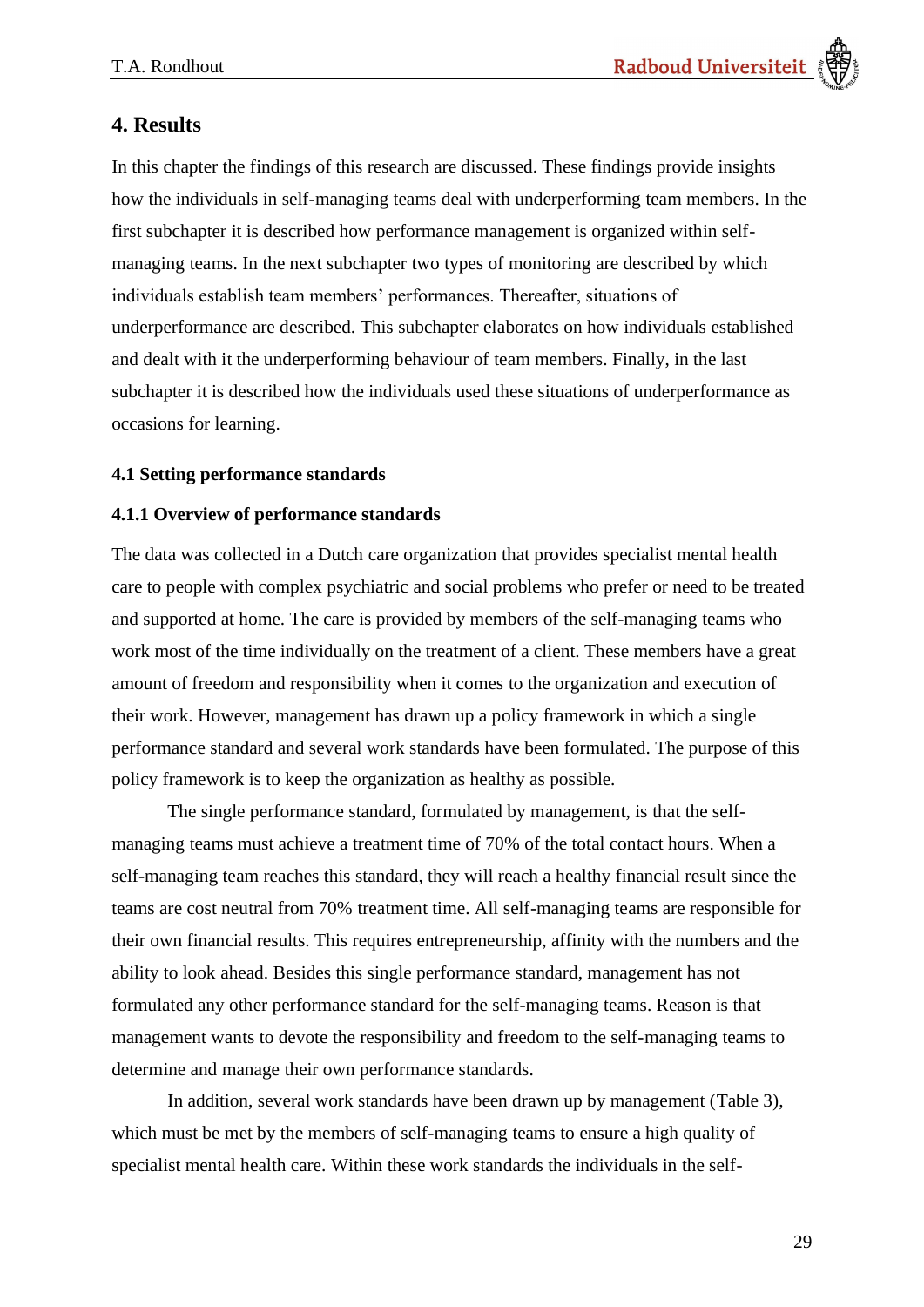managing teams work independently which allows them to self-regulate their organization of work and business operations. This also applies to setting performance standards.

**Overview of work standards by management to regulate the organization of work and business operations of the self-managing teams**

- We always treat with involvement of the natural network such as family, relatives and immediate environment. We try to strengthen this network and limit the deployment of healthcare professionals;
- We always work together with the GP;
- Recovery is the outcome of a joint effort by the client, environment, GP and the team;
- We offer care at home as much as possible;
- We help restore connections and help prevent further isolation;
- We use the continuum idea of being sick and healthy;
- We provide care for as long as it is necessary and useful;
- We do not treat independently, but with the commitment and involvement of the entire team. At least every 10 contacts we visit the client together with a colleague to evaluate the progress and implementation of the frameworks;
- The treatment strategy is always in line with the client's request;
- In addition to expertise and experience in care, we use common sense and the relationship with the client to find a route to recovery together;
- We don't talk about but with the client:
- A psychiatrist is involved in every treatment. In any case, at the start and at the end, and during the multidisciplinary consultation and, where necessary, in between;
- We take the time it takes, we prefer rest to haste;
- We use E-Health to offer the client treatment and education and to involve the environment or other care providers;

<span id="page-29-0"></span>*Table 3: Work standards to regulate the organization of work and business operations of the self-managing teams*

On self-managing team level, only three performance standards can be distinguished. The reason why the individuals did not formulate any more performance standards is because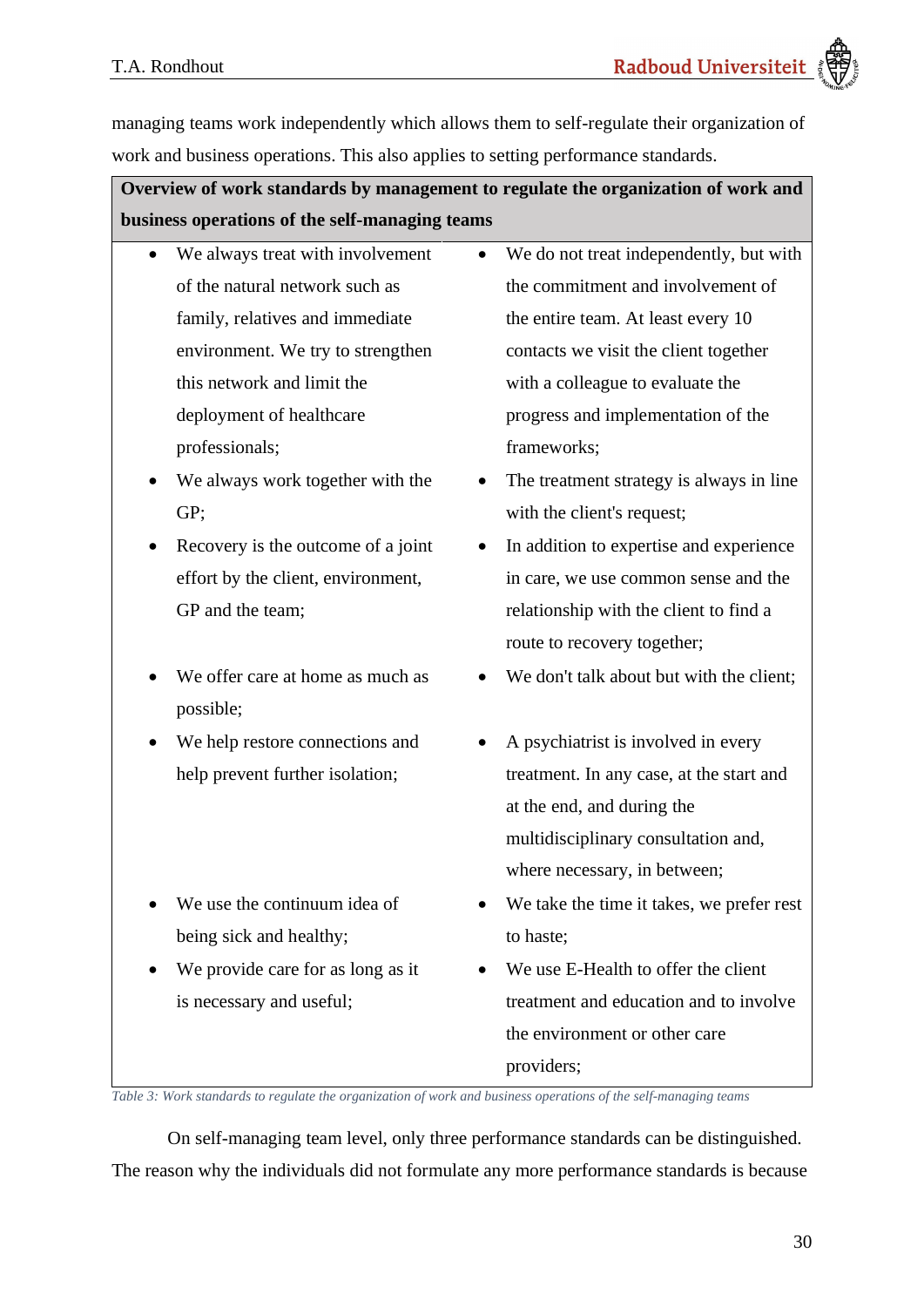they do not prefer to have many standards. According to the interviewees, having more standards does not fit within their perspective of being a self-managing team. An interviewee confirmed this with the following quote: *"We are not like that [having a lot of performance standards], that is not really expressed. We are happy that we are rid of all procedures and protocols [in which performance standards are drawn up] […]"* (Interview 4, Social

Psychological Nurse). All three self-managing teams shared the same performance standards. As a reminder, the composition of the participating teams and the sequence of the interviews is displayed in [Table 4.](#page-30-0)

| <b>Team X - Shortest duration</b> |                    |                         | <b>Team Y - Second-longest</b> | <b>Team Z - Longest</b> |                    |
|-----------------------------------|--------------------|-------------------------|--------------------------------|-------------------------|--------------------|
| of corporation                    |                    | duration of corporation |                                | duration of corporation |                    |
| Name:                             | Function:          | Name:                   | Function:                      | Name:                   | Function:          |
| 2. Jan                            | Social Psychiatric | 9.                      | Social Psychiatric             | 6.                      | Social Psychiatric |
|                                   | Nurse              | Paula                   | <b>Nurse</b>                   | Diede                   | <b>Nurse</b>       |
| 3.                                | Social             | 4.                      | Social Psychiatric             | 7.                      | Ambulant           |
| Thomas                            | Psychological      | Sofie                   | Nurse                          | Lotte                   | Practitioner       |
|                                   | <b>Nurse</b>       |                         |                                |                         |                    |
| 8.                                | Social Worker GGZ  | 5.                      | <b>Creative Visual</b>         | 10.                     | Social             |
| Hannah                            |                    | Anne                    | Therapist                      | Gerda                   | Psychological      |
|                                   |                    |                         |                                |                         | Nurse              |

<span id="page-30-0"></span>*Table 4: Composition participating teams*

The first standard used by individuals to measure performances is the 70% treatment time drafted by the management of the organization. Though, according to the interviewees, the individuals within the self-managing teams do not adhere to this percentage that tightly. *"You do not necessarily do it to reach that 70%. But that comes naturally. So, it is not the case that when I fill in my agenda for the coming weeks, say that I have the idea that I must achieve 70%. […] The main goal is that you provide good care. If you do that you will apparently get 70% automatically."* (Interview 8, Social Worker GGZ). Furthermore, the interviewees also indicated that at previous employers they were dissatisfied with the amount of performance standards. "*We all come from a larger organization. We all had the feeling that we were stuck there in a checklist* […]*"* (Interview 4, Social Psychological Nurse). The second performance standard used is the caseload of the individuals. The caseload is determined by the number and type of clients that an individual is treating at a given point in time. This is because the scope of the caseload depends on the complexity of the treatment being provided to the client. For example, a client with more complex problems needs more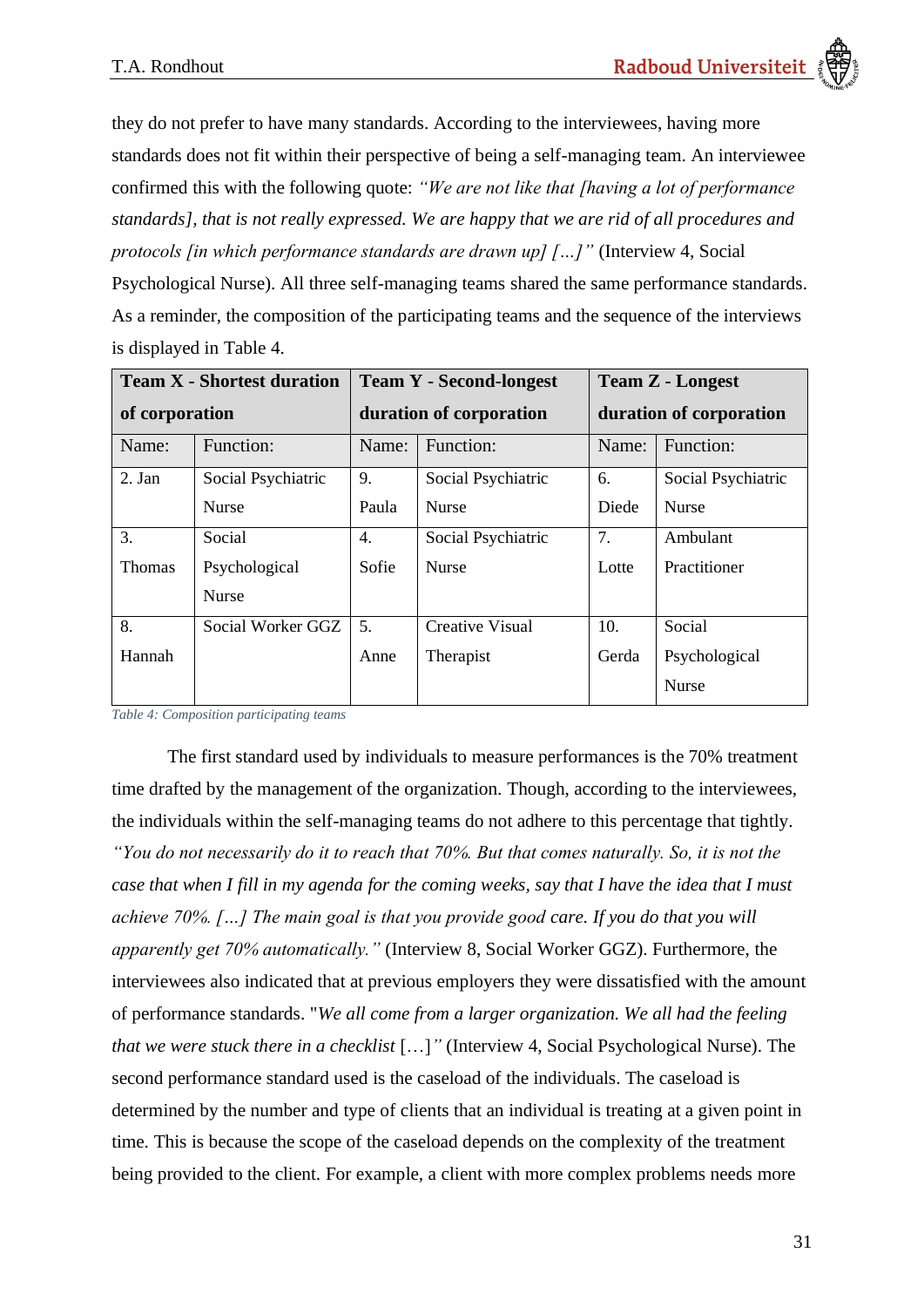specialized care and therefore treatment time, than a client with less complex problems. For that reason, there is not a fixed number of clients that determines a sufficient caseload. *"[…] This [type and complexity of treatment] is also reflected in the choice of which caseload to build up.*[…] *But if I have five people with severe depression, I say 'not right know' [to expending the caseload]"* (Interview 2, Social Psychiatric Nurse). Further, a sufficient scope of a caseload is inherent with the percentage of treating time of an individual. This is because the caseload determines the extent to which caregivers spend time treating clients. The last standard used are the methods and goals formulated in the treatment plan. For each client a personalized treatment plan is drawn up in which the goals and method of treatment are determined. Because each treatment is unique, there is no set format for a treatment plan. A starting point used by the individuals to arrive at a treatment plan is norm consensus.

# <span id="page-31-0"></span>**4.1.2 Achieving norm consensus**

Since the individuals in the self-managing team have the same authority over each other, team decisions and decisions regarding treatments are made by norm consensus. As a reminder, in chapter 2 norm consensus was defined as: "*the extent to which team members collectively agree about what constitutes productive work behaviour"* (De Jong & Bijlsma-Frankema, 2009, p. 2). The way by which consensus is established, differs per self-managing team.

In Team X, establishing norm consensus is a natural process by which the team arrives at a decision. An interviewee illustrated this with the following quote: *"We do everything by consensus. It's not like one person decides. It is a very natural process of decision making […]"* (Interview 4, Social Psychological Nurse). Team Z, on the other hand, uses a scale of agreement that determines whether consensus is reached or not. When using this voting technique, every member of the self-managing team should rate their degree of agreement on a scale from one till seven. If someone scores below four, they disagree. Then it is up to the chairman of the meeting to hear the arguments and to see whether approval can still be obtained. *"[…] Ultimately, there must be consensus… if one says no, then it does not happen. We are actually pretty neat about that"* (Interview 7, Ambulatory Practitioner). This agreement scale must ensure that colleagues are not passed over and that the team does not move like a herd. Conversely, consensus also has its downsides. For example, when someone is the only one of the team who disagrees with a certain statement. One interviewee illustrated this downside by the following quote: *"I would give my own opinion, but if it does not come to a decision in the end. Then the team feeling will outweigh my idea whether it is*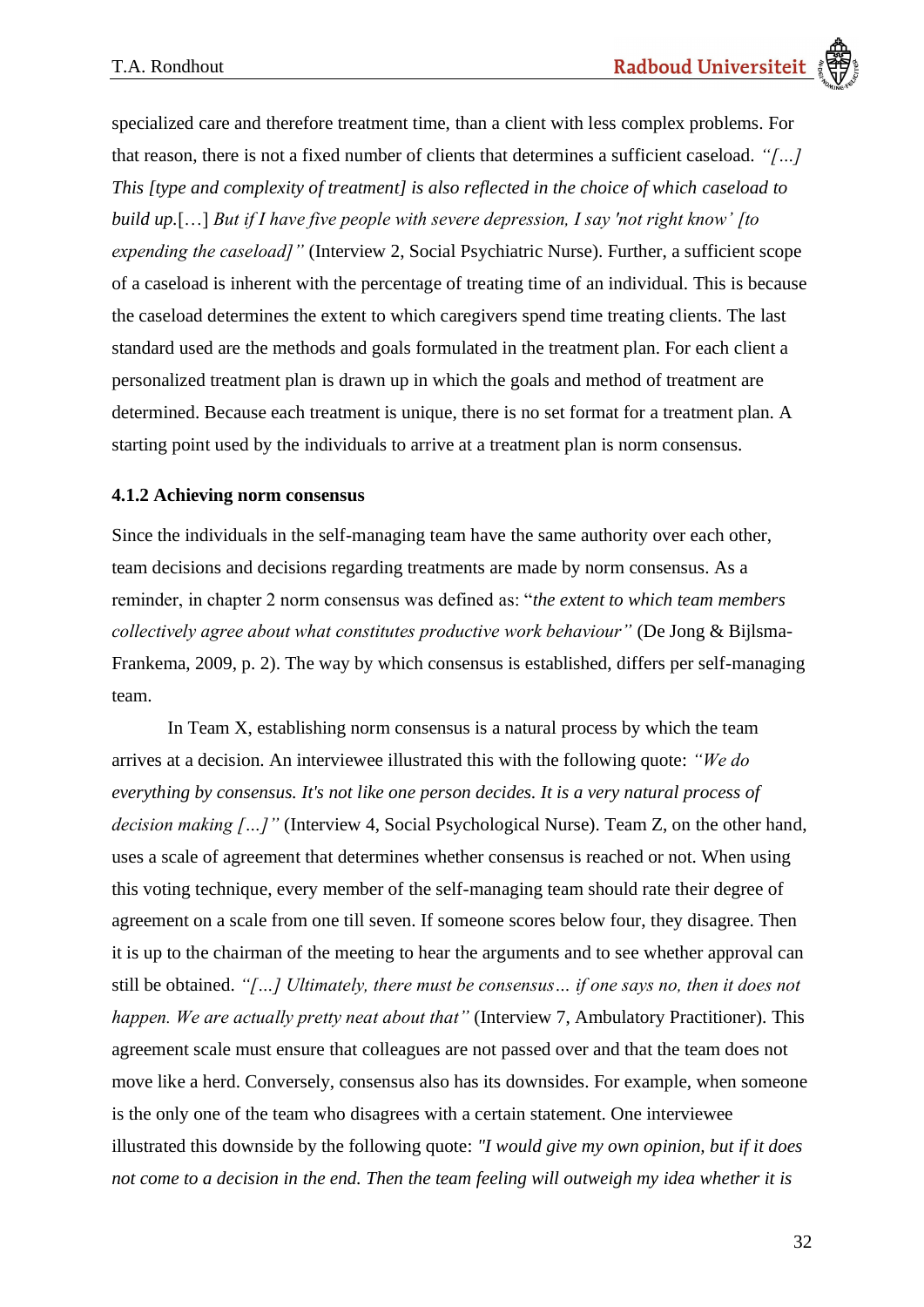*right or not [...]"* (Interview 5, Creative Visual Therapist). Furthermore, in achieving consensus is important that everyone can share their vision, even if they cannot attend at the meeting. For this reason, it is important that absent colleagues are represented by other colleagues.

Overtime, reaching consensus can lead up to performance expectations that are generally accepted by the individuals in the team. According to the interviewees, these expectations can change when new colleagues join the team, since they may be used to other working methods or have different preferences.

# <span id="page-32-0"></span>**4.1.3 Drawing up a treatment plan**

Before a treatment plan is drawn up, individuals in the self-managing team must decide whether they can provide care that the clients' problems require. The suitability of a clients' problem is determined by conducting one or more intake interviews. The main purpose of these intake interviews is to find the clients': *"[…] problem statement and the core of what it is about […]* "(Interview 10, Social Psychological Nurse). Intake interviews are most of the time conducted at the client's home. After an intake have been conducted, the findings of the intake are discussed by the individuals in their weekly client consultation meeting.

Regarding the intake of new clients, reaching norm consensus in the team is extremely important. This is because everyone must agree to treat someone, as all individuals share the same responsibility as it comes to the overall performance of the team. Further, it is important that (new) clients must have a personal click with their caregiver. If a client finds the relationship uncomfortable another caregiver will be appointed. When every norm is met and the team reaches consensus regarding treatment of new client, a treatment plan will be drawn up. Eventually, it is the caregivers' own responsibility to determine how they practice this.

In general, a treatment plan is drawn up between the client and two colleagues, which can be two caregivers or a caregiver and a psychiatrist. When drawing up a treatment plan, priority is given to the care and goals that the client finds most important for a certain period. If the client is not capable to determine this himself, it is determined by the two caregivers. Examples of clients' goals in treatments plan are *"reduce clients' depression"* (Interview 8, Social Worker GGZ) and *"recover from psychological complaints such as anxiety or stress"* (Interview 10, Social Psychological Nurse)*.* As previously described, the goals in a treatment plan and their progress are used as a performance standard by the individuals of the selfmanaging teams.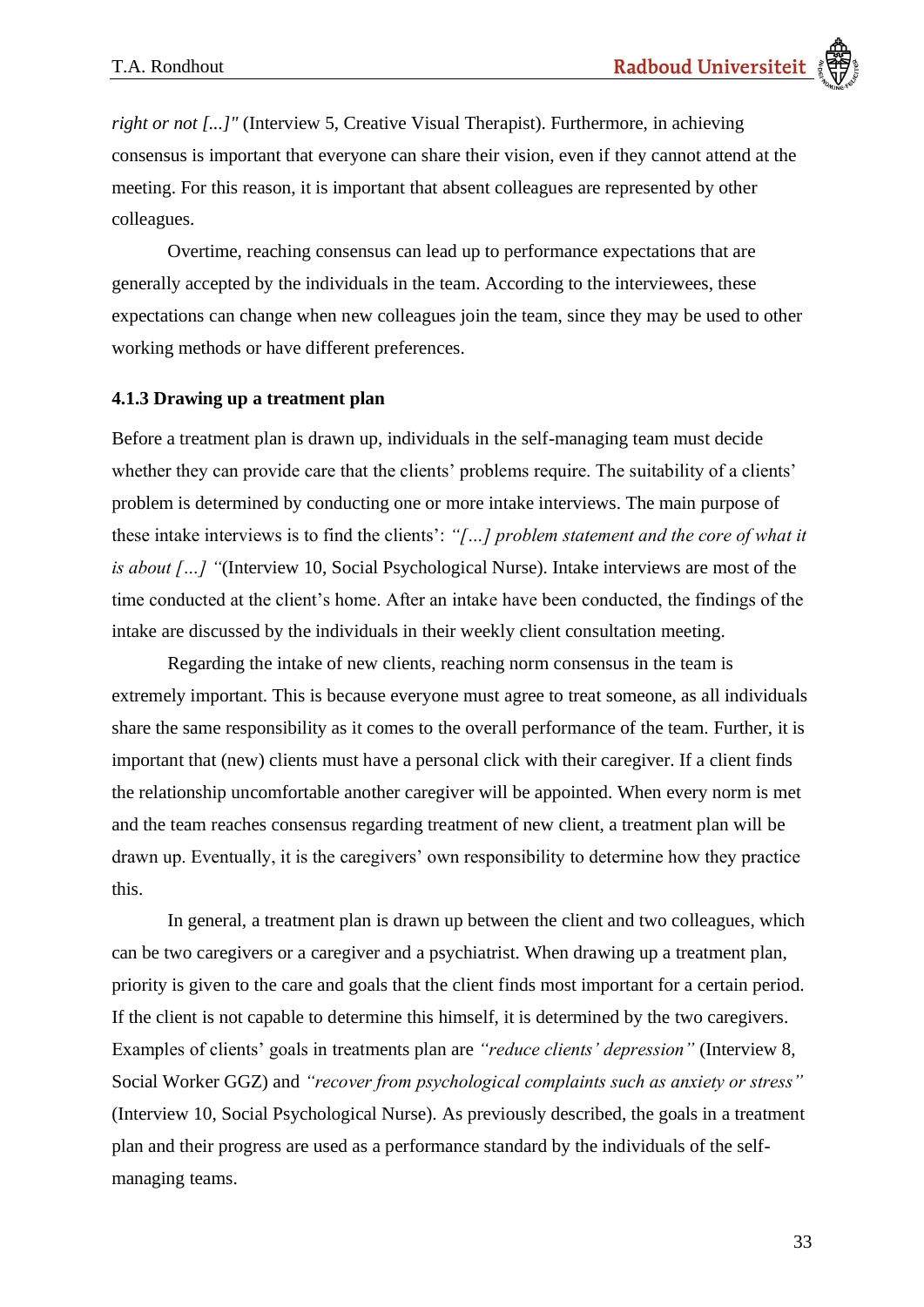When formulating a treatment plan, caregivers among themselves or with the client, sometimes disagree about certain goals or methods. If this occurs, it is a requirement that they have an open attitude towards each other. This is because it is important to hear each other's arguments and weigh the pros and cons. According to the interviewees, they always reach consensus since the norm is that the client's well-being always comes first. One interviewee stated the following about the importance of reaching consensus: *"[…] it runs parallel to the treatment of the clients. If you as colleagues do not get along well through a door or do not dare to discuss or ask things, this will be at the expense of the treatment of the client. […]"* (Interview 5, Creative Visual Therapist).

Finally, when drawing up a treatment plan, feedback seeking behaviour can be an important mechanism to ensure that the right treating methods are chosen. Getting feedback from team members can be very valuable as it gives the individuals clarity about what treatment methods are suitable to achieve the goals in the treatment plan. One interviewee illustrated the importance of seeking feedback with the following quote*: "[…] I think it is very important that you take the initiative yourself in a self-managing team. Even if you run into something yourself. Do not continue to muddle with your own hassle, that will be at the expense of the treatment for the client. That is not possible. You are dealing with other people." (Interview 5, Creative Visual Therapist).* Further, the interviewees indicated that during treatments, feedback seeking behaviour can also be very valuable. They indicated that feedback seeking behaviour is extremely important as they work most of the time independent on a treatment. On average only every ten consultations a caregiver will visit the client together with a colleague to evaluate the progress and implementation of the treatment plan. One of the interviewees provided an example by which she indicated the importance of feedback seeking behaviour during a treatment. *"For example, I indicate that I have someone with anxiety symptoms. Who wants to do this with me to do an exposure? […]. Then my other colleague says, oh I can do that well and then we'll do it together"* (Interview 7, Ambulatory Practitioner). According to the interviewees, the most important factor in performing feedback seeking behaviour is experiencing enough safety. Sufficient safety ensures that individuals do not feel that they are being judged for seeking feedback in situations in which they ask for help. The interviewees indicated that in the past, less safety has sometimes led to uncomfortable and weird situations.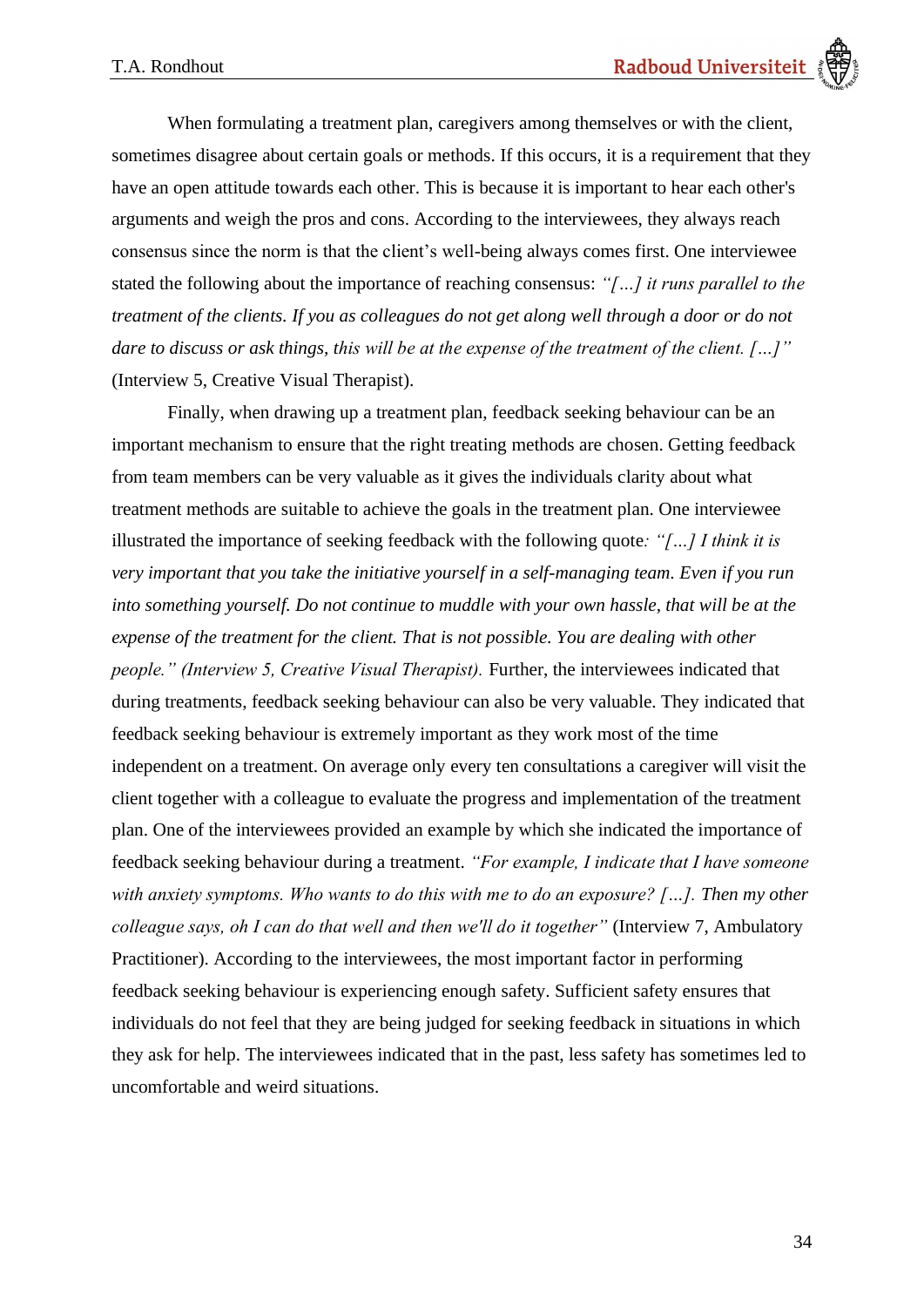## <span id="page-34-0"></span>**4.2 Mechanisms for monitoring individual performance**

As described in the previous chapter, three performance standards are used. The caregivers themselves are responsible for monitoring these performance standards. To monitor individual performances, two monitoring methods are used: peer monitoring and clientinvolvement. In first subchapter, five conditions are discussed that form the basis for qualified direct peer monitoring. In second, it is explained how clients can be a valuable source of feedback as it comes to the performances of caregivers.

## <span id="page-34-1"></span>**4.2.1 Direct peer monitoring**

The individuals in the self-managing teams perform direct peer monitoring to notice other caregivers' performances and hold them accountable if they are underperforming. Monitoring quality together means that colleagues need to be critical to one another and when necessary, address colleagues on their performances or behaviour. From the dataset, five conditions are identified that form the basis for qualified direct peer monitoring. These conditions are achieving norm consensus, providing constructive feedback, experiencing safety, team composition and psychical proximity.

**Achieving norm consensus –** First, it is of great importance that the individuals within a self-managing team commonly agree what constitutes as productive behaviour and qualifies as high-quality care (i.e., achieving norm consensus). Norm consensus forms the basis for peer monitoring as the individuals in the team share the same performance expectations as it comes to providing high-quality care. Consequently, this allows the individuals to monitor each other, and hold each other to account for their behaviour and performance, without being personal. "*[…] you can discuss things and then you will not be addressed personally about something, but you can discuss things within the norms that everyone follows. Then it does not become addressing but discussing. Even if you do feel personally addressed, it should also be negotiable"* (Interview 5, Creative Visual Therapist). Moreover, norm consensus also allows the individuals to provide care according to their own preference and expertise. According to the interviewees, norm consensus leads to the acceptance and trust that a different way of working, is not inherently a poor performance.

**Providing constructive feedback** – Providing feedback in direct peer monitoring should not be seen as being negative to one another but as a positive mechanism by which the individuals monitor and improve their quality to provide the best possible care to their clients. One interviewee illustrated that when performing direct peer monitoring: *"[…] you should*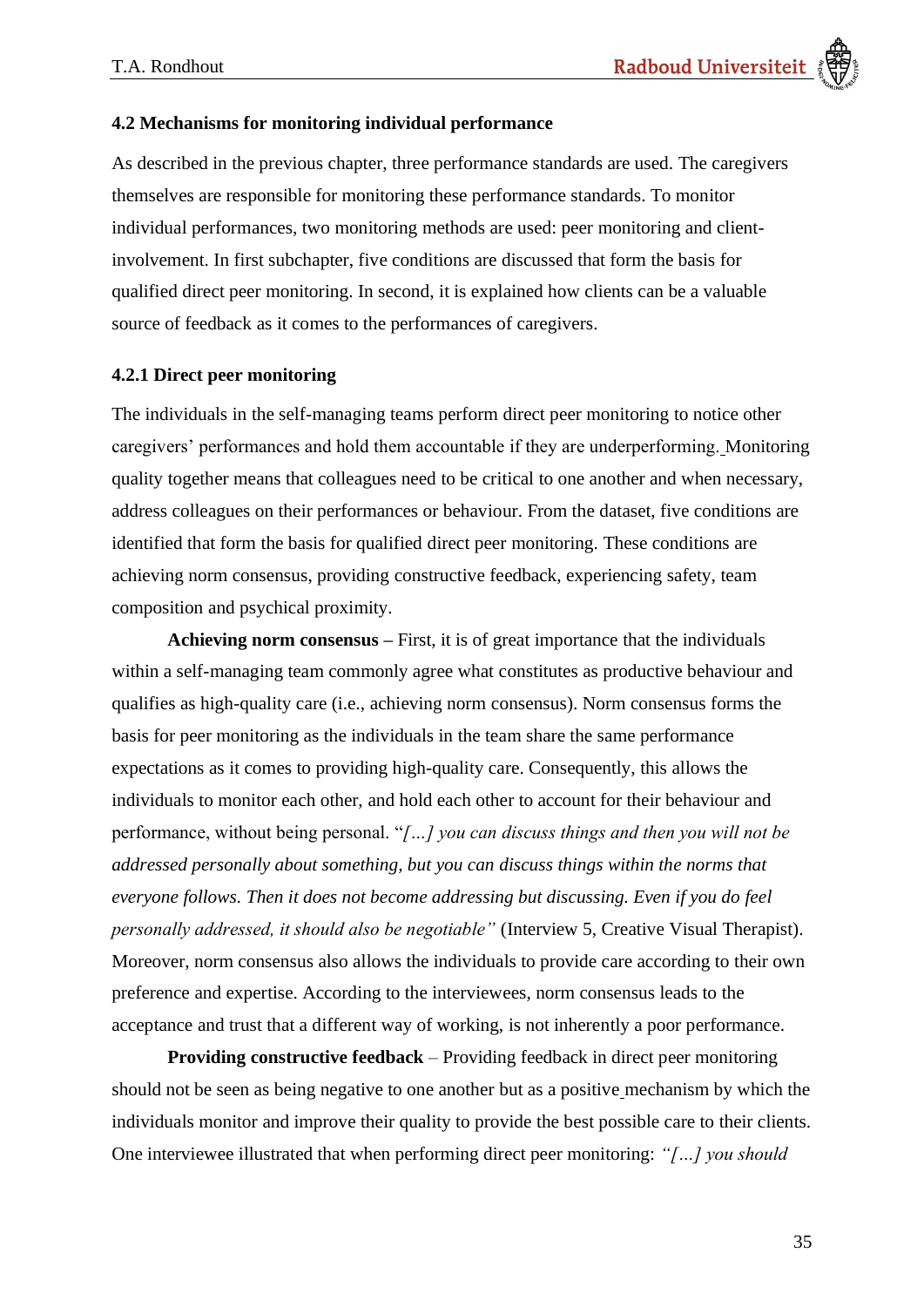*not make a big deal out of it"* (Interview 2, Social Psychiatric Nurse). However, other interviewees indicated some reasons why they perceive providing feedback as being negative to colleagues.

According to the interviewees it is hard to provide feedback on performances in a constructive way because you are also critical at the same time. They find this especially difficult when they perform direct peer monitoring to the same colleague time after time. One interviewee experienced a situation in which a colleague had structural treating time of 60% (i.e. underperformance). This colleague was addressed on his underperformance every month. When addressing him on his underperformance, the team tried to give him advice and guidance. However, his performance did not improve and after each month it became more difficult to provide constructive feedback. The interviewee illustrated her feeling by the following quote: *"I also notice that if I focus everything on the negative, I also become a negative person. I should not do that, it makes me unreasonable. Then I start to be nasty to someone as well* [...]" (Interview 7, Ambulatory Practitioner).

**Experiencing safety –** The experienced safety of the individuals determines the extent to which peer monitoring is performed. The interviewees indicated that if less safety is experienced, less direct peer monitoring is performed. According to the interviewees, this feeling of safety is a result of being more personal to each other, instead of only businesslike. Further, when safety is experienced, it is easier to perform peer monitoring as it is less likely to lead to uncomfortable situations. *"[…] There is enough safety to share things. The fact that there are differences of opinion has never led to confrontations"* (Interview 2).

**Team composition** – The composition of the team also determines the extent by which the individuals in the self-managing team perform direct peer monitoring. According to the interviewees, when a team becomes too large, it is difficult to monitor each other. This is because in a smaller team it is easier to monitor the underlying meaning of someone's thoughts or performed actions. Furthermore, the interviewees indicated that in a smaller team they see each other more frequently, they feel more connected to each other, what in turn stimulates direct peer monitoring. *"[…] The team is small, so you get involved with each other. You also feel when something is wrong. It is easier to speak to each other about it. When it comes to clients, too."* (Interview 2, Social Psychiatric Nurse). Further, in a small team everyone is also more aware of each other's qualities and downsides. For example, one interviewee needed to inform a client that he should start taking medication. Before meeting the client, the caregiver discussed her intended approach in their client consultation meeting. By sharing her approach with her team, the psychiatrist noticed that her intended approach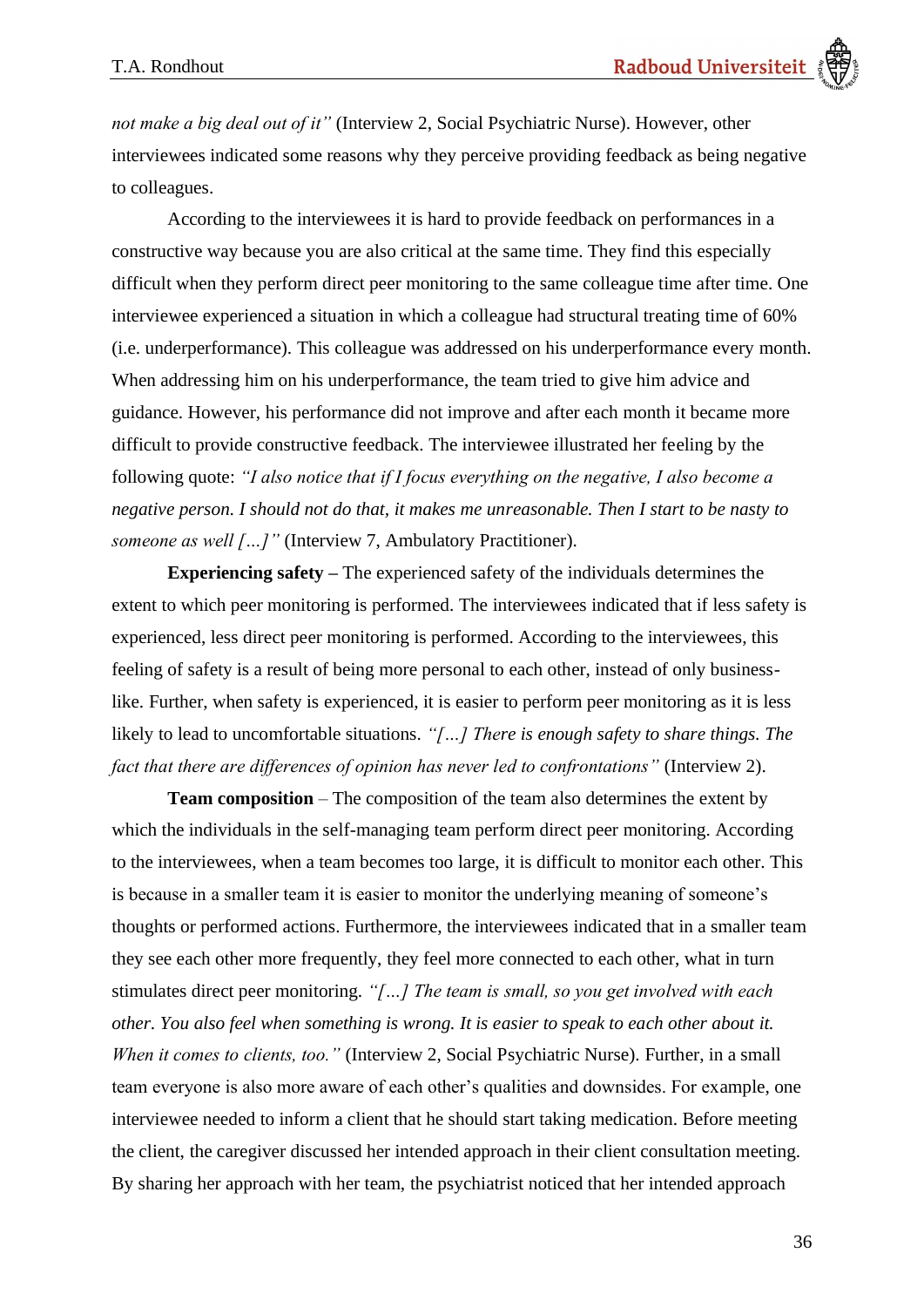was not right, which could have affected the performance of the caregiver. As a result, he offered to join her on during this meeting as he had more experience having these conversations. The composition of the team contributed to the ability of discussing her intended approach and to her colleague performing peer monitoring. The interviewee confirmed this with the following quote: *"I think mainly because it is a small team. We all know what we are good at and know where our pitfalls lie […]"* (Interview 6, Social Psychiatric Nurse)

**Physical proximity** – According to the individuals of the self-managing teams, they are more inclined to perform peer monitoring when they experience each other in physical proximity, rather than via mobile phone or online. When there is a lower degree of psychical proximity, the individuals are more inclined to keep things to themselves. The Covid-19 pandemic acted as a natural experiment that helped to understand the relevance of psychical proximity. Since all meetings had to take place digitally and the psychical proximity became larger. One interviewee stated the following about the influence of working digitally and the extent to which peer monitoring is performed: *"[…] Because it has such natural shapes [peer monitoring in real life], the danger is that if you do not see each other, it will fall away"*  (Interview 2, Social Psychiatric Nurse). As a result, the individuals avoided direct monitoring which in turn lead to friction and irritations in the team. *"[…] Because of the distance you are less involved, so that you can make this known less quickly and friction can arise."* (Interview 2, Social Psychiatric Nurse). During the pandemic, reflective talks between the individuals led to solutions to stimulate and regain direct peer monitoring. In the end, they agreed that colleagues could work in pairs in the office again, according to the covid-19 guidelines. Another team agreed to introduce walking agreements in order to regain psychical proximity and therefore stimulate direct peer monitoring.

### **4.2.2 Client-involvement**

Client-involvement can be seen as valuable method of evaluating and providing feedback about the caregivers performances. This is because the client experiences the consequences of performed actions by the caregivers. The way by which the clients evaluate and provide feedback to the caregivers is during scheduled evaluation moments. Each self-managing teams is different in terms of how they, together with the client, evaluate on a treatment. However, an important starting point is that the evaluations do not create a fixed framework of how future treatments should be performed. This because each treatment is unique to the client's problem. *" [...] A person cannot be pigeonholed [treated generically]. I find that*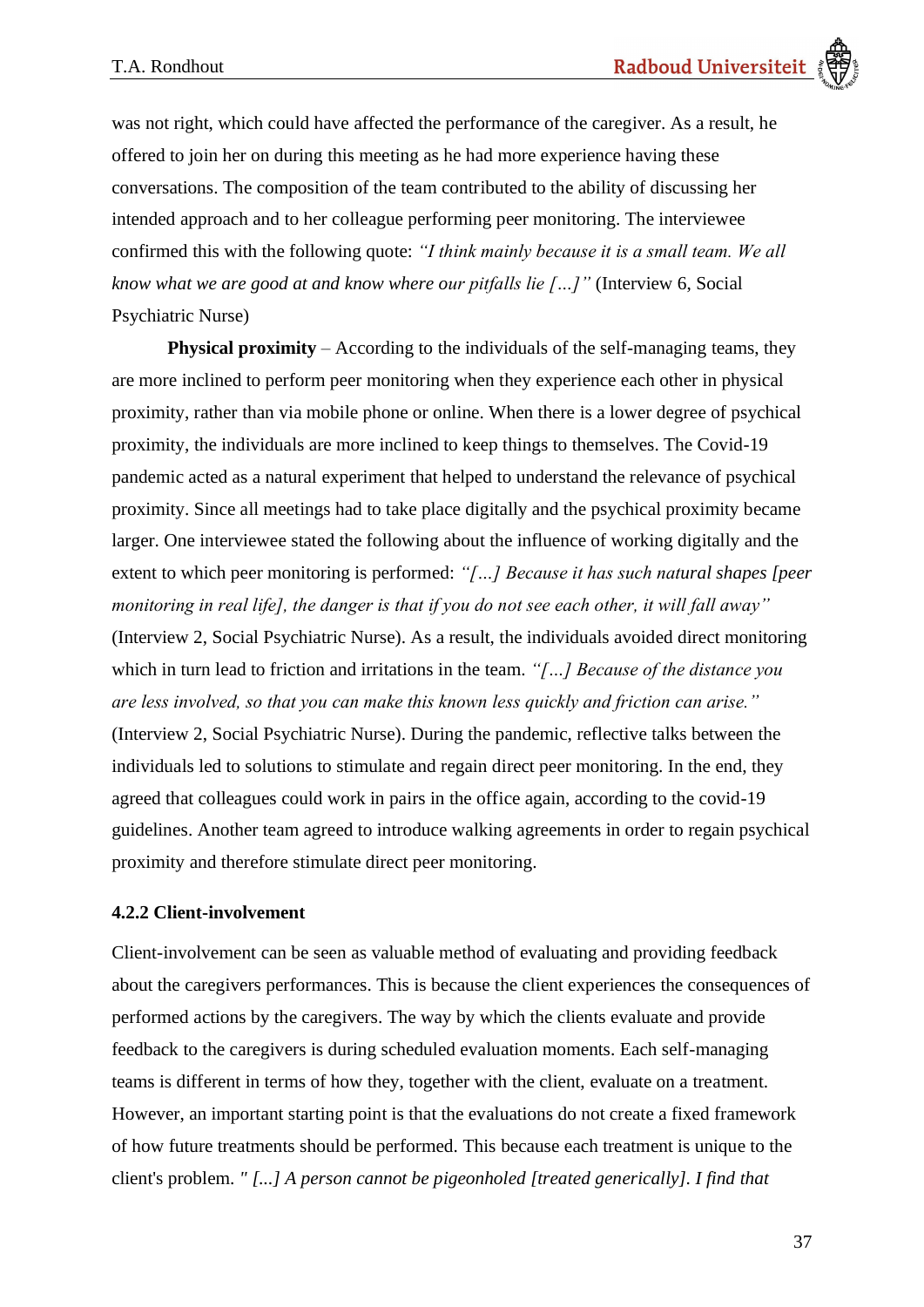*broad view, which you must have, of great importance." [...] "But I think if you completely shut it down with rules or agreements like we do or do not do this, then yes… [Then it works contradictory]"* (Interview 10, Social Psychological Nurse).

An evaluation moment with another colleague and the client is scheduled approximately once a quarter. In this meeting the performance of the caregivers is evaluated based on the agreed treatment goals. During the evaluation, it may be decided that current working methods and goals need to be adjusted. Furthermore, it is possible that new working methods and goals may be added to the treatment plan. Finally, it may also be decided that the treatment can be ended. Ending a treatment is only possible once the psychiatrist has given approval. When it is decided that a treatment will be ended, a final interview will take place between the psychiatrist, a caregiver, and the client.

Most of the time the evaluation moment is scheduled at the client's home. It is important to keep in mind that not all clients are able to evaluate and talk about the performance of the caregiver. When this is the case, the two caregivers start the conversation by sharing their experience about the past period. This in turn must encourage the client to evaluate and talk about the past time. Further, it is important to hear out the client's opinion because the client's well-being is the starting point for a good treatment. *"[…] I always try to leave as much room as possible with the client. The possibility that the client can really say that if it does not work, it will not work. That it is not about me or my colleague, but about the client [...]"* (Interview 5, Creative Visual Therapist).

For example, an interviewee and a colleague were engaged in a treatment in which the client indicated at the evaluation moment that he did not want to continue working with the colleague. Despite that treatment goals were achieved, the client did not feel that he had a personal connection with this caregiver. The client indicated that he found it very difficult to discuss this, because he did not want to reject the therapist as a person. Both caregivers agreed on this replacement suggestion as the client's health and well-being is the starting point of a good treatment. Though, in a client evaluation it is extremely important that the client's problems are taken into account. This is because some clients can be manipulative. "*[…] You have to be careful about what kind of problems someone has.[…] it is important that we all take a good look at this."* (Interview 5, Creative Visual Therapist).

#### **4.3 Dealing with underperformance**

From the dataset, a single situation of episodic underperformance and three situations of chronic underperformance have been identified. For each situation of underperformance is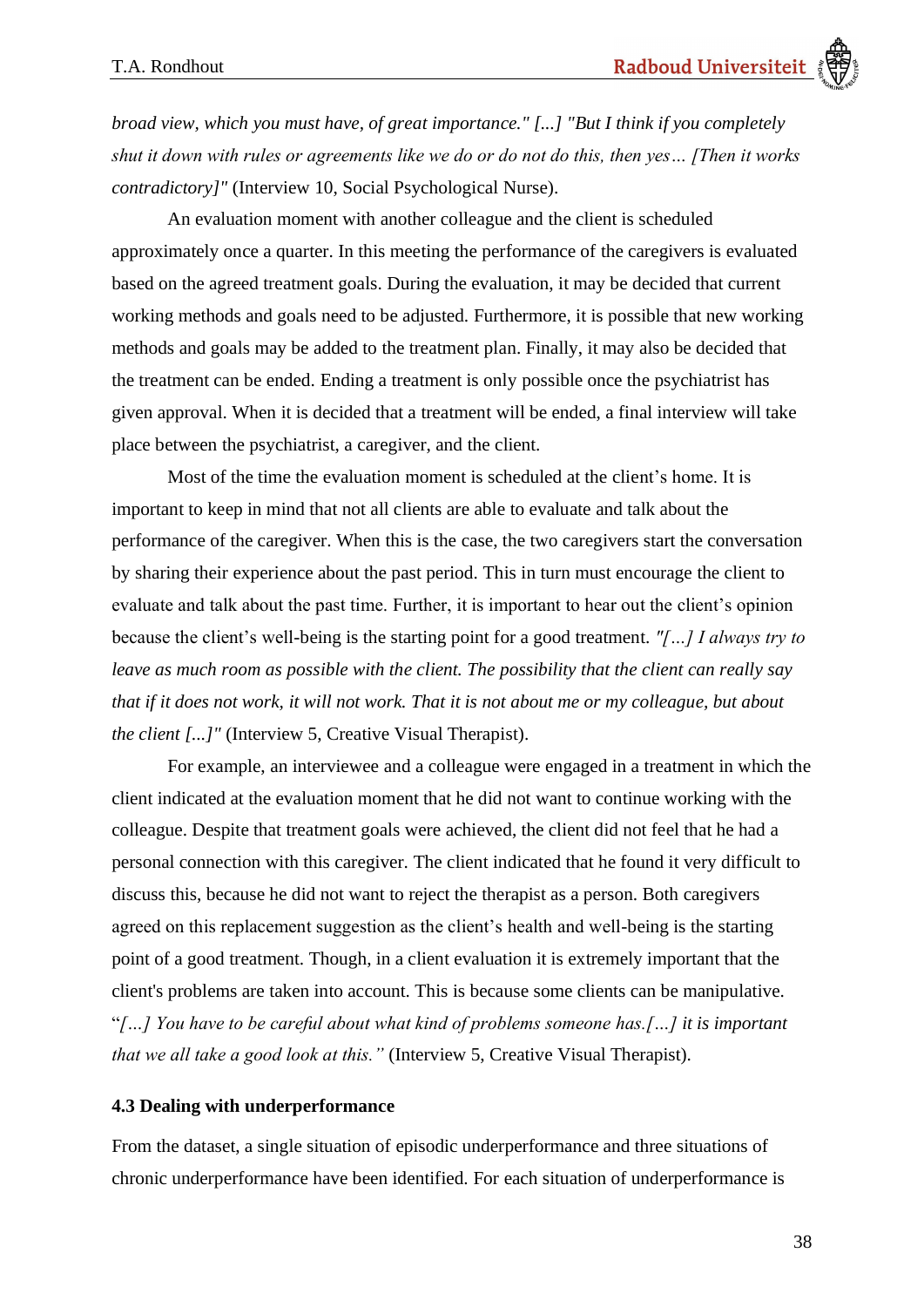described why it is identified as underperformance, how the individuals established the underperforming behaviour and how it was dealt with.

### **4.3.1 Dealing with acute/episodic underperformance**

#### **Direct intervention via WhatsApp**

Anne, the Creative Visual Therapist of Team Y, experienced underperformance of a colleague named Floor. Together they worked on the treatment of a client who experienced problems as a result of a traumatised past. The two caregivers took turns working individually with the client. The client's goal of the treatment was to improve her handling of negative emotions by carefully letting them in to her life. After each visit, the caregivers wrote in the clients' report to keep each other informed about the treatment. When reading the treatment report, Anne noticed that Floor was trying to get rid of these negative emotions as she thought it negatively affected the client's well-being. This behaviour deviated from their jointly agreed treatment method and therefore negatively affected the goals of the treatment. As a result, Anne established Floor's underperforming behaviour.

Anne found that it was extremely important to solve this underperforming behaviour and realign their working method as soon as possible. Anne illustrated this with the following quote: *"[…]it is important to be in line [work according to the same method and for the same goals], otherwise it is really not okay for the client […]"* (Interview 5, Creative Visual Therapist). To address Floor on her underperformance, contact was made via WhatsApp. During this WhatsApp conversation both colleagues were able to hear out each other's opinions with respect to the expected working method and the goals of the treatment. This was possible as they work on the basis of equality and share the same norm. *"[…] what would be good for the client […]"* (Interview 5, Creative Visual Therapist). As a result, Floor agreed that her behaviour deviated from their jointly agreed working method and treatment goals. Currently, Anne and Floor are still working on the treatment of this client. In preventing a similar situation from happening again, Anne and Floor continuously evaluate how the treatment is going by calling each other or texting each other on a daily basis.

#### **4.3.2 Dealing with chronic underperformance**

#### **Insufficient peer monitoring leading to acceptance of underperformance**

Team Z experienced chronic underperformance of a social psychiatric nurse, named Bart, for several months. Bart was a new colleague who recently joined their team. His underperforming behaviour expressed itself in the fact that his percentage of treatment time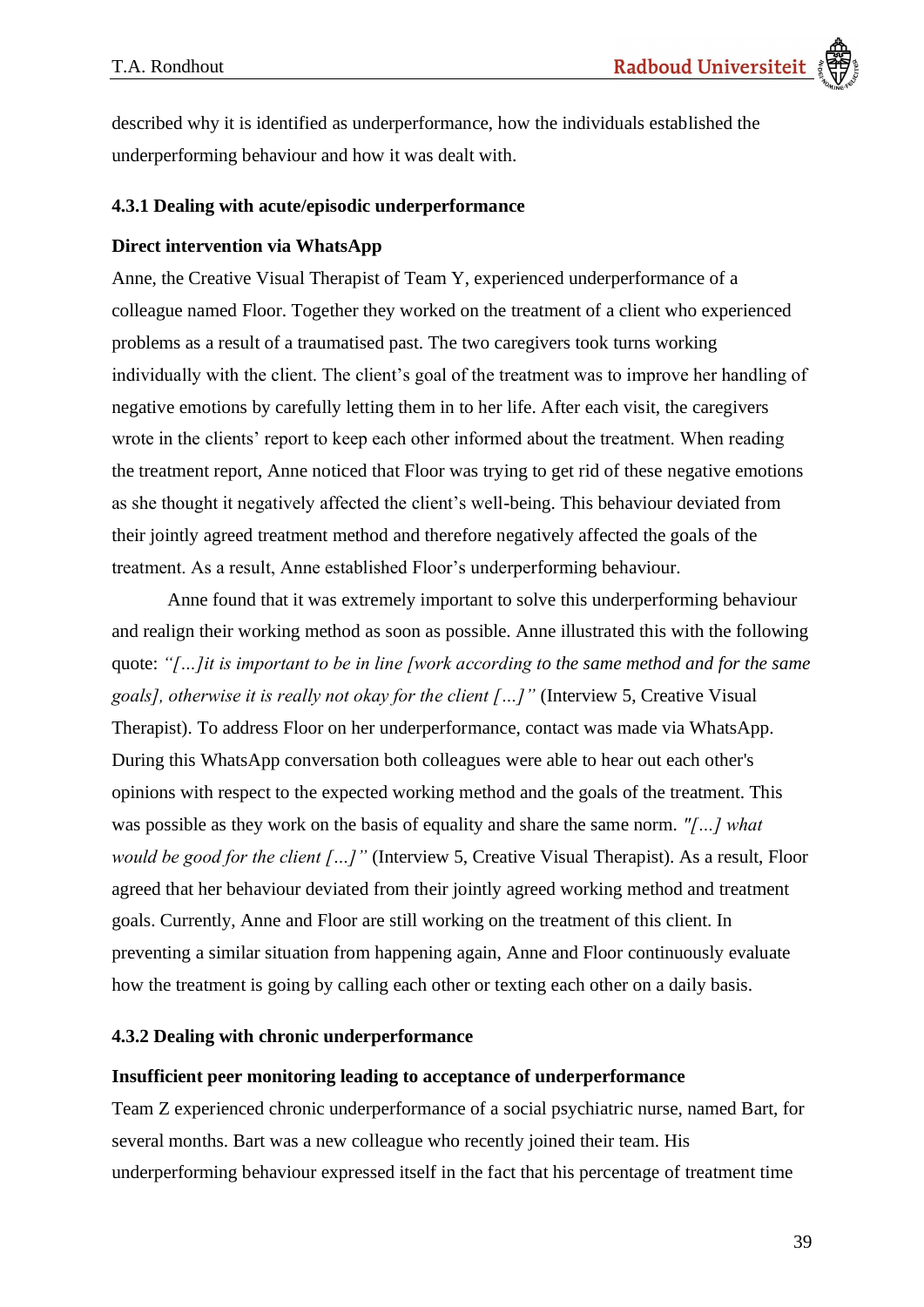was structurally below the target of 70% of the total contact hours. For that reason, Bart did not achieve a healthy financial result, which in turn negatively influenced the financial results of the team. Since the self-managing teams are responsible for their own financial results, it was up to the individuals in the team to re-establish his underperformance.

Diede, one of Bart's colleagues, established his underperforming behaviour by monitoring his agenda and individual figures. Monitoring each other's agenda, individual figures and team figures, is a responsibility performed out by each individual in this selfmanaging team to regulate and improve their performances. As a result, Diede started paying attention to Bart his agenda and individual figures. Diede did not intervene immediately because she first wanted to see if Bart would improve his behaviour by himself. However, after Diede continued to monitor Bart, his individual figures did not improve. *"Yes, then I kept my mouth shut for a while to give him the opportunity to respond […] Yes, that was my tactic to some extent. But not much happened […]*" (Interview 6, Social Psychiatric Nurse).

To re-establish the underperforming behaviour, Diede addressed Bart on his underperformance in an individual meeting. In this meeting Bart indicated that he was struggling with the acquisition of new clients, which in turn affected his percentage of treating time. To solve Bart's underperformance, they both agreed that their other colleagues would support him in the acquisition of new clients, so that the number of non-billable hours in the agenda would decrease and his percentage of treatment time would increase.

Even though the colleagues helped Bart in the acquisition of new clients, it did not contribute to the improvement of his performance. After Diede and her colleagues monitored Bart's his individual figures for two months his percentage of treatment time was still below 70%. Subsequently, Diede and her colleagues did not address Bart on his underperformance again. They hoped that he would recognize his underperformance and therefore improve his behaviour. However, Bart's performances did not improve. As a result, they got used to his underperforming behaviour. *"[...] We did not intervene quickly enough in the beginning; it was already a given. When you talk about it every time, then you think to yourself, yes it was also no problem before [...]"* (Interview 7, Ambulatory Practitioner). Overtime, Bart's underperformance had a negative effect on the team atmosphere. For example, colleagues were less motivated to work any harder when they reached their goal of 70%. Further, colleagues started gossiping about Bart's negative performance. An interviewee illustrated this with the following quote: *"[…] Well we all thought, then I do not have to work that fast. He does not do it either. So why should we do it? But the team said: 'hahaha, so much worse*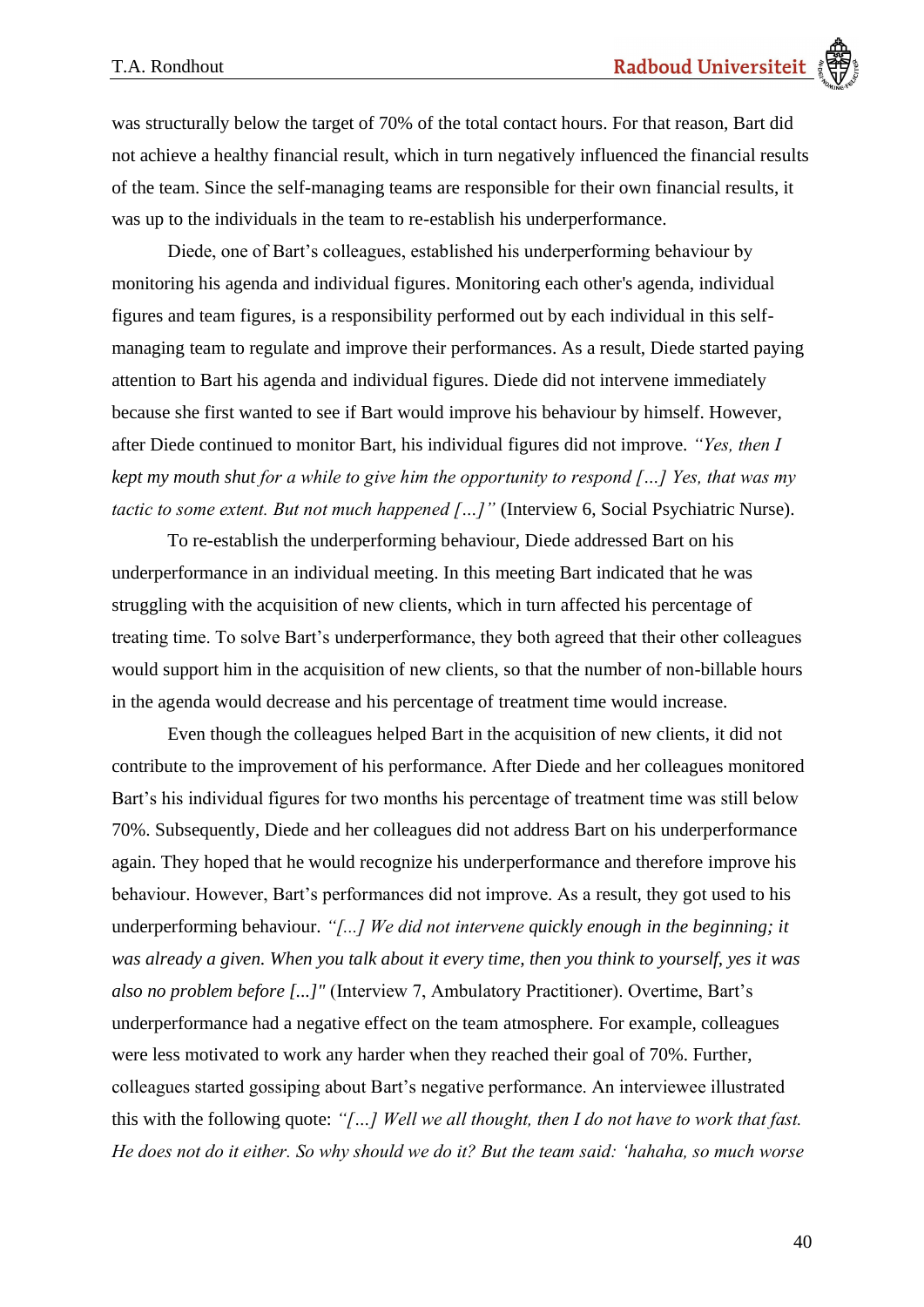*than that, then apparently we do not have to do it either'"* (Interview 7, Ambulatory Practitioner).

Because the individuals felt that this was not the way they wanted to work, they asked for consultation of their regional coach. The region coach gave the advice to document his underperforming behaviour. Diede and Lotte, however, did not follow his advice as they experienced this as not being collegial. Subsequently this led to the colleagues gossiping even more about Bart's underperformance. According to the interviewees this helped them in dealing with their negative emotions. Moreover, the colleagues also mutually agreed that their performance would make up for his underperformance. In the end, the underperformance was solved after Bart had left the team himself.

#### **Continuous monitoring and requesting consultation of region coach**

Team Y hired a social psychiatric nurse named Iris, whose qualities in the application interviews appeared to be promising. However, after two months it appeared that Iris was showing underperforming behaviour. The individuals in the team first noticed her underperforming behaviour when they received complaints of clients. These were complaints about the pre-arranged treatment method and progression of treatment goals. As a result, the individuals decided to evaluate Iris's treatment reports and treatment plans to examine what treatment choices she had made. They concluded that her treatment methods deviated from the agreed methods in the treatment plan. In turn this affected the extent to which treatment goals were achieved. To discuss and re-solve Iris's underperforming behaviour, her colleagues scheduled a team meeting.

According to the interviewees, Iris acted surprised when her colleagues suggested a meeting in which they wanted to discuss her underperformance. From her perspective she was not underperforming. An interviewee indicated that this had to do with her great lack of reflectivity. Her colleagues were able to substantiate her underperformance based on the complaints of clients, and her deviations from the treatment method and goals drawn up in the treatment. In the end, they jointly developed a list of points in which Iris needed to develop herself.

Two months later, the team reflected with Iris on her performance to see if any improvements were made. When comparing her performed treating methods with her points of development, it turned out that no progression in the treatment goals was made. As a result, the team and Iris jointly agreed to monitor and reflect on her performance every three weeks. Her colleagues individually kept record of Iris's performances on a daily basis. After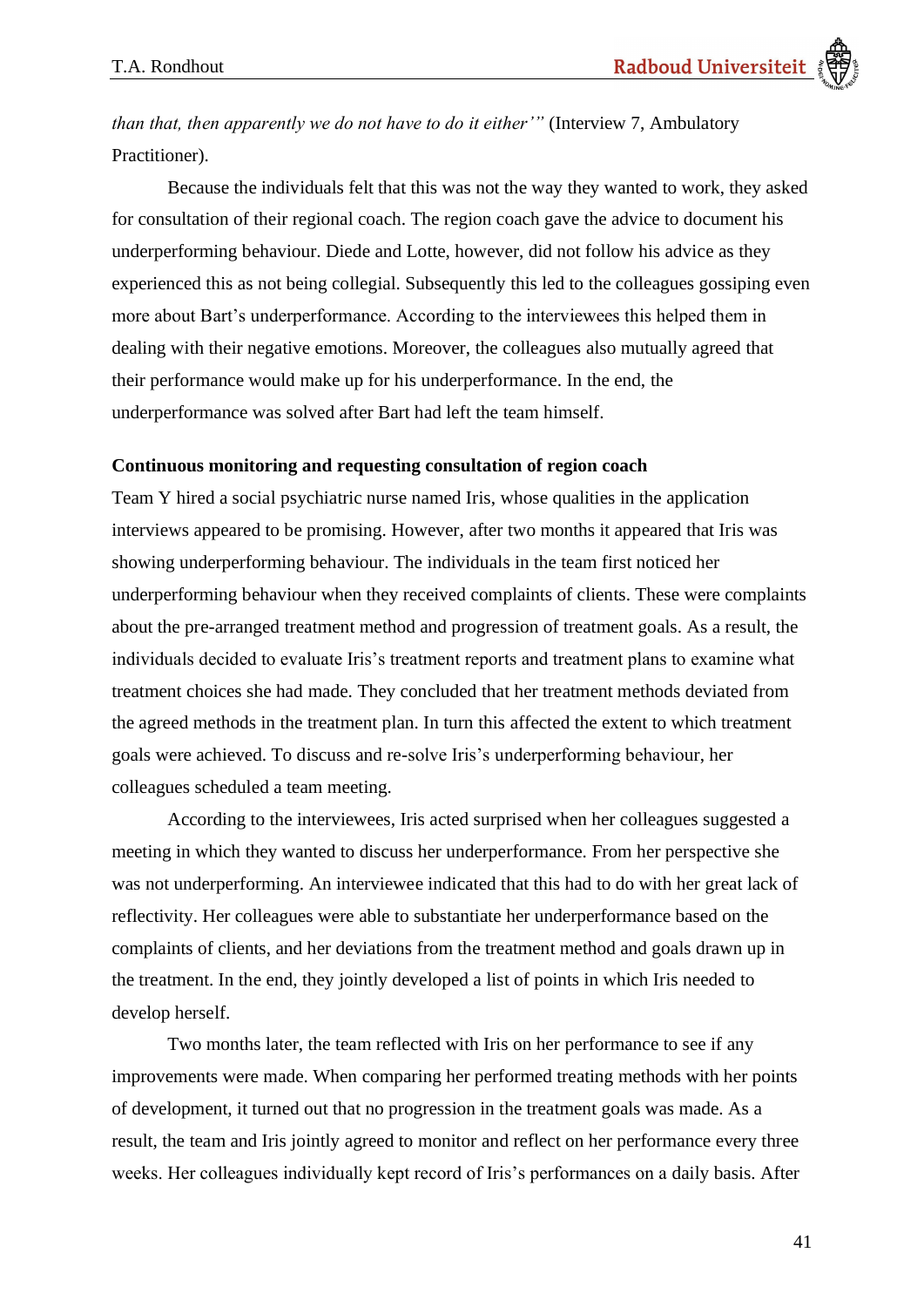each reflection, the team asked Iris to write a conversation report so that they all agreed on what have been said and agreed on in these reflections.

At one point, her underperformance reached a peak as she gave wrong advice to a client regarding his medication during the treatment. A colleague, with whom Iris was working together in this treatment, noticed this mistake when her client started to refuse his medication. Iris advised the client that he could stop taking his medication, which in turn deteriorated the client's health and well-being. Subsequently, a conflict originated between these two colleagues. The interviewees indicated that this conflict negatively affected the team dynamic as they felt they had failed as a team. After this moment the team decided to ask for the consultation of the region coach in solving the conflicts and Iris's underperformance. However, the team was dissatisfied with the advice that the region coach gave, since his only advice was that the nurse should serve out her contract and that they should find a solution themselves. *"[…] The only thing we got back from the region coach was 'yes, she has to serve out her contract'. But she was not performing at all. We then asked if there was any other option that he could think of. No, he said, you have to solve it as a team. That did not help us much."* (Interview 4, Social Psychological Nurse). The underperformance was solved after Iris had fulfilled her contract and left the team.

#### **Collectively deciding to end the treatment**

In Team Y, Sofie and her colleague were treating a client who was suffering from suicidal thoughts and anxiety disorder. Due to a lack of objectivity of both individuals, wrong choices in the treatment were made. As a result of these wrong choices, no progress was made and therefore the client's treatment goals were not achieved.

Another colleague established their underperforming behaviour as she became aware of a conflict between the two caregivers and an external party called 'Jeugd en Gezin' (Youth and Family). The two caregivers felt that this party had made wrong decisions in the care of the client's children. However, their colleague noticed that this external party did not make any wrong decisions. By addressing this situation to the Sofie and her colleague, they became aware of their lack of objectivity. In turned out that this lack of objectivity did not only affect the corporation with this external party, but also on the progress and goals of the overall treatment. Sofie confirmed this with the following quote: *"[...] That is why you get blinders on. Then you are in it, and you do not know it anymore. You then run around and do not realize that you are there completely sucked in […]*" (Interview 4, Social Psychological Nurse).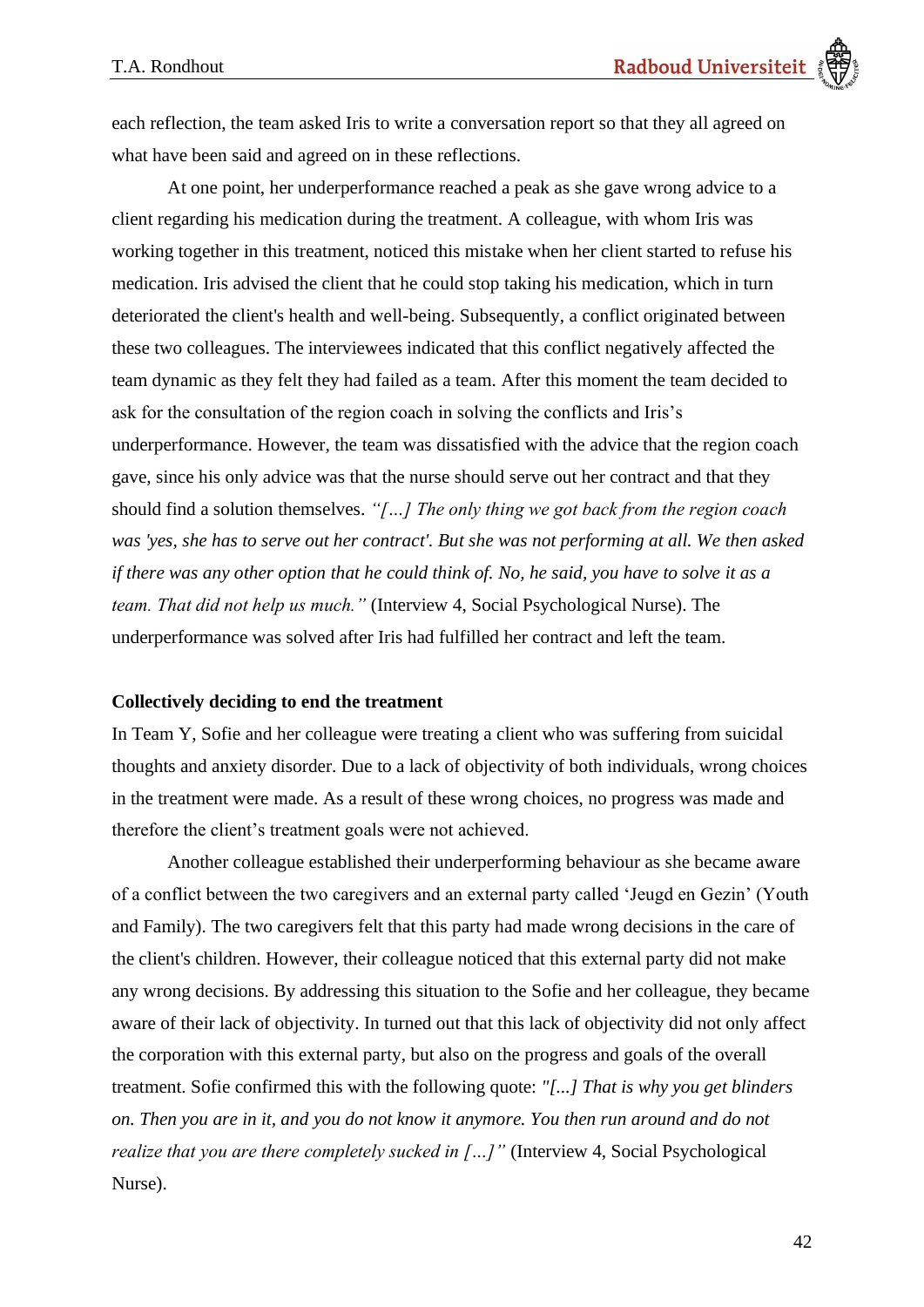To solve this lack of objectivity, the team first needed to investigate how this could have happened in the first place. In their weekly team meeting they concluded that their high work pressure in combination with serious manipulative behaviour by the client led to less objective caregivers. This resulted in only agreeing with the client's preferences and not making any progression in the treatment. Subsequently, they agreed not treating this client any further, because this client's problems needed more specialist care than they could provide. For that reason, the psychiatrist, in agreement with the other colleagues decided that this treatment had to be stopped.

### **4.4 Underperformance as an occasion for learning**

This subchapter describes how the individuals of the self-managing teams used the situations of underperformance in subchapter 4.3 as an occasion for learning. After the underperforming behaviour ended, intervisions were held. Reflective talks in the intervisions made it possible for the individuals to evaluate and negotiate about the occasions of underperformance. Reflecting and thereby learning from these situations is extremely important for the individuals in self-managing teams, as they themselves, are responsible for improving their organisation of work and working methods to ensure better performances. An interviewee illustrated this with the following statement: *"[…] in a self-managing team you automatically come up with methods together to secure things […] And you learn it by trial and error. You have to reinvent the wheel"* (Interview 4, Social Psychological Nurse). For each situation of underperformance in subchapter 4.3, it is described how the intervisions took place, what learning points originated and how these have been used to improve their organization of work and business operations and therefore ensuring better performances.

### **4.4.1 Improving team dynamic and induction period**

The points of improvement described in this subsection are a consequence of the underperformance situation Bart in Team Z. It turned out that Bart's prolonged period of underperformance had a major impact on the team dynamic. According to an interviewee, everyone started to show suspicious behaviour which led to separation in the team. The suspicious behaviour expressed itself, for example, in calling colleagues to check what kind of work they had done that day. After a while, the colleagues agreed in their weekly team meeting that this is not the way they wanted to work together. As a result, they scheduled an intervision to evaluate on the underperformance situation, the consequences that followed, and negotiate about possible improvements. In the intervision each individual was given the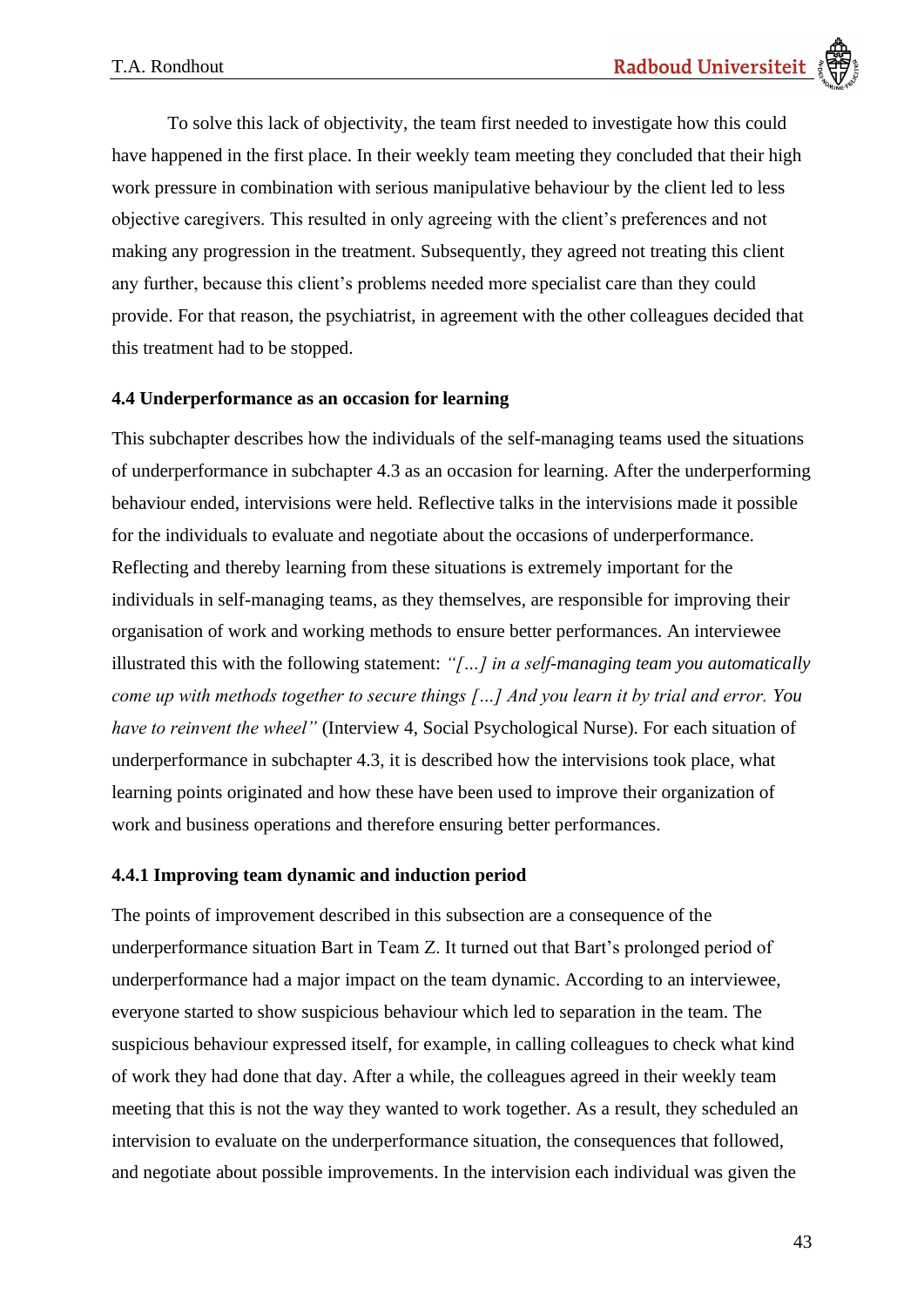opportunity to share his or her experience and vision on the underperformance situation and the consequences that followed. Then everyone was asked what improvements could be made to prevent this from happening again in the future. As a result of reflective talks in the intervision the individuals agreed that they needed to improve their team dynamic in which peer monitoring and feedback seeking behaviour is possible and improve their guidance for new colleagues during the induction period.

First of all, by using their agreement scale the individuals achieved consensus on introducing rounds of positivity into their weekly team meetings to improve their team dynamic. In these positivity rounds the individuals are able to share positive private or workrelated matters. By discussing more positive matters, they experienced a higher degree of personal involvement. This higher degree of personal involvement ensured that direct peer monitoring is no longer avoided. This is because the individuals no longer experience direct peer monitoring as being negative or personal towards someone. The individuals indicated that direct peer monitoring can be seen as an important mechanism, as there are no managers that establish and act on individuals' performances. Further, being more personally involved with each other led to a higher degree psychological safety. In turn this psychological safety contributed to the individuals performing more feedback seeking behaviour. In the past, less safety had sometimes led to weird situations when colleagues asked for feedback*.* As a result of more psychological safety, the individuals are more inclined to seek feedback from each other when they encounter problems.

Second, the individuals agreed to improve their guidance of new colleagues during their induction period. Since Bart was not properly instructed during his induction period about how to acquire new clients, it eventually led to underperformance. Better guidance and instruction must ensure that new colleagues are better informed about how work should be performed and what is expected of them. The team realized this by assigning a supervising role to a colleague who provides guidance to the new colleague during this induction period. In the beginning this supervising colleague and new colleague have weekly evaluation meetings. In these meeting, the working methods and performances of the new colleague are reflected on. An interviewee illustrated this change by the following quote: "[...] *at least every so often there is a conversation with new employees about how they think it is and how we think it is going. Also, to ask what they still need* [...]" (Interview 4, Social Psychological Nurse). This must ensure that misinterpretations and misperceptions are quickly resolved so that individual or team performances are congruent to performance standards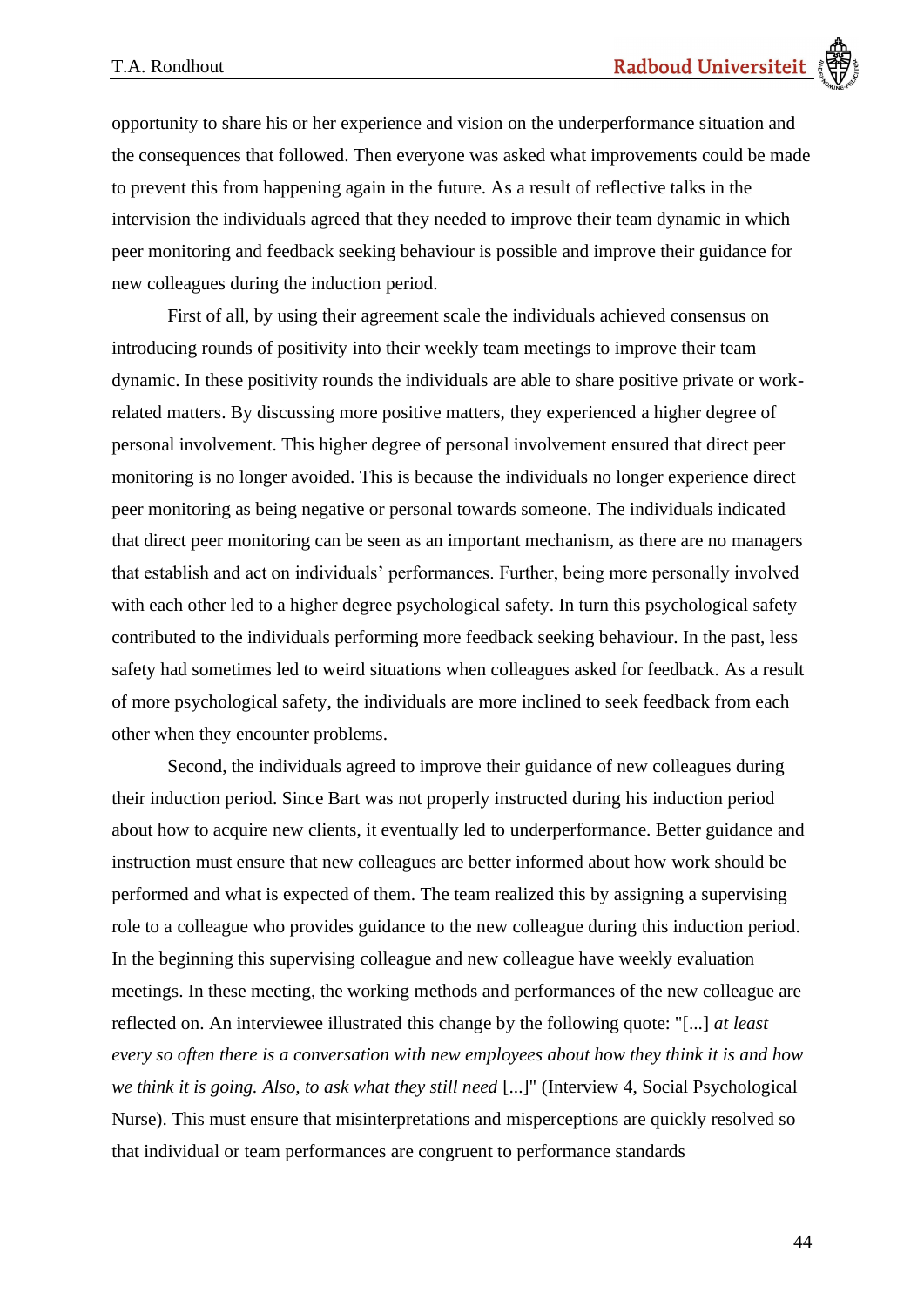#### **4.4.2 Improving application procedure and induction period**

The points of improvement described in this subsection are a consequence of the underperformance situation of Iris in Team Y. After Iris left the team, one colleague scheduled an intervision to evaluate on the underperformance situation, the consequences that followed, and negotiate about possible improvements. In line with the intervision of Team X, each individual was asked to share his or her experience and vision on the underperformance situation and the consequences that followed. Then everyone was asked what improvements could be made to prevent this from happening again in the future. As a result of reflective talks in the intervision, the individuals agreed that their application procedure and induction period of new colleagues needed to be improved. Ever since, two permanent colleagues are now responsible for the application procedure and the guidance of new colleagues during the induction period.

According to the interviewees, the search for a new colleague is an excellent moment to make up the balance in the team. Since the individuals themselves are responsible for the application procedure it is important to determine with what kind of expertise and person the team wants to hire. They accomplish this by first mapping out the expertise's, qualities and competences that are currently present in the team. For example, one interviewee stated that after this process of mapping, it became clear that in the search for a new colleague, they were not looking for a person with a dominant character. When the individuals reach consensus about the applicant's profile a vacancy is drawn up and posted online. The applications for the vacancy are reviewed by the two responsible individuals and shared with the other members. In previous situations the applicant would have had only one application interview with two random team members. Nowadays, the application interview consists of two rounds, which ensures that the entire team can speak and assess the applicant. After the two interviews, the team will evaluate the suitability of the applicant for their team. Here, it is important that the team reaches consensus on hiring a new colleague. If no consensus is reached, it can be decided to invite the applicant for an extra interview with the colleague or colleagues who are in doubt. Another option is to reject the applicant and continue the search for a new colleague. This improved process should ensure that misjudgements of applicants' qualities are prevented, which may ultimately can lead to underperformance.

Further, the individuals agreed to improve their guidance for new colleague during their induction period. They realized this by drawing up schedules of three weeks in which all colleagues take turns in guiding the new colleague. This must ensure that the new colleague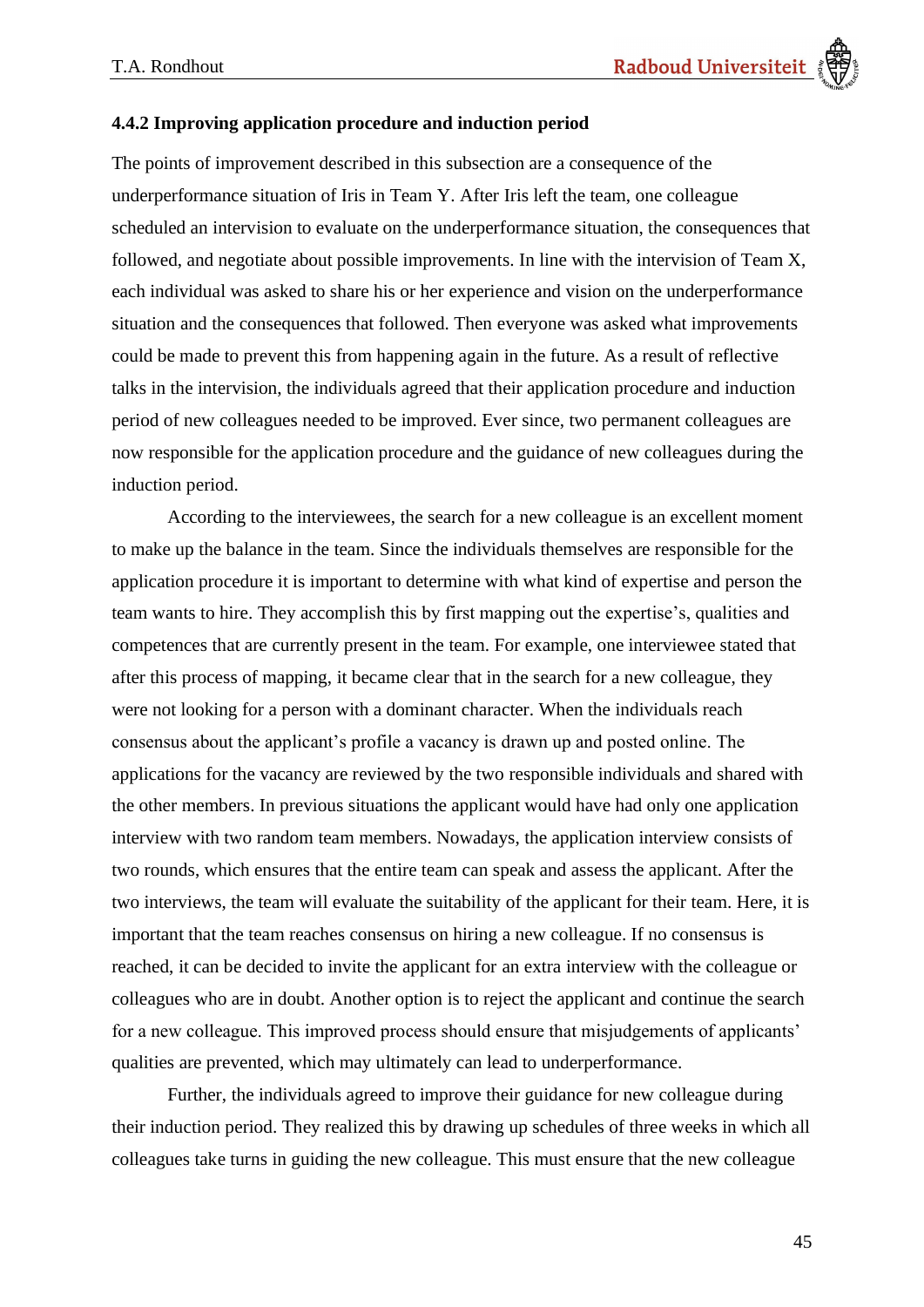can ask questions and become familiar with the expectations regarding the way of working in the team. After three weeks, the two individuals who were also responsible for the application process, have an evaluation with the new colleague. In preparation for this evaluation, they ask the new colleague to write an evaluation report of the first three weeks. *"After those three weeks, we have a first evaluation meeting. Then we follow someone longer, if necessary, at least one more time. Even longer if necessary"* (Interview 9, Social Psychiatric Nurse). Eventually, this should ensure that there is sufficient attention and guidance for new colleagues.

#### **4.4.3 Improving the monitoring of clients with complex problems**

The points of improvement described in this subsection are a consequence of the underperformance of Sofie and her colleague in Team Y. After the team collectively decided to stop treating this client due to the complexity of her problems, they advised Sofie to go on leave a week earlier. This because her lack of objectivity had caused suffer severe stress symptoms. During this leave, Sofie realised that her behaviour had a negative influence on the client's treatment. *"Then I was able to detach myself from the case that I had taken home with me. Then I was able to look objectively at what had happened. It was only then that I realised that the woman had let us all play off against each other [...]"* (Interview, 4) After her leave, Sofie scheduled an intervision with all team members to reflect on the situation that occurred.

During the intervision, they evaluated the whole situation based on the goals and methods drawn up in the treatment plan and by reading the treatment reports. As a result of reflective talks in the intervision, they found two other causes that contributed to the development of their underperforming behaviour. First, they concluded that the psychiatrist made a wrong assessment of treatability of the clients' problem. Despite the expressed doubts of the two caregivers, he assessed her treatable. Second, other colleagues could have intervened using direct peer monitoring during their client consultation meetings. Sofie and her colleague often shared their experiences and struggles with regard to this treatment in these meetings. However, the atmosphere in the team was not optimal, due to a transition in which the team found themselves. An interviewee confirmed this by the following quote: *"[…] One part of the team was more into his computer then instead of participating in the MDO [client consultation meeting]"* (Interview 4, Social Psychological Nurse). As a result of this participation, other colleagues were not aware of them struggling.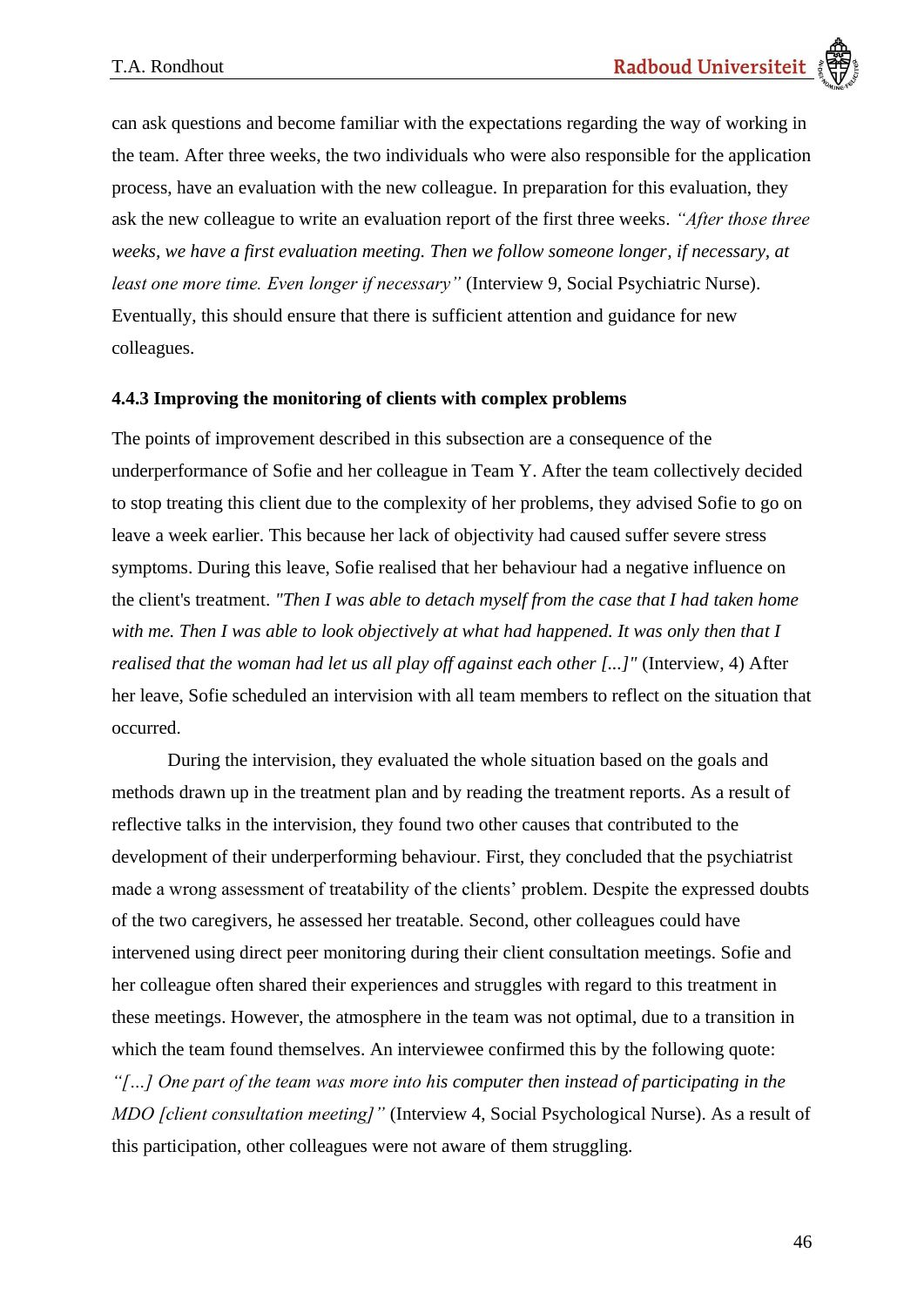To prevent this from happening again, the colleagues in the intervention concluded that two improvements needed to be made. Subsequently, these improvements were discussed in their team meeting and consensus was reached to act on them. First, the team agreed that clients whose problems may pose a risk to caregivers, need to be discussed in every client consultation meeting. Further, participation in their client consultation meeting participation is obligatory. This must ensure that bottlenecks in treatment are immediately discussed and resolved. Both improvements are important because the individuals in the selfmanaging team are collectively responsible for the overall team performance. By discussing treatments of clients on a team-level, colleagues can provide each other with feedback when they notice that an individual is struggling or when colleagues ask questions. In turn this can ensure that underperformance is prevented or resolved sooner.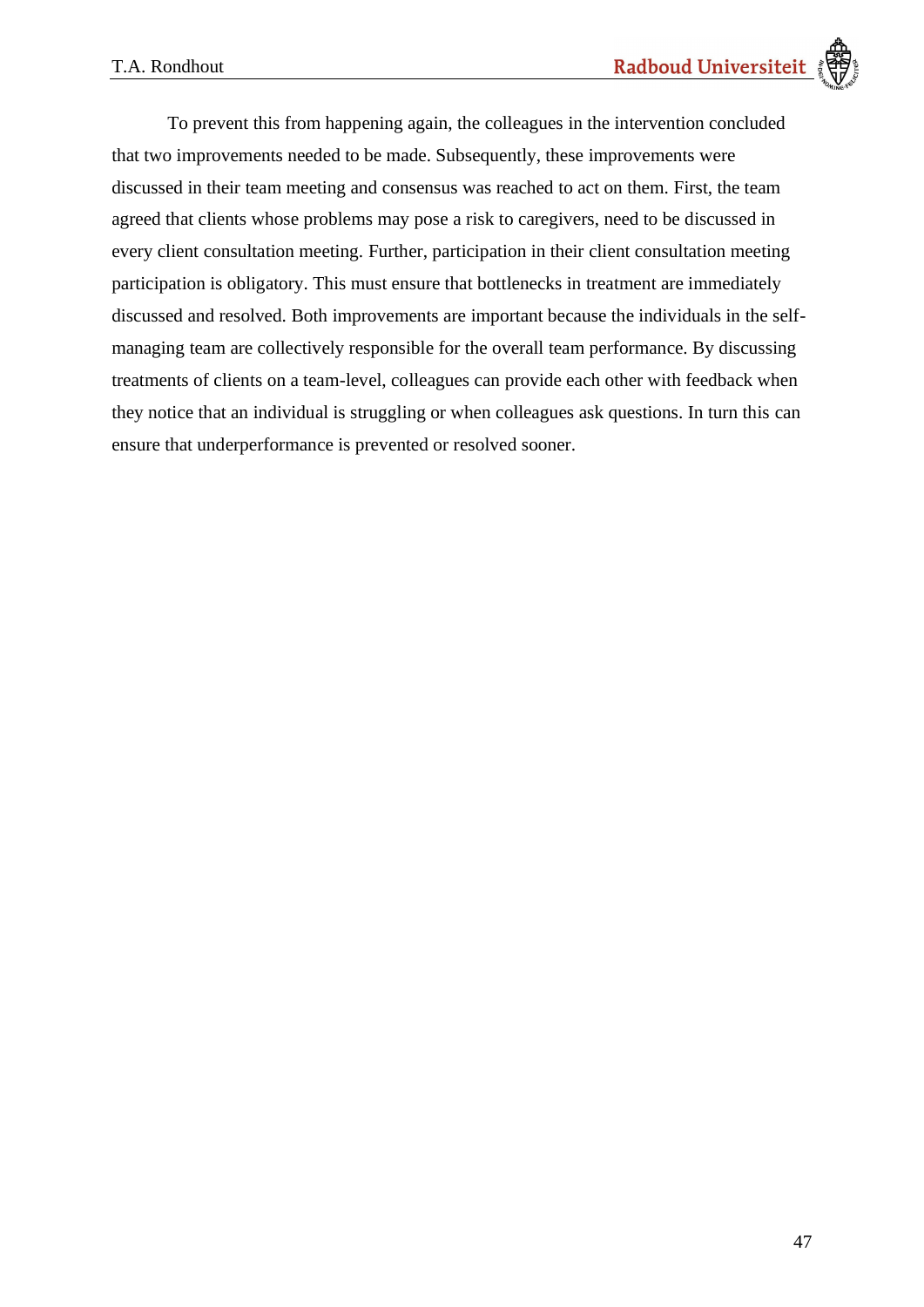# **5. Conclusion and discussion**

The first part of this chapter elaborates on the findings that answer the research question. Simultaneously, the contribution of the findings to the current literature are discussed. In the second part implications for practice are described. In the third chapter the limitations of this research and recommendations for future research are mentioned. Finally, the researcher's role in the research is discussed.

#### **5.1 Conclusion and discussion**

In self-managing teams individuals use informal peer control because the hierarchical relationship between managers and employees is eliminated. This form of control allows the individuals to become controllers to establish performance standards, monitor and regulate team members' performances (De Jong et al., 2014). The individuals use two types of monitoring to establish and act o n performances of team members. Namely, direct peer monitoring and indirect peer monitoring (Loughry & Tosi, 2008). Prior research found that informal peer control has positive relation with direct peer monitoring and a negative relation with indirect peer monitoring (Walter et al., 2021).

Further, prior research studied the effect of direct and indirect peer monitoring on the overall team performances and job satisfaction. The results showed that direct peer monitoring had both positive and negative effects on overall team performance. In terms of job satisfaction, direct peer monitoring had positive effects (De Jong & Bijlsma-Frankema, 2009; Walter et al., 2021). On the other hand, results found that indirect peer monitoring had both positive effect on the overall team performance and negative effect on the job satisfaction (Walter et al., 2021).

Despite that these studies showed interesting results on the effect of informal peer control in self-managing teams, research on how it works in practice is underdeveloped. For that reason, the aim of this study was to examine how individuals in self-managing teams deal with underperforming team members when using informal peer control. Consequently, this led to the following research question:

# **How do individuals within self-managing teams deal with underperforming team members, when using informal peer control?**

During the study, insight was gained on how the individuals in the self-managing team determined performance standards and how they are used to establish and deal with underperforming behaviour of team members when using informal peer control.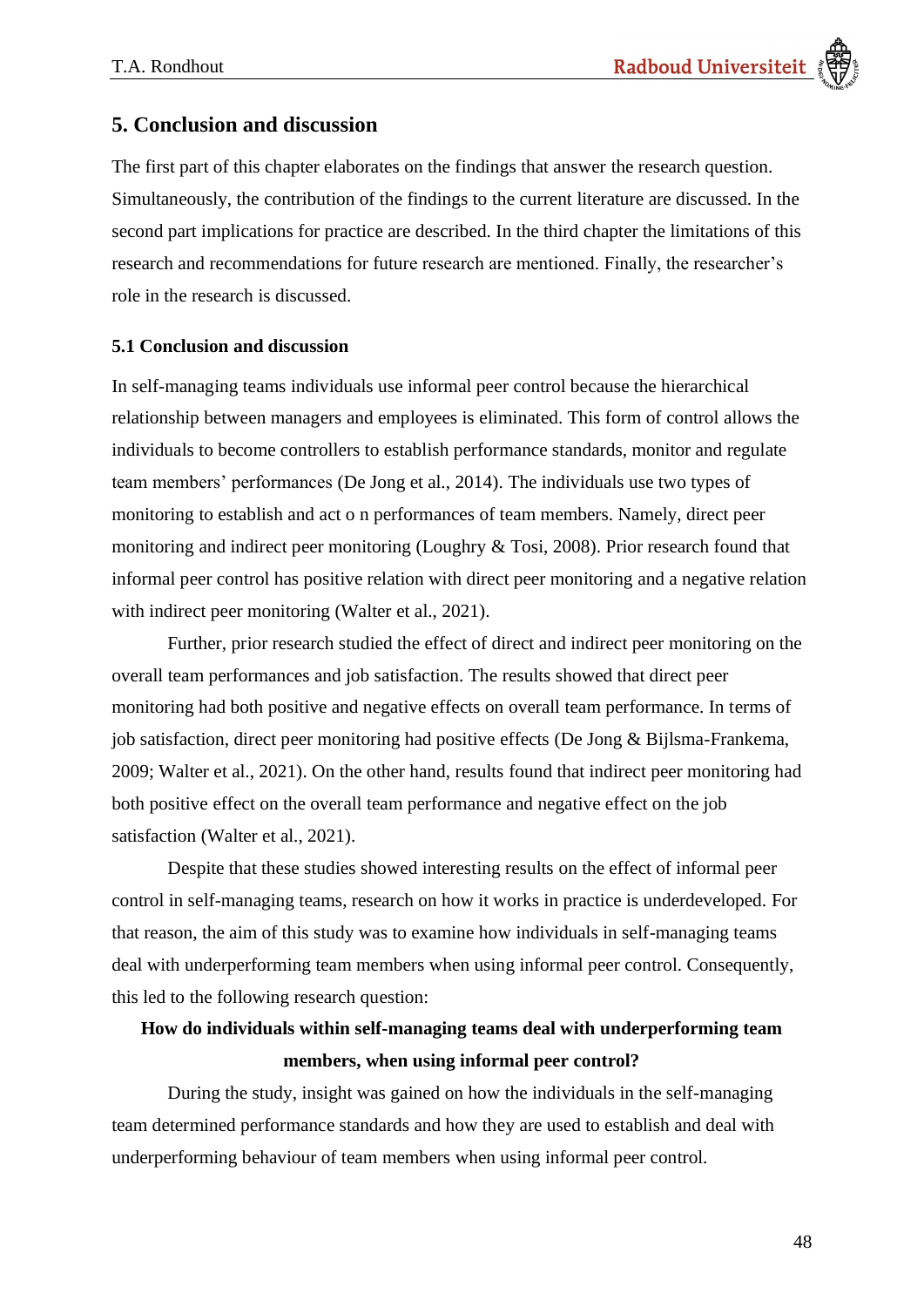First, results showed that the individuals in the self-managing teams used norm consensus to determine performance standards in terms of an individual's caseload and goals for a treatment. This research contributes to the literature of performance management in selfmanaging teams as results showed how individuals agreed on performance standards using norm consensus. Results showed that the process of achieving norm consensus depends on the duration of corporation. In a team that cooperates for a shorter period of time, consensus comes more naturally. On the other hand, a team that cooperates for a longer period of time developed an agreement scale. On the basis of this scale every individual can express their degree of agreement towards the performance standards in discussion. This must ensure that every colleague is heard and not passed over.

Second, in establishing underperforming behaviour of team members the individuals in the self-managing teams used direct and indirect peer monitoring. These finding contribute to the study of Loughry and Tosi (2008). In their study they found two types of monitoring (direct- and indirect peer monitoring) by which individuals in self-managing teams notice and act on team members' performances. This research contributes to the study of Loughry and Tosi (2008) as results showed how the individuals use direct and indirect peer monitoring to established underperforming behaviour. During treatments the individuals compared the treatment reports with the prearranges treatment plans. By doing so the individuals compared whether their team members adhere to the predetermined working methods and performance standards. Underperformance was established when individuals noticed deviations from the agreed treatment method and progress towards treatment goals. Further, the individuals established underperformance of team members by monitoring their agenda's. In doing so, the individuals checked whether their members a sufficient caseload to achieve a sufficient percentage of treating time. Finally, underperformance was established by monitoring team member's individual figures with the performance standards.

Furthermore, the results showed that individuals use three ways of direct peer monitoring to deal with the underperforming behaviour of team members. These findings contributes to the research of Loughry and Tosi (2008) by adding how the individuals in selfmanaging teams use direct peer monitoring to deal with underperformance. To begin with, individuals contacted team members directly via WhatsApp or by calling when they noticed their underperforming behaviour. As a result, the underperforming behaviour was adequately discussed and resolved. Further, the individuals scheduled team meetings to collectively evaluate the underperforming behaviour. Subsequently, the individuals negotiated how they should provide guidance to the underperforming team member. However, when the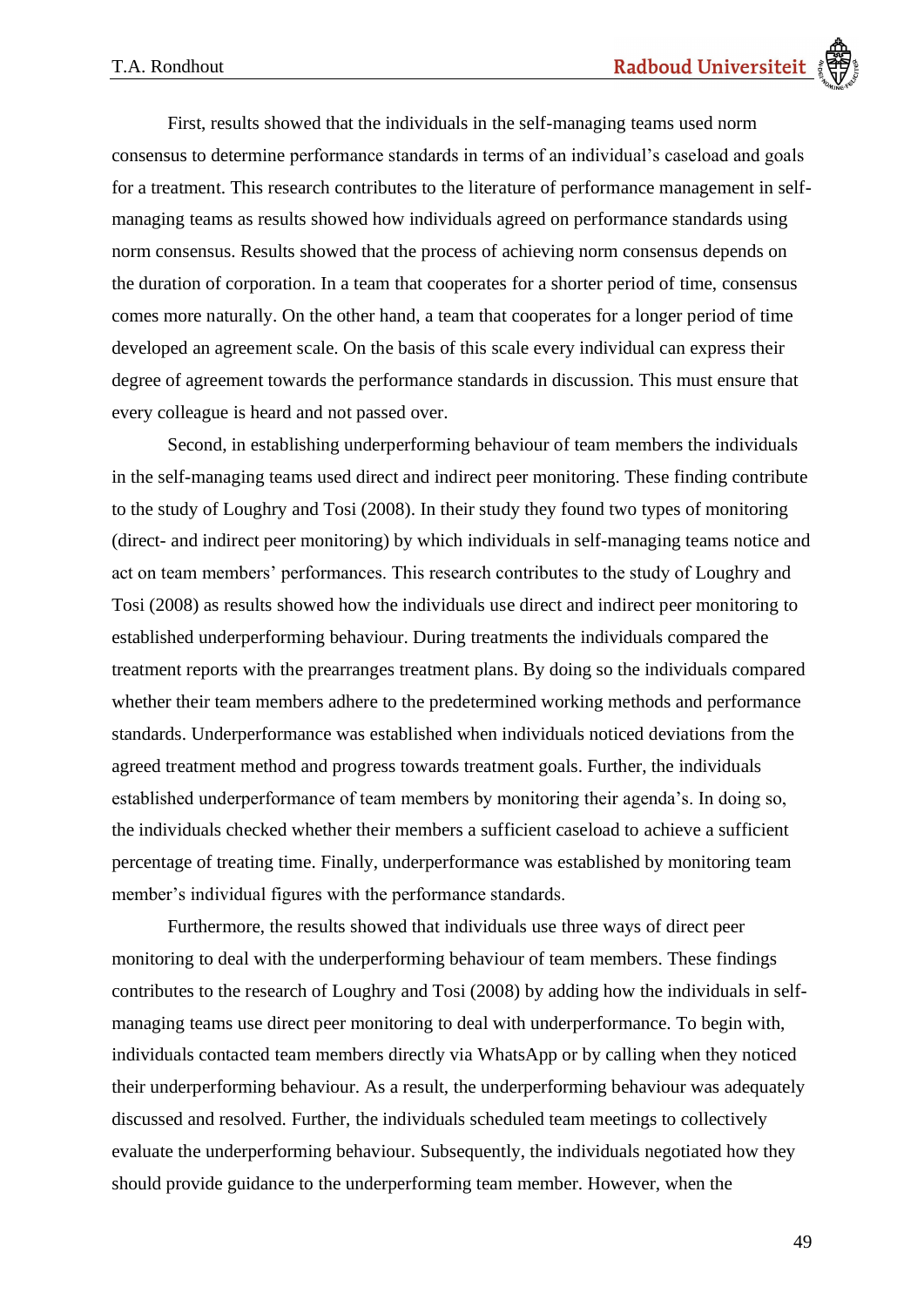

individuals did not succeed in solving the underperforming behaviour themselves, they asked for the consultation of their region coaches. Region coaches gave advice to the individuals on how to resolve the underperformance themselves. As a final point, the results showed that norm consensus, constructive feedback, degree of experienced safety, team composition and psychical proximit*y* are conditions that form the basis for performing qualified direct peer monitoring.

Initially, when direct peer monitoring did not resolve the underperformance, it led to individuals performing indirect peer monitoring. Subsequently, this negatively affected the team atmosphere as individuals started gossiping and excluding underperforming team members. These results further contribute to the research of Loughry and Tosi (2008), by adding how continuing underperformance led to indirect peer monitoring.

Interestingly, this study found that besides direct peer monitoring, client involvement was used to establish team members' performances. Clients are seen as a valuable source of feedback and are therefore used to establish individual and team performances. This finding contributes to the literature of performance monitoring in self-managing teams, as another type of monitoring can be distinguished to establish team members' performances.

Finally, the results showed that after situations of underperformance, intervisions were held between the individuals in the self-managing team. The purpose of these intervision was to evaluate, negotiate and learn of these occasions of underperformance. As a result of these interventions, the teams came up with improvements by which they try to avoid similar situations from happening again in the future.

The main contribution of this research to the literature of informal peer control in selfmanaging teams is that the findings showed how individuals in self-managing teams deal with underperforming team members. The results showed how individuals established and dealt with team member's underperforming behaviour using direct and indirect peer monitoring. In addition, results showed conditions that contribute to performing qualified direct peer monitoring. Above all, the individuals in the self-managing teams are collective responsibility to deal with underperforming team members. As a final point, results showed how the individuals had learned from the underperformance situations by holding intervision sessions.

#### **5.1.1 Practical implications.**

By examining the results and findings of this research, four practical implications can be indicated for the self-managing teams in the organization.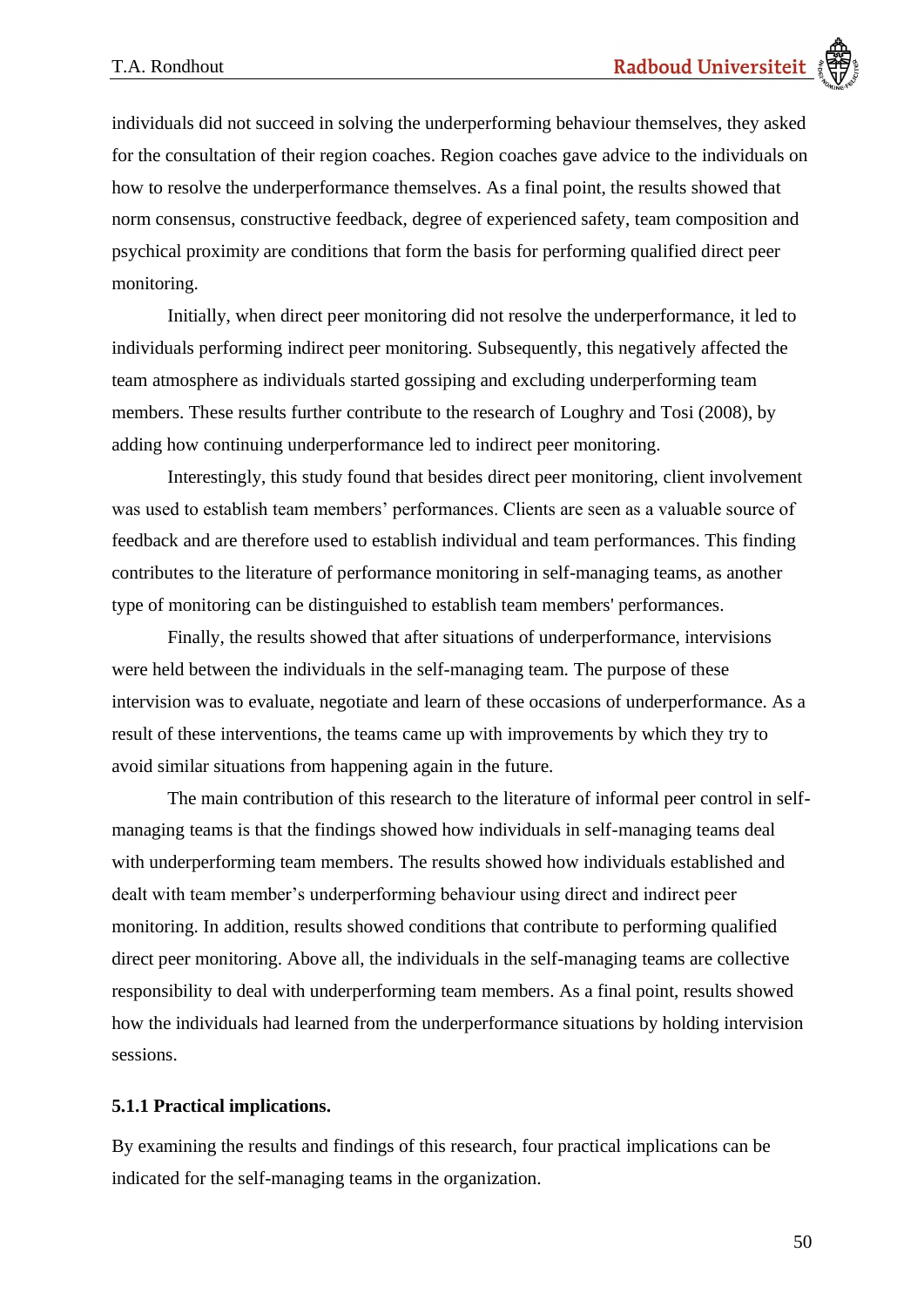First of all, the results showed several specific underperformance situations in which individuals used direct and indirect peer monitoring to deal with underperforming team members. These situations can be used as a reference for individuals or teams who are experiencing or experienced similar situations of underperformance. For teams who are currently experiencing similar situations of underperformance, these findings can help them in dealing with underperforming team members. Teams who experienced situations of underperformance themselves, can use these situations to compare. Also, these insights can be used as learning points for individuals or teams in general.

Secondly, the results showed five basic conditions by which qualified direct peer monitoring can be performed. For the self-managing teams, these conditions can be used to evaluate and improve the way by which they perform direct peer monitoring. On the one hand, these insights can be used by individuals in self-managing teams who just recently started working together. They can discuss these insights in their team meetings to develop or improve their team dynamic in which direct peer monitoring can be performed. On the other hand, these insights can be used by individuals in self-managing teams who are already working together for a longer period of time. They can discuss these insights to evaluate and improve their team dynamic in which direct peer monitoring can be performed. Additionally, management can use these insights to evaluate how they can support the self-managing teams in improving their team dynamic in which they perform direct peer monitoring. A support framework could be developed to help the self-managing teams in developing and maintaining a team dynamic in which qualified direct peer monitoring can be performed. This framework can also be used by region coaches when providing consultation to individuals or teams.

The last practical implications relate to the improvements that have been made after the intervisions. First of all, hiring candidates with insufficient qualities has led to situations of underperformance in teams. A disorganised application procedure led to candidates being inadequately assessed and therefore to mismatches. For that reason, it is important that teams have a well-organized application procedure. To begin with, teams could appoint two permanent individuals that are responsible for the application process. They are responsible for mapping the qualities of the team, drawing up a job profiles and scheduling interviews so that each team member speaks to the candidate. Finally, these two individuals are responsible for scheduling a meeting in which is decided whether the candidate will be accepted or rejected. In this decision-making process, it is important that the two responsible individuals monitor if consensus is achieved. The second improvement is the induction period of new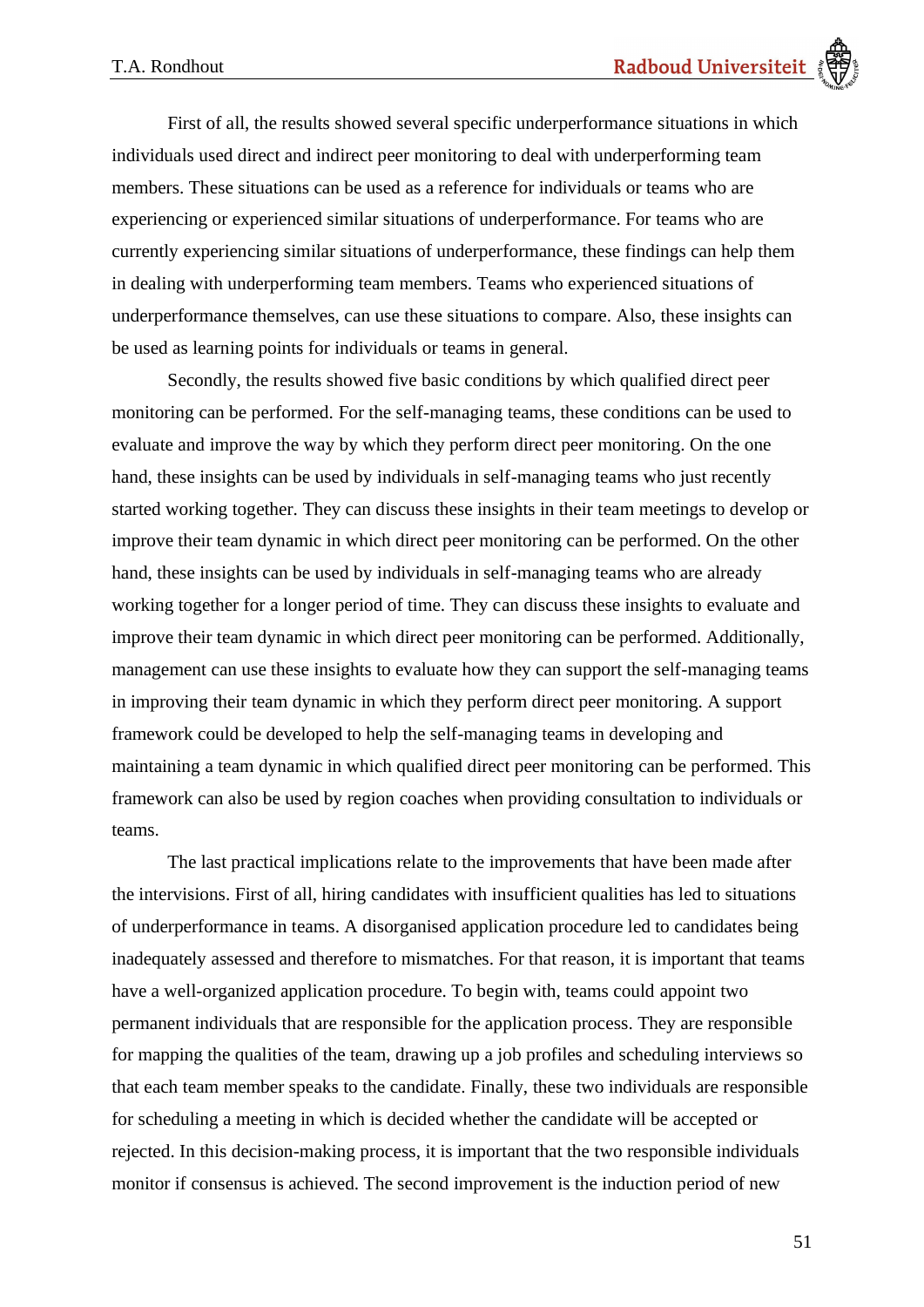colleagues. When new colleagues join the team, the individuals themselves are responsible for taking care of the induction period of this new colleague. To realise this, individuals can draw up an induction plan in which all members are directly involved. The individuals take turns in guiding the new colleague. In this way, the new colleague can be taught the right working methods and become familiar with team members. It is recommended that progress is evaluated every three weeks so that it can be decided whether longer guidance is needed.

### **5.1.2 Limitations**

In addition to the findings and implications, there are also a number of limitations of this research. The first group of limitations relate to the transferability of the research. This research was only conducted among caregivers who provide specialist mental health care to people with complex psychiatric and social problems that prefer or need to be treated and supported at home. For that reason, the findings on how individuals deal with underperforming team members can only be interpreted and used in the domain of this type of care and organization. It is possible that individuals in self-managing teams that provide different types of care or work in other branches then healthcare, deal differently with underperforming team members. Besides, this research has only been conducted in three selfmanaging teams. In total, the organization has fifty-five self-managing teams. For that reason, it is possible that other self-managing teams deal differently with underperforming team members.

The second group of limitations relate to the way by which data is collected. First, data collecting only lasted for two months. As a result, it was not it was not possible to examine how individuals are dealing with current situations of underperformance. Further, during the first three interviewees, a weak internet signal in combination with video recording, caused the online conferencing tool to freeze or blur. Sometimes these moments lasted for several minutes which made it difficult to understand parts of the interview. This could have led to the loss of valuable data. Moreover, because interviews were conducted online, it was more difficult to detect non-verbal communication such as body posture and emotions. Moreover, one participant did not have a functioning webcam. As a consequence, no facial expressions or body language are observed. This may have affected the way by which the data was interpreted. As a final point, only interviews and documents are used as data collection methods and therefore no triangulation of data has been achieved. Observations of treatments, team meetings or client evaluation moments could have improved the quality of the data and therefore the quality of the research.

52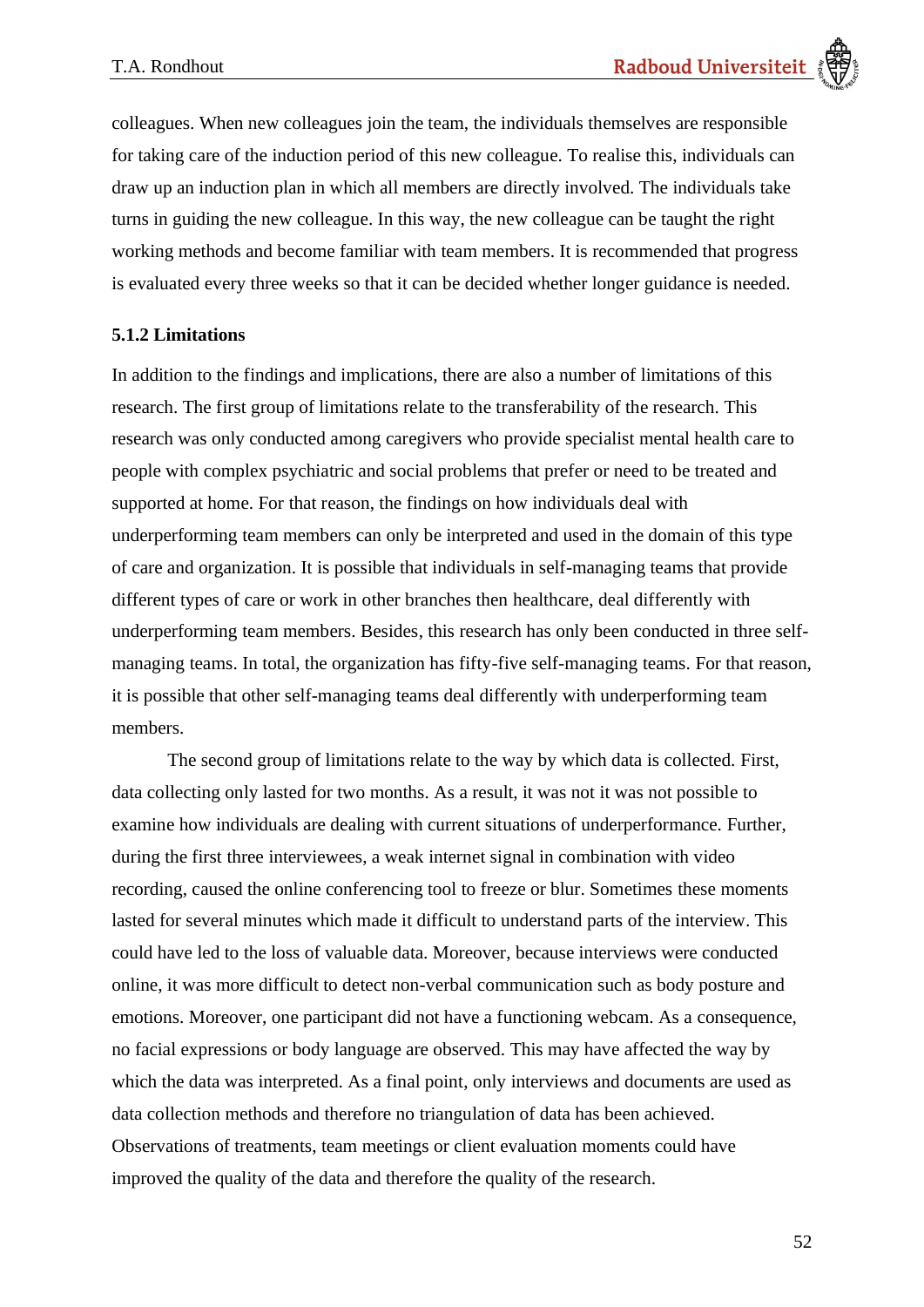The final group of limitations relates to the type of participants in this research. In terms of representatives of this research, only caregivers participated in this research. Psychiatrists and region coaches did not participate. As a result, less in depth-information has been collected of each group. Further, only interviews with caregivers who experienced underperformance have been conducted. Interviews with underperforming colleagues could have improved the quality of the data. This is because data would have been collected from multiple perspectives. Using data from multiple perspectives can decrease the risk of bias by the researcher (Symon & Cassell, 2012). As a final point, two participants recently joined the organization. As a result, they had little to no experience on situations of underperformance and how there was dealt with these situations. This may have affected the quality of the data and therefore the quality of the research.

### **5.2 Suggestions for further research**

Considering the results and limitations of this research, three suggestions for future research are provided. To begin with, five conditions were identified that form the basis for qualified direct peer monitoring. These five conditions are identified by only three teams within this organization. Further longitudinal research can investigate whether these five basic conditions also apply to other teams within this organisation, the healthcare sector or in other industries. Besides that further research can specify these conditions even more, it can also expend them with possible new conditions. Subsequently, these insights may help selfmanaging teams in developing a team dynamic in which performing direct peer monitoring is optimal.

Second, quantitative studies already examined the effect of informal peer control, direct peer monitoring and indirect peer monitoring. In a relative short period time, this qualitative study identified several ways by which individuals in self-managing teams deal with underperforming members. More longitudinal research could allow for more extensive insights and deeper knowledge on how individuals in self-managing teams deal with different occasions of underperformance. By conducting observations, more information on the interactions in dealing with underperformance can be provided. These extensive insights can shed new light on how individuals in this particular organization, the healthcare sector or in other industries, deal with underperforming team members when having informal peer control. Additionally, these insights can lead to an overview of practices to deal with different types of underperformances.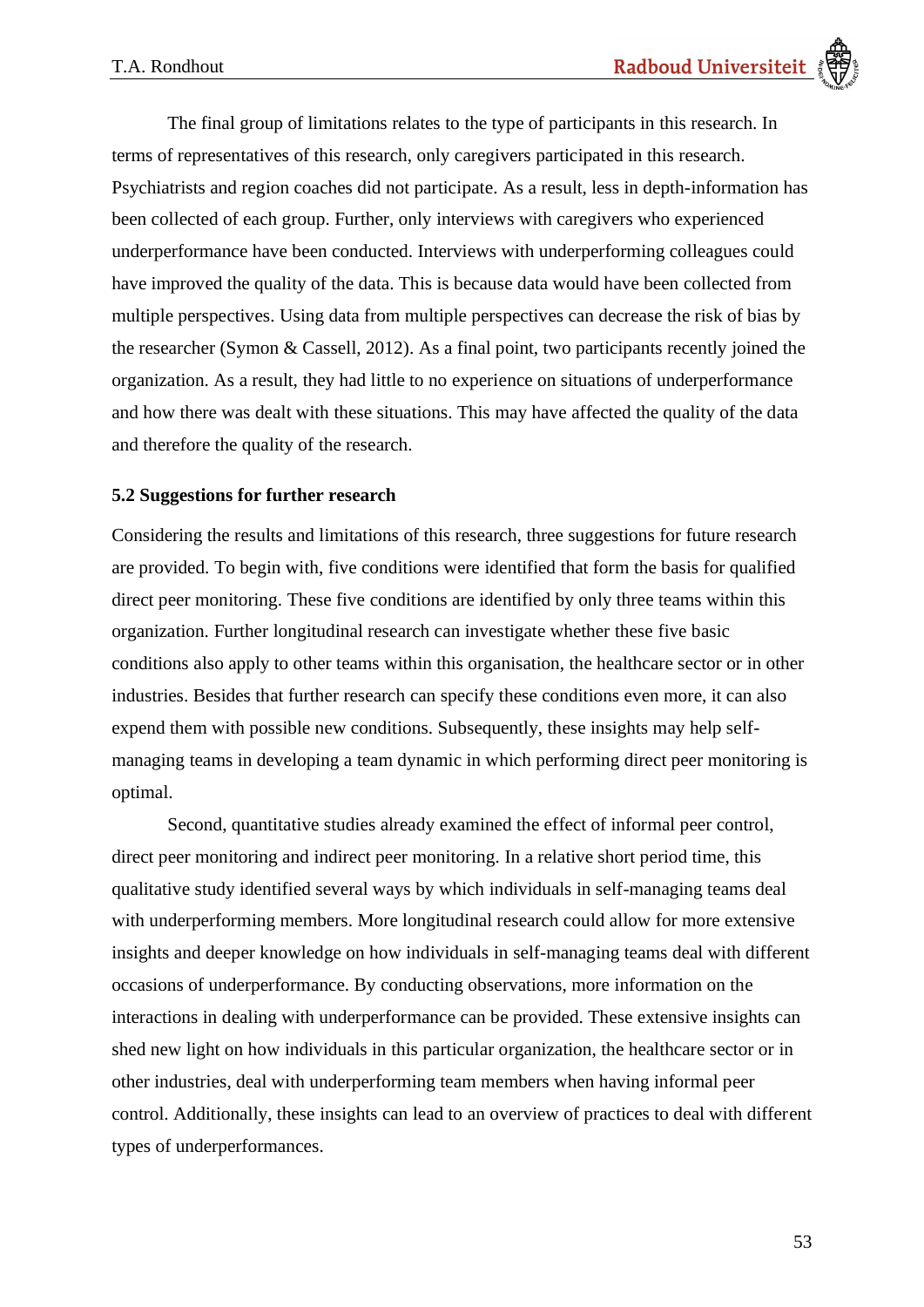Lastly, an interesting finding was that the individuals in the teams use clientinvolvement as a way to monitor team member's performances. However, in this research no situation was found in which underperformance was identified through the use of client involvement. It would be interesting if further research can examine how individuals in selfmanaging teams use client-involvement as a way to establish and act on underperformance. By conducting more research, extensive knowledge can be gathered that help understand how client-involvement works in practice and how it is used to establish and deal with underperforming team members.

#### **5.3 Reflexivity**

Qualitative research requires the reflexivity on the role of the researcher. In this final subchapter I reflect on my role as a researcher to be aware of my assumption about the phenomenon being studied, and the way my presence influenced both the research process and results (Symon & Cassell, 2012). To begin with, my educational background may have influenced some of my interpretation, ideas and actions. This is because I was educated in qualitative organizational research in a western university. Researchers who are educated in a different type of educational background may have other interpretations, ideas and actions on how to perform qualitative research.

Further, during the data collection and analyzation process I tried to keep an interpretivist approach. The starting point of this approach is that it takes the human interpretation as starting point for developing knowledge about the social world. However, the way I interpreted the data after transcribing and coding the interviews may differ from other researchers. Moreover, because of the iterative process of data collection and analyzation, none of the interviews had exactly the same structure or questions asked. Therefore, the answers given by the interviewees and the structure of the interview could have affected my interpretation of the results.

A third point to consider is the researcher's pre-existing knowledge and assumptions. From my perspective, my limited amount of pre-existing knowledge had little influence on my own assumptions and interpretations of the data. This is because informal peer control in self-managing teams was a completely new topic for me. Further, due to my lack of knowledge on specialist mental health care, I entered the interviews neutrally and openminded. However, in the beginning I struggled with understanding terms that the participants used the light of their provision. For that reason, it was sometimes hard to understand how the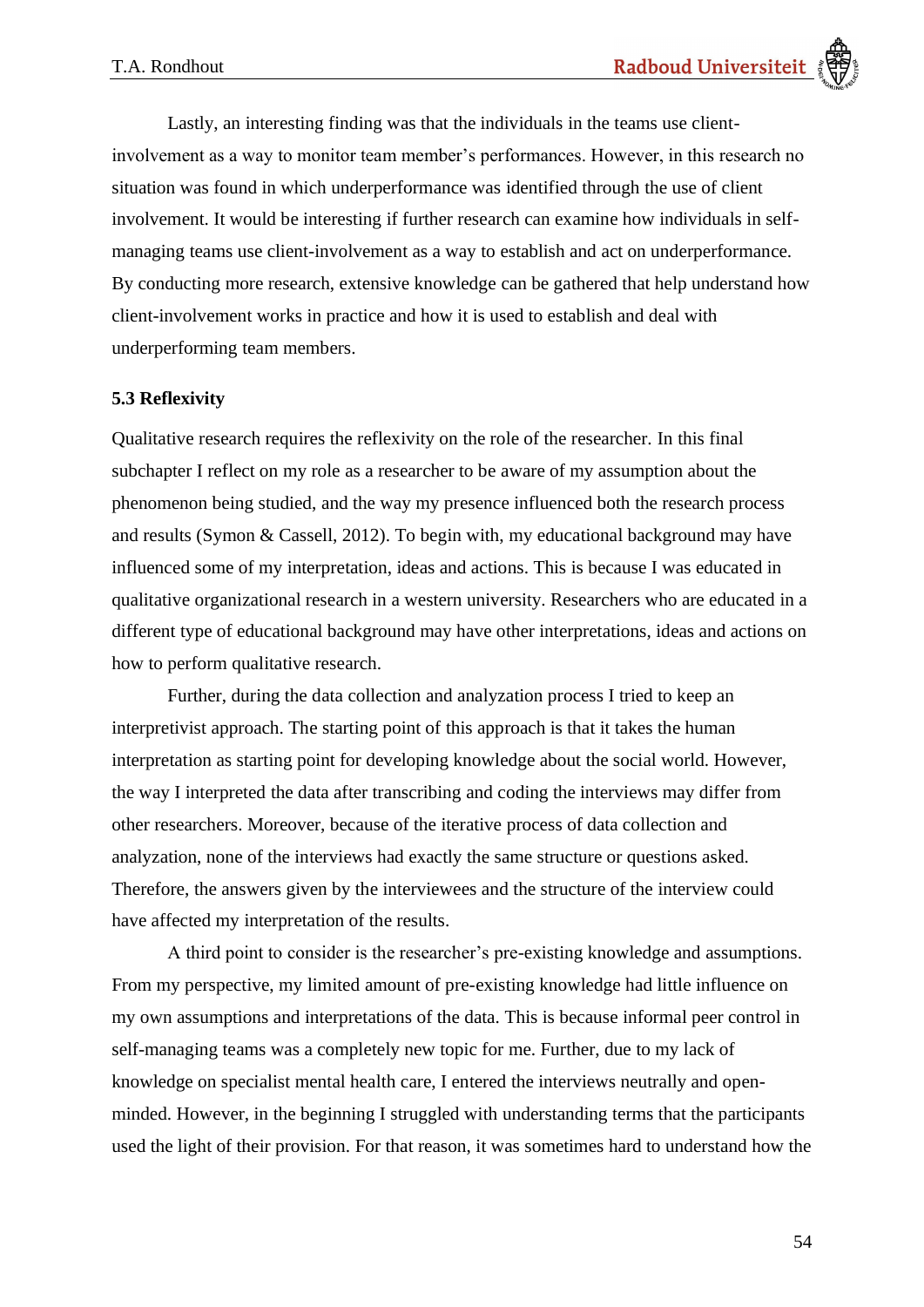individuals organized their work and business operations. This lack of understanding could have resulted in misinterpretations by the researcher.

Further, in the invitations to participate in this research, it was announced that my research was about performance management within self-managing teams. As a result, participants may have already been aware that questions about underperformance could be asked. This may have influenced which topics they did or did not discuss during the interviews, the content of the answers and my interpretation of the information.

As a final point, prior to this research I had limited knowledge of how specialist mental health care is provided. I now realize that providing this care to people with these problems is more complex and heavier than I thought. For that reason, it made me appreciate the work of these caregivers even more.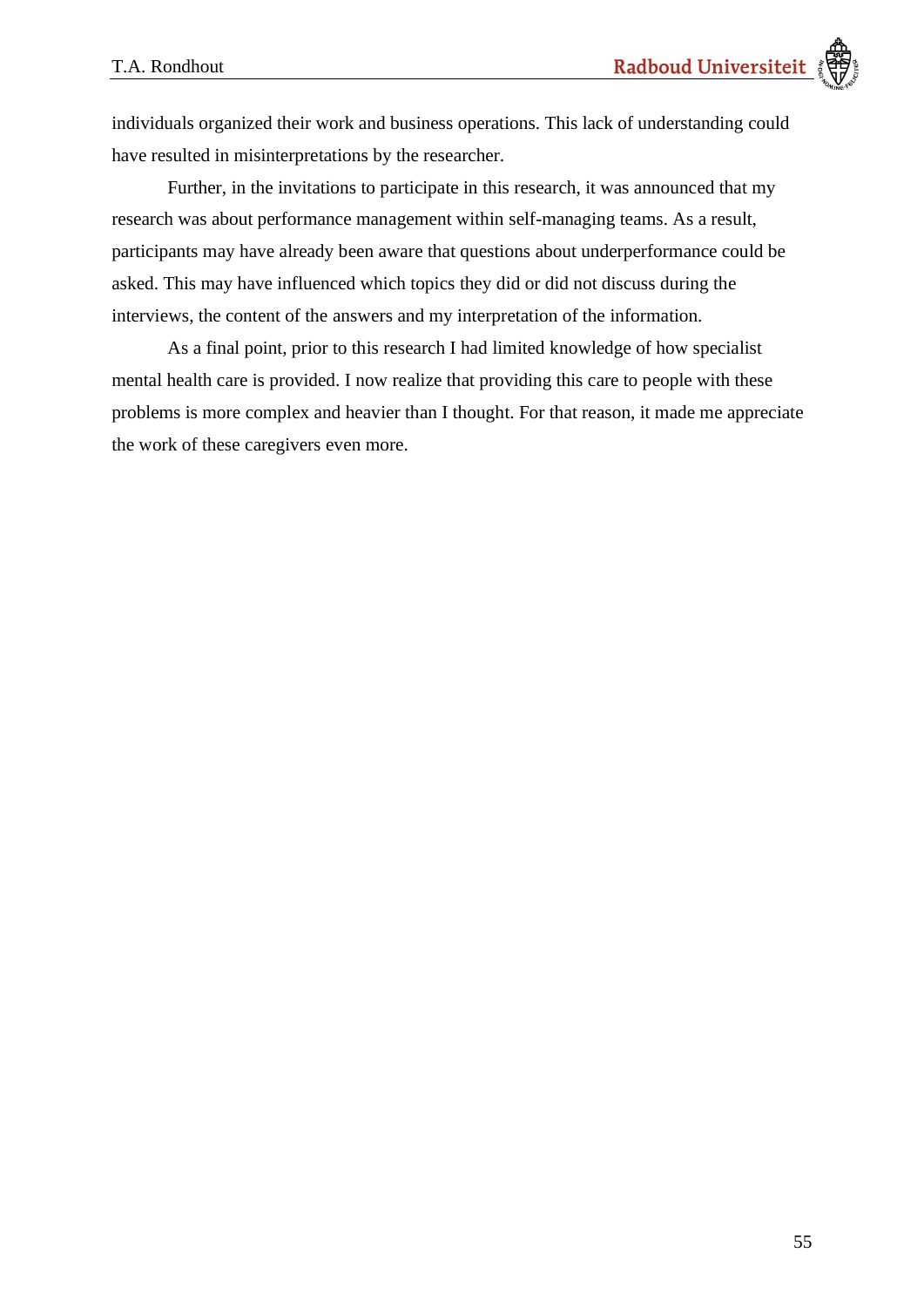# **References**

- Anseel, Beatty, Shen, Lievens, & Sackett. (2015). How are we doing after 30 years? A metaanalytic review of the antecedents and outcomes of feedback-seeking behavior. *Journal of Management, 41*(1), 318-348.
- Armstrong. (2006). *Performance management: Key strategies and practical guidelines*: Kogan Page Limited.
- Ashford. (1986). Feedback-seeking in individual adaptation: A resource perspective. *Academy of Management Journal, 29*(3), 465-487.
- Ashford, & Black. (1996). Proactivity During Organizational Entry: The Role of Desire for Control. *Journal of Applied Psychology, Vol. 81*, 199-214.
- Ashford, & Cummings. (1983). Feedback as an individual resource: Personal strategies of creating information. *Organizational behavior and human performance, 32*(3), 370- 398.
- Ashford, De Stobbeleir, & Nujella. (2016). To Seek or Not to Seek: Is That the Only Question? Recent Developments in Feedback-Seeking Literature. *Annual Review of Organizational Psychology and Organizational Behavior, 3*(1), 213-239. doi:10.1146/annurev-orgpsych-041015-062314
- Barker. (1993). Tightening the Iron Cage: Concertive Control in Self-Managing Teams. *Administrative Science Quarterly, 38*(3), 408. doi:10.2307/2393374
- Bechky. (2006). Gaffers, gofers, and grips: Role-based coordination in temporary organizations. *Organization Science, 17*(1), 3-21.
- Bleijenbergh. (2016). *Kwalitatief onderzoek in organisaties*. Amsterdam: Boom Uitgevers.
- Boyatzis. (1998). *Transforming qualitative information: Thematic analysis and code development*: sage.
- Brennan, Clark, & Shaver. (1998). Self-report measurement of adult attachment: An integrative overview.
- Cohen, & Ledford. (1994). The effectiveness of Self-Managing Teams: A Quasi-Experiment. *Human Relations, 47*(1). doi[:https://doi.org/10.1177/001872679404700102](https://doi.org/10.1177/001872679404700102)
- Cohen, Ledford, & Spreitzer. (1996). A Predictive Model of Self-Managing Work Team Effectiveness. *Human Relations, 49*(5), 643-676. doi:10.1177/001872679604900506
- Crabtree, & Miller. (1992). A template approach to text analysis: developing and using codebooks.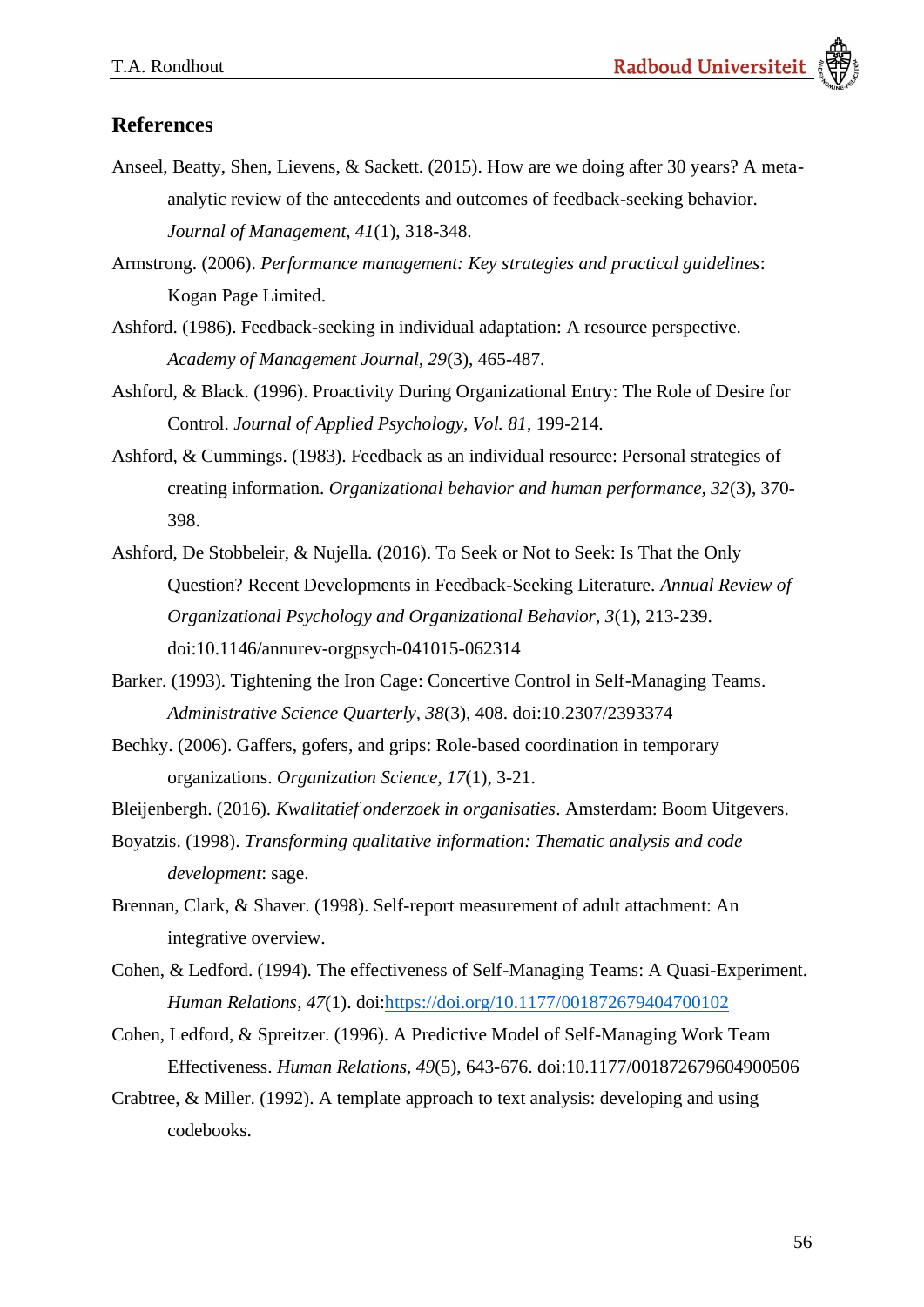- Cummings. (1978). Self-Regulating Work Groups: A Socio-Technical Synthesis. *The Academy of Management Review, 3*(3), 625. doi:10.2307/257551
- De Dreu, & Weingart. (2003). Task versus relationship conflict, team performance, and team member satisfaction: a meta-analysis. *Journal of Applied Psychology, 88*(4), 741.
- De Jong, & Bijlsma-Frankema. (2009). When and How Does Norm-Based Peer Control Affect the Performance of Self-Managing Teams. *Academy of Management, 2009*(1), 1-8. doi[:https://doi.org/10.5465/ambpp.2009.44259610](https://doi.org/10.5465/ambpp.2009.44259610)
- De Jong, Bijlsma-Frankema, & Cardinal. (2014). Stronger Than the Sum of Its Parts? The Performance Implications of Peer Control Combinations in Teams. *Organization Science, 25*(6), 1703-1721. doi[:http://doi.org/10.1287/orsc.2014.0926](http://doi.org/10.1287/orsc.2014.0926)
- de Jong, Bijlsma-Frankema, & Cardinal. (2014). Stronger Than the Sum of Its Parts? The Performance Implications of Peer Control Combinations in Teams. *Organization Science, 25*(6), 1703-1721. doi:10.1287/orsc.2014.0926
- De Jong, & De Ruyter. (2004). Adaptive versus Proactive Behavior in Service Recovery: The Role of Self-Managing Teams. *Decision Sciences, 35*(3), 457-491. doi:10.1111/j.0011-7315.2004.02513.x
- de Klepper, Joe Labianca, Sleebos, & Agneessens. (2017). Sociometric Status and Peer Control Attempts: A Multiple Status Hierarchies Approach. *Journal of Management Studies, 54*(1), 1-31. doi:10.1111/joms.12242
- de Klepper, Labianca, Sleebos, & Agneessens. (2017). Sociometric status and peer control attempts: A multiple status hierarchies approach. *Journal of Management Studies, 54*(1), 1-31.
- De Stobbeleir, Ashford, & Zhang. (2020). Shifting focus: Antecedents and outcomes of proactive feedback seeking from peers. *Human Relations, 73*(3), 303-325.
- Deken, Carlile, Berends, & Lauche. (2016). Generating Novelty Through Interdependent Routines: A Process Model of Routine Work. *Organization Science, 27*(3), 659-677. doi:10.1287/orsc.2016.1051
- Dermer, & Lucas. (1986). The illusion of managerial control. *Accounting, Organizations and Society, 11*(6), 471-482.
- Dittrich, Guérard, & Seidl. (2016). Talking About Routines: The Role of Reflective Talk in Routine Change. *Organization Science, 27*(3), 678-697. doi:10.1287/orsc.2015.1024
- Druskat, & Kayes. (2000). Learning versus performance in short-term project teams. *Small Group Research, 31*(3), 328-353.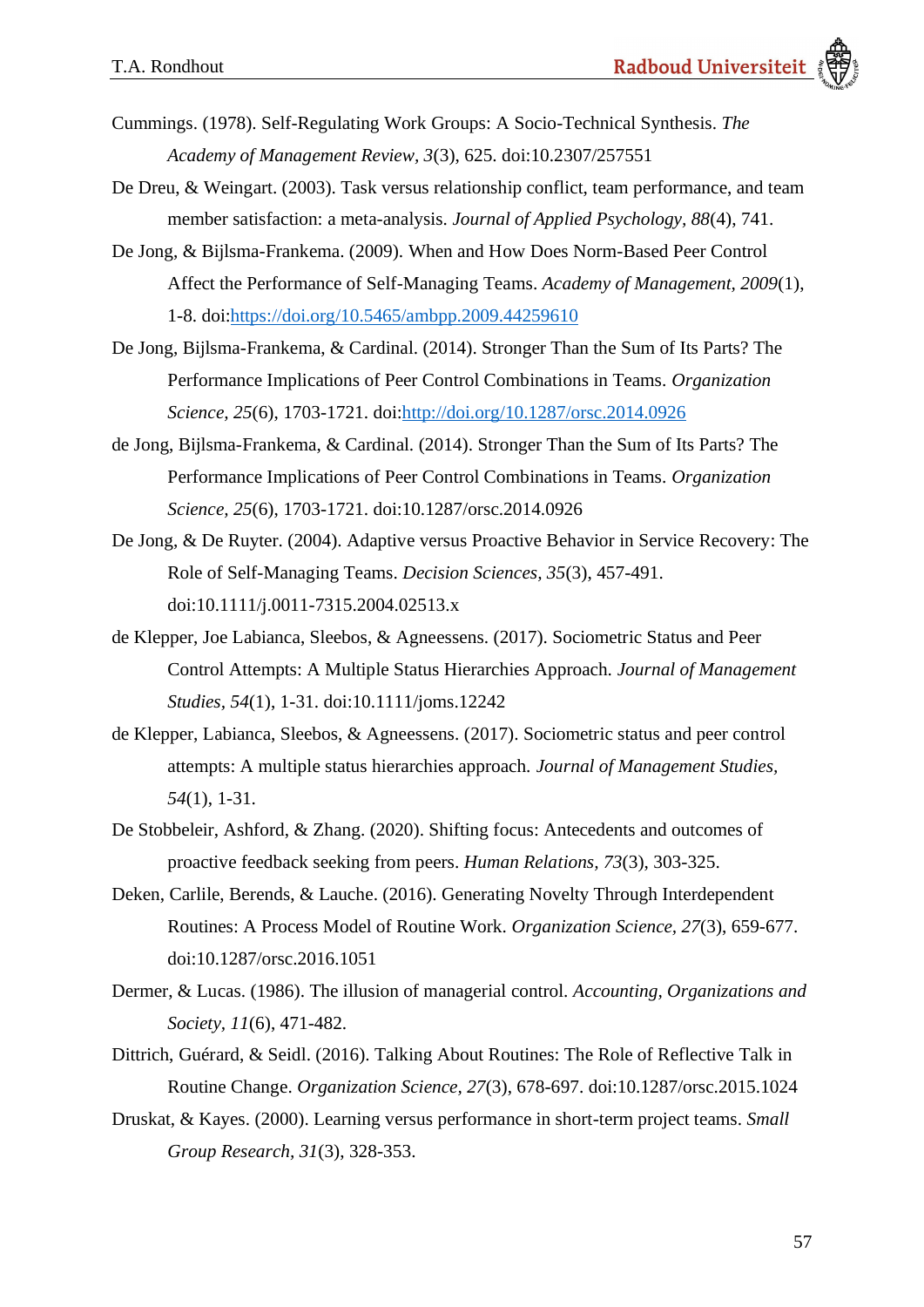- Druskat, & Wolff. (2007). The effect of confronting members who break norms on team effectiveness. *Conflict in organizational teams*, 229-260.
- Ellwardt, Labianca, & Wittek. (2012). Who are the objects of positive and negative gossip at work? *Social Networks, 34*(2), 193-205. doi:10.1016/j.socnet.2011.11.003
- Feldman, & Pentland. (2003). Reconceptualizing Organizational Routines as a Source of Flexibility and Change. *Administrative Science Quarterly, 48*(1). doi:10.2307/3556620
- Fereday, & Muir-Cochrane. (2006). Demonstrating rigor using thematic analysis: A hybrid approach of inductive and deductive coding and theme development. *International journal of qualitative methods, 5*(1), 80-92.
- Fitch, & Ravlin. (2004). Team‐based discipline: a theoretical framework. *Team Performance Management: An International Journal*.
- Greckhamer, Furnari, Fiss, & Aguilera. (2018). Studying configurations with qualitative comparative analysis: Best practices in strategy and organization research. *Strategic Organization, 16*(4), 482-495.
- Greer, Jehn, & Mannix. (2008). Conflict transformation: A longitudinal investigation of the relationships between different types of intragroup conflict and the moderating role of conflict resolution. *Small Group Research, 39*(3), 278-302.
- Grosser, Kidwell, & Labianca. (2012). Hearing it through the grapevine: Positive and negative workplace gossip. *Organizational dynamics, 41*, 52-61.
- Guba, & Lincoln. (1989). *Fourth generation evaluation*: Sage.
- Jehn. (1994). Enhancing effectiveness: An investigation of advantages and disadvantages of value‐based intragroup conflict. *International Journal of Conflict Management*.
- Jehn. (1995). A multimethod examination of the benefits and detriments of intragroup conflict. *Administrative Science Quarterly*, 256-282.
- Jehn, Northcraft, & Neale. (1999). Why differences make a difference: A field study of diversity, conflict and performance in workgroups. *Administrative Science Quarterly, 44*(4), 741-763.
- King. (2012). Doing template analysis. *Qualitative organizational research: Core methods and current challenges, 426*, 77-101.
- King, & Brooks. (2017). Doing template analysis: A guide to the main components and procedures. *Template analysis for business and management students*, 25-46.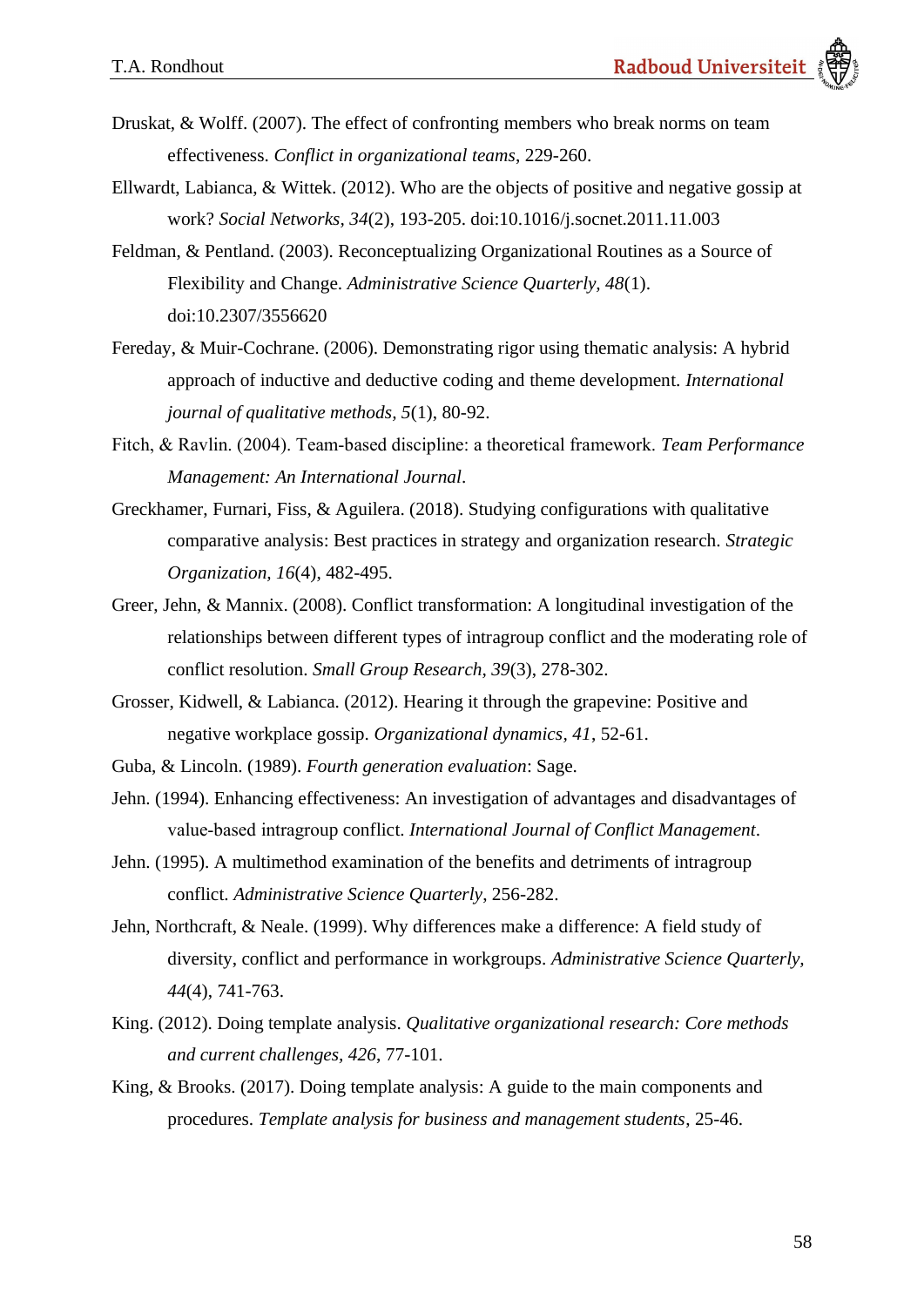- Kirsch. (1996). The management of complex tasks in organizations: Controlling the systems development process. *Organization Science, 7*(1), 1-21. doi[:https://doi.org/10.1287/orsc.7.1.1](https://doi.org/10.1287/orsc.7.1.1)
- KNAW, NWO, NAUA, NFUMC, TO2, & VSNU. (2018). Netherlands Code of Conduct for Research Design.
- Kremser, & Blagoev. (2020). The Dynamics of Prioritizing: How Actors Temporally Pattern Complex Role–Routine Ecologies. *Administrative Science Quarterly*, 0001839220948483.
- Langfred. (2007). The downside of self-management: A longitudinal study of the effects tf conflict on trust, autonomy, and task interdependence in self-managing teams. *Academy of Management Journal, 50*(4), 885-900.
- Lee, & Edmondson. (2017). Self-managing organizations: Exploring the limits of lesshierarchical organizing. *Research in Organizational Behavior, 37*, 35-58. doi:10.1016/j.riob.2017.10.002
- Lo Iacono, Symonds, & Brown. (2016). Skype as a tool for qualitative research interviews. *Sociological Research Online, 21*(2), 103-117.
- Loughry, & Tosi. (2008). Performance Implications of Peer Monitoring. *Organization Science, 19*(6), 876-890. doi:10.1287/orsc.1080.0356
- Pimple. (2002). Six domains of research ethics. *Science and engineering ethics, 8*(2), 191- 205.
- Pindek. (2020). Failing is derailing: The underperformance as a stressor model. *Frontiers in Psychology*.
- Power, & Waddell. (2004). The link between self-managed work teams and learning organisations using performance indicators. *The Learning Organization*.
- Quartiroli, Knight, Etzel, & Monaghan. (2017). Using Skype to facilitate team-based qualitative research, including the process of data analysis. *International Journal of Social Research Methodology, 20*(6), 659-666.
- Seawright, & Gerring. (2008). Case selection techniques in case study research: A menu of qualitative and quantitative options. *Political research quarterly, 61*(2), 294-308.
- Sonnentag, & Frese. (2005). Performance Concepts and Performance Theory. In *Psychological Management of Individual Performance* (pp. 1-25).
- Spreitzer, Cohen, & Ledford. (1999). Developing Effective Self-Managing Work Teams in Service Organizations. *Group & Organization Management, 24*(3), 340-366. doi:10.1177/1059601199243005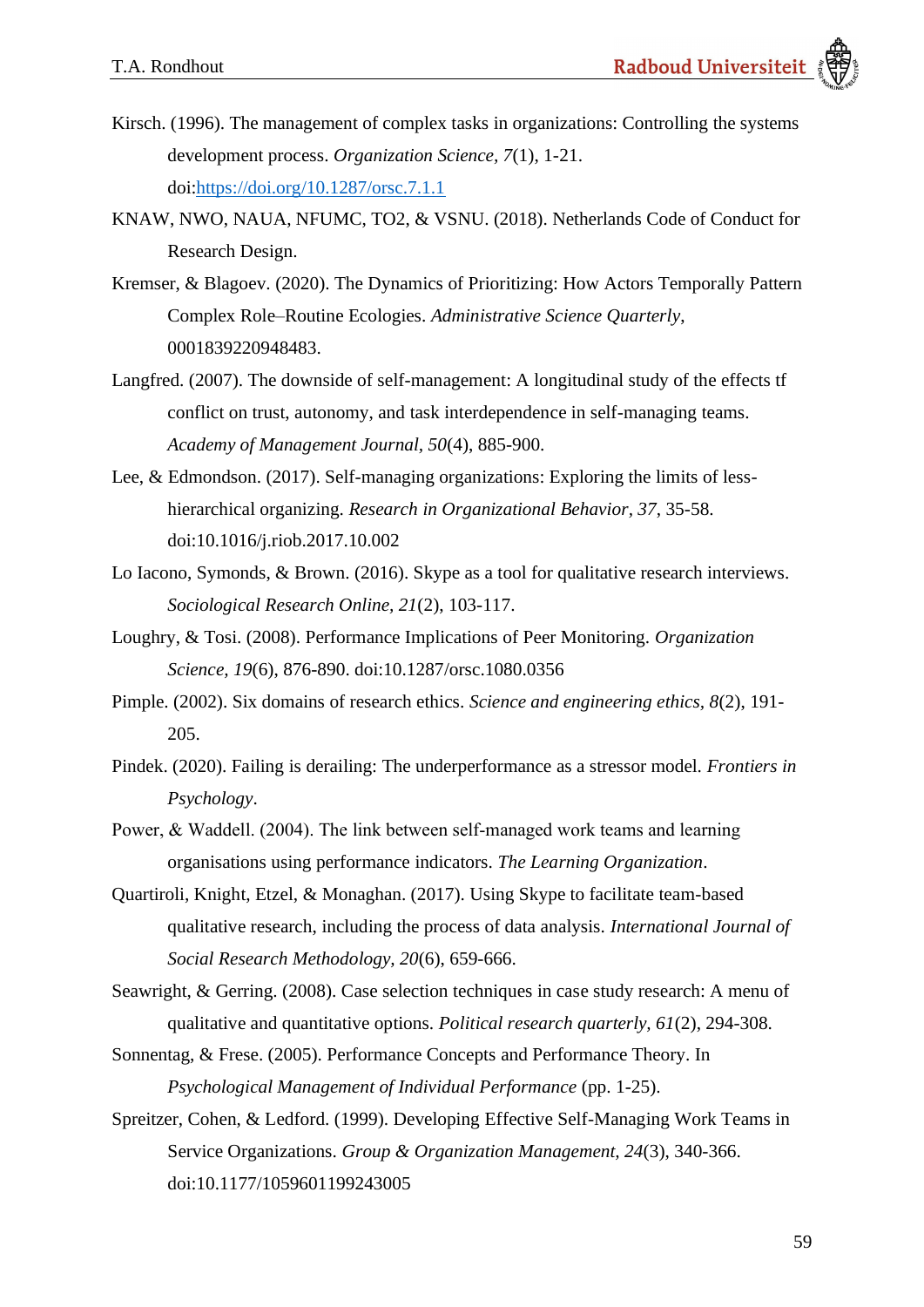- Stewart, Courtright, & Barrick. (2012). Peer-based control in self-managing teams: linking rational and normative influence with individual and group performance. *J Appl Psychol, 97*(2), 435-447. doi:10.1037/a0025303
- Strauss, Schatzman, Ehrlich, Bucher, & Sabshin. (1963). The hospital and its negotiated order. *The hospital in modern society, 147*(169), b52.
- Symon, & Cassell. (2012). *Qualitative organizational research: core methods and current challenges*: Sage.
- Thoms, Pinto, Parente, & Druskat. (2002). Adaptation to Self-Managing Work Teams. *Small Group Research, 33*(1), 3-31. doi:10.1177/104649640203300101
- Thorne. (2000). Data analysis in qualitative research. *Evidence-based nursing, 3*(3), 68-70.
- Turner, & Rindova. (2018). Watching the Clock: Action Timing, Patterning, and Routine Performance. *Academy of Management Journal, 61*(4), 1253-1280. doi:10.5465/amj.2015.0947
- Van Den Hoonaard. (1997). *Working with sensitizing concepts: Analytical field research*: Thousand Oaks (Calif.): Sage, 1997.
- Vennix. (2019). *Research Methodology - An introduction to scientific thinking in practice*. London: Pearson.
- Wageman. (1997). Case Study: Critical Success Factors for Creating Superb Self-Managing Teams at Xerox. *Compensation & Benefits Review, 29*(5), 31-41. doi:10.1177/088636879702900506
- Walter, Kreutzer, & Kreutzer. (2021). Setting the Tone for the Team: A Multi-Level Analysis of Managerial Control, Peer Control, and their Consequences for Job Satisfaction and Team Performance. *Journal of Management Studies, 58*(3), 849-878. doi:10.1111/joms.12622
- Wu, Parker, & De Jong. (2014). Feedback seeking from peers: A positive strategy for insecurely attached team-workers. *Human Relations, 67*(4), 441-464.
- Yang, & Guy. (2011). The Effectiveness of Self-Managed Work Teams in Government Organizations. *Journal of Business and Psychology, 26*(4), 531-541. doi:10.2307/41474899
- Yin. (2009). Case study research: Design and methods. *The Canadian Journal of Action Research, 14*(1), 69-71.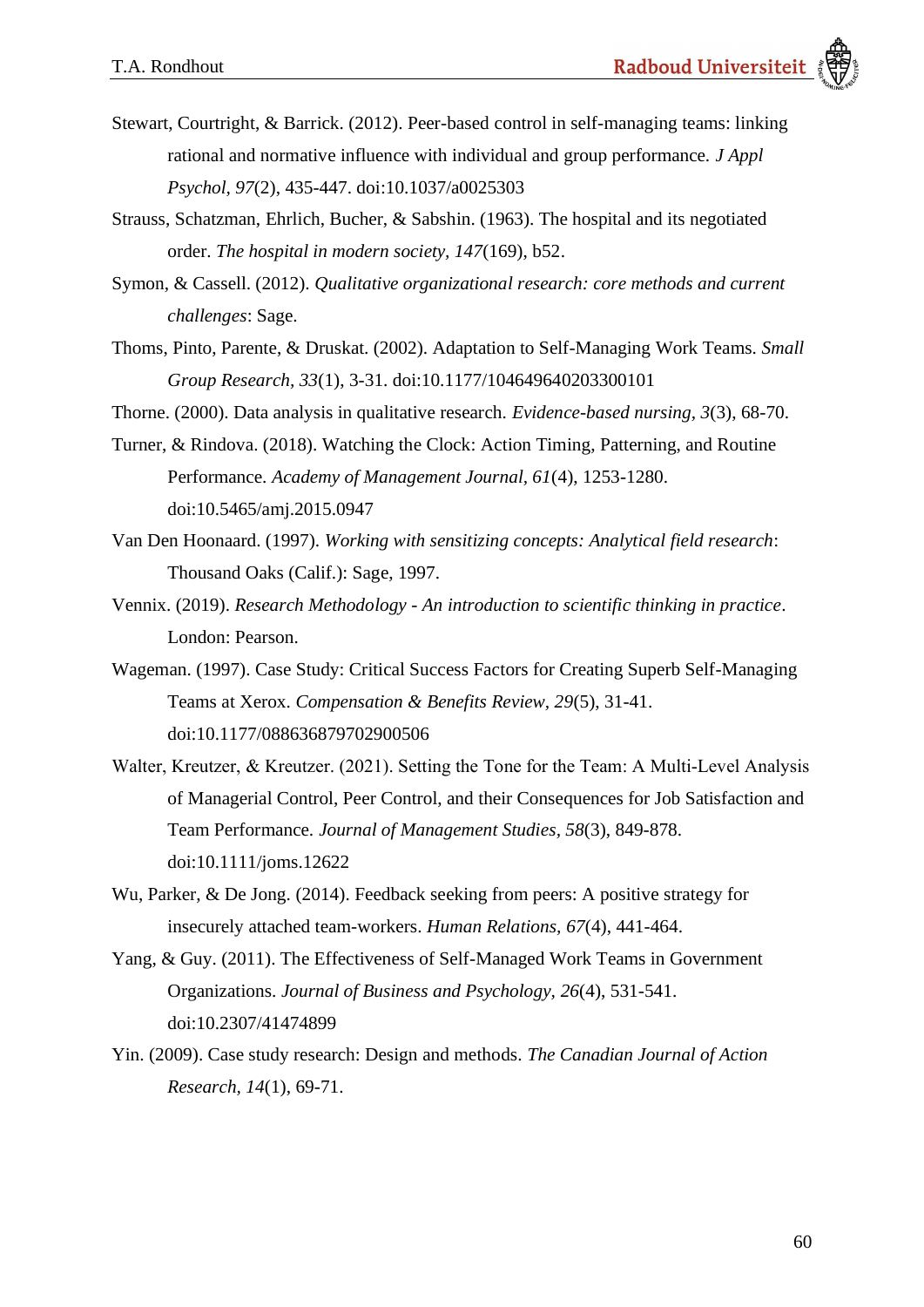# **Appendices**

# **Appendix A: Interview guide orientational interview English**

# **Introduction**

First, I would like to thank you for your time and participation with this research. My name is Tom Rondhout and I am currently a master student in Organizational Design and Development at Radboud University Nijmegen. For the completion of my master I am currently writing my master thesis that focuses on performance management within selfmanaging teams.

# **Purpose and content of the interview**

As part of my master's thesis, I am conducting research within a few self-managing teams of [Name organization]. The aim of this interview is to get a better picture of [Name organization] as an organization, its self-managing teams and the care they provide. The topics that will be discussed are: general background of the respondent, self-managing teams [Name organization], type of care provided by the self-managing teams and the organisational structure within [Name organization]. The information from this interview forms a basis for further research. The interview would take approximately 30-45 minutes.

# **Anonymity and Confidentiality**

I would like to record the interview so that I can work out all the information that is being discussed. The recording, the interview transcript and the results are at all times handled completely anonymously and confidentially. I would like to know if you agree with this. Before the interview will start, do you have any further questions?

# **1.1 General information interviewee**

- Could you introduce yourself?
- How long have you been working for [Name organization]?
- What position do you fulfil within [Name organization]?
- Could you explain what the position entails?
- Could you explain what your responsibilities are within your self-managing team?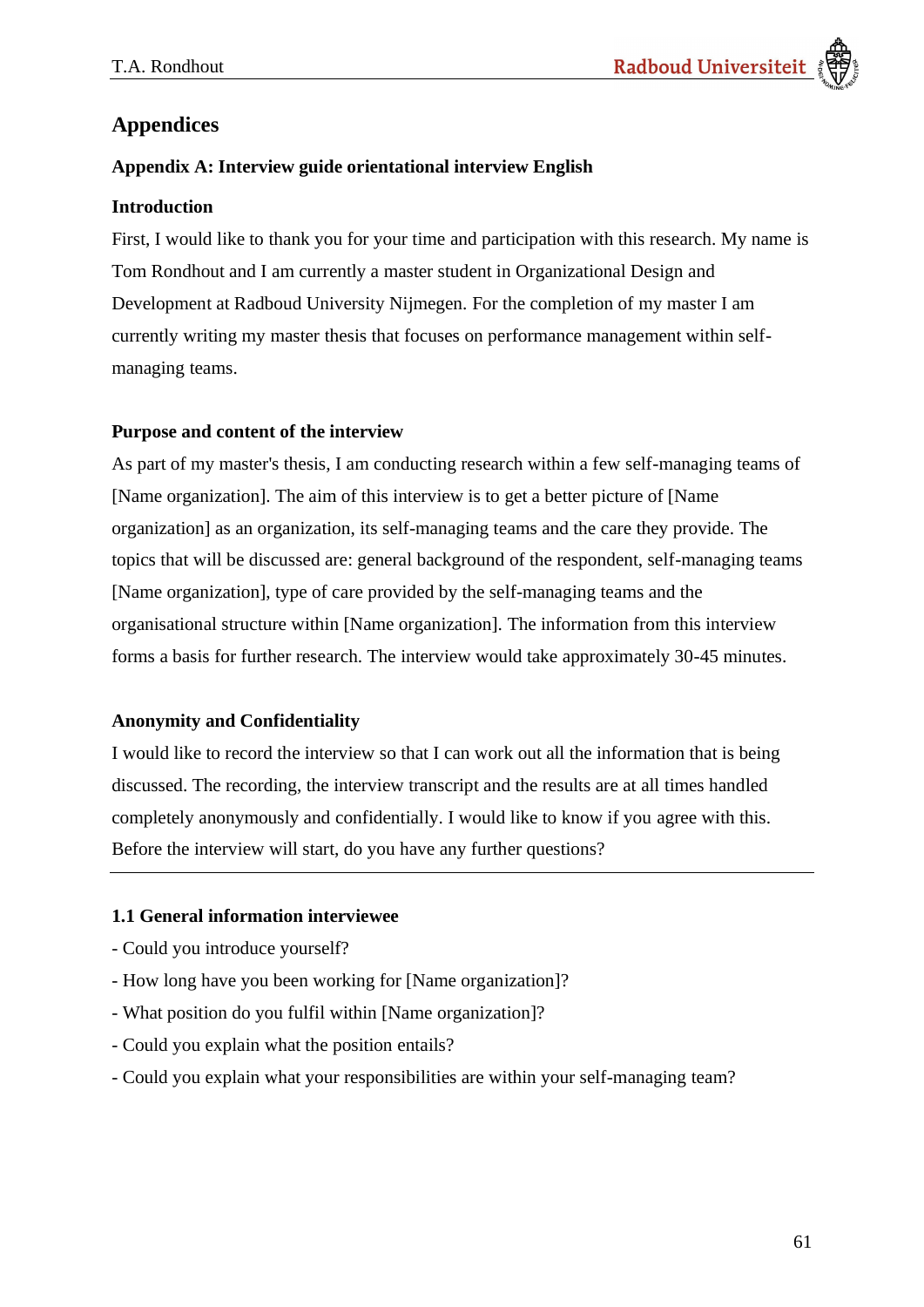### **1.2 Self-managing team (s) [Name organization]**

- Have you worked in self-managing teams before? If so, in which one?

- What is the biggest difference with that self-managing team compared to the self-managing team of [Name organization]?

- If not, what is the biggest difference with working in an organization without self-managing teams?

Could you tell me a bit more about the composition of the self-managing teams within [Name organization]?

- In general, what is the composition of a self-managing team?
- How many members does a self-managing team consist of on average?
- Could you describe the different functions in your team and how they relate to each other?

In the 'kaderboekje' I read that in addition to the functions, various roles are fulfilled in the self-managing teams. Could you tell me more about this?

- Could you briefly explain the responsibilities of each role?
- How long on average is a role fulfilled?

- From your perspective, what makes [Name organization]'s self-managing teams successful? Can you give an example?

- From your perspective, where could [Name organization]'s self-managing teams improve? Can you give an example?

#### **1.3 Care provided by [Name organization]**

Could you tell me what type of care [Name organization] provides?

- Could you briefly explain each type of care with an example?
- Is there cooperation with external parties in the provision of care?

If so, can you explain which parties?

- From your perspective, what makes the care provision of [Name organization] unique? Could you describe this with an example?
- From your perspective, how could [Name organization] improve its care provision? Could you describe this with an example?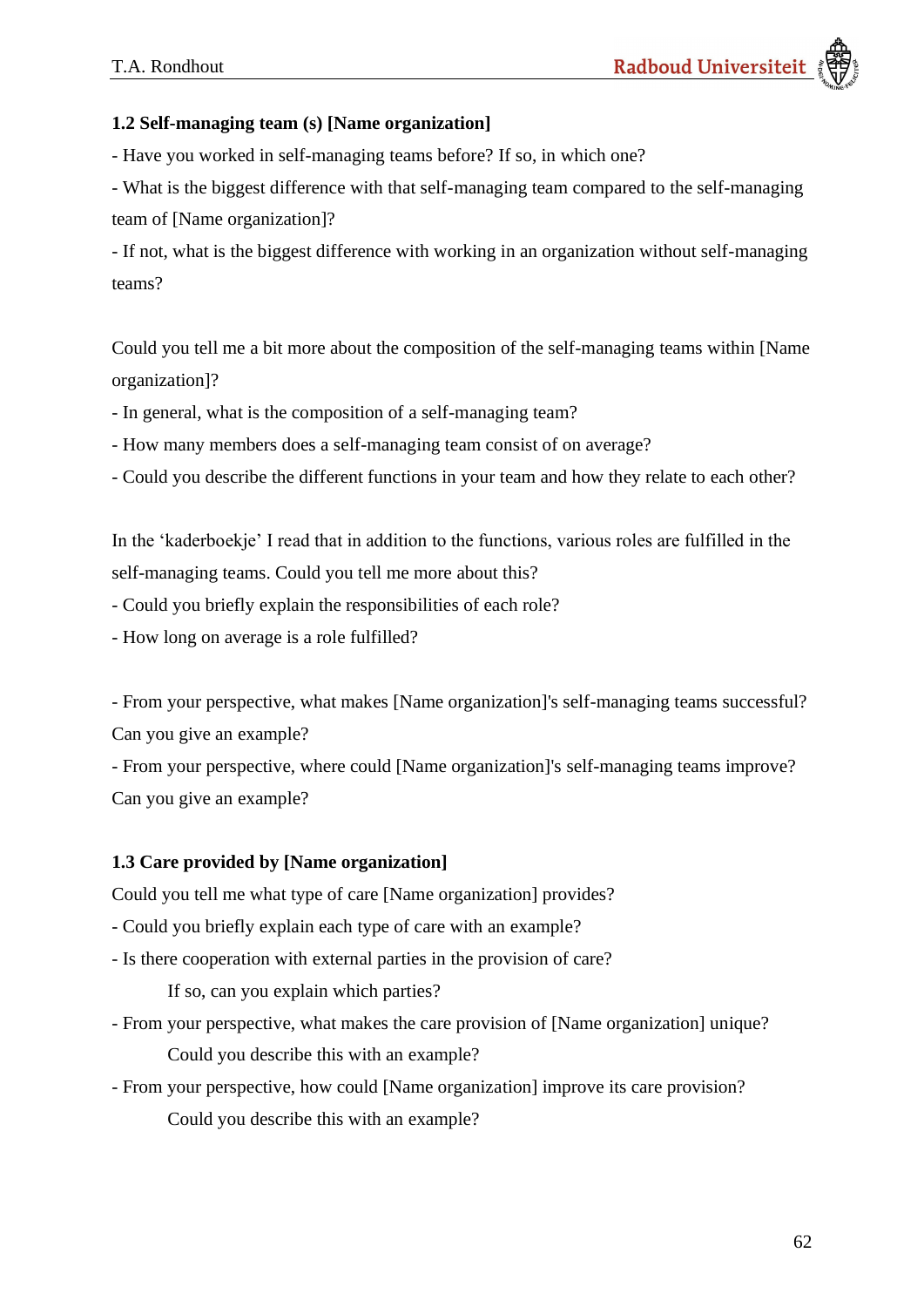# **1.4 Structure of [Name organization]**

I am also interested in the structure of [Name organization].

- Despite the self-managing teams, are there many management layers in the organization or

is the organization quite flat?

Could you give an example showing this?

- Does management play a major role in your self-managing team?

If so, could you describe what shows this?

If not, could you describe what shows this?

- Could you describe which systems are used in the organization to inform with the selfmanaging teams?

Could you give an example showing this?

- Which systems are used within the self-managing teams?

Could you give an example showing this?

# **1.5 Conclusion of the interview**

- Do you have any relevant additions that could be of added value to this research? Perhaps topics I forgot to ask?

- How did you experience the interview?

- Do you have any feedback for me?

- Word of thanks.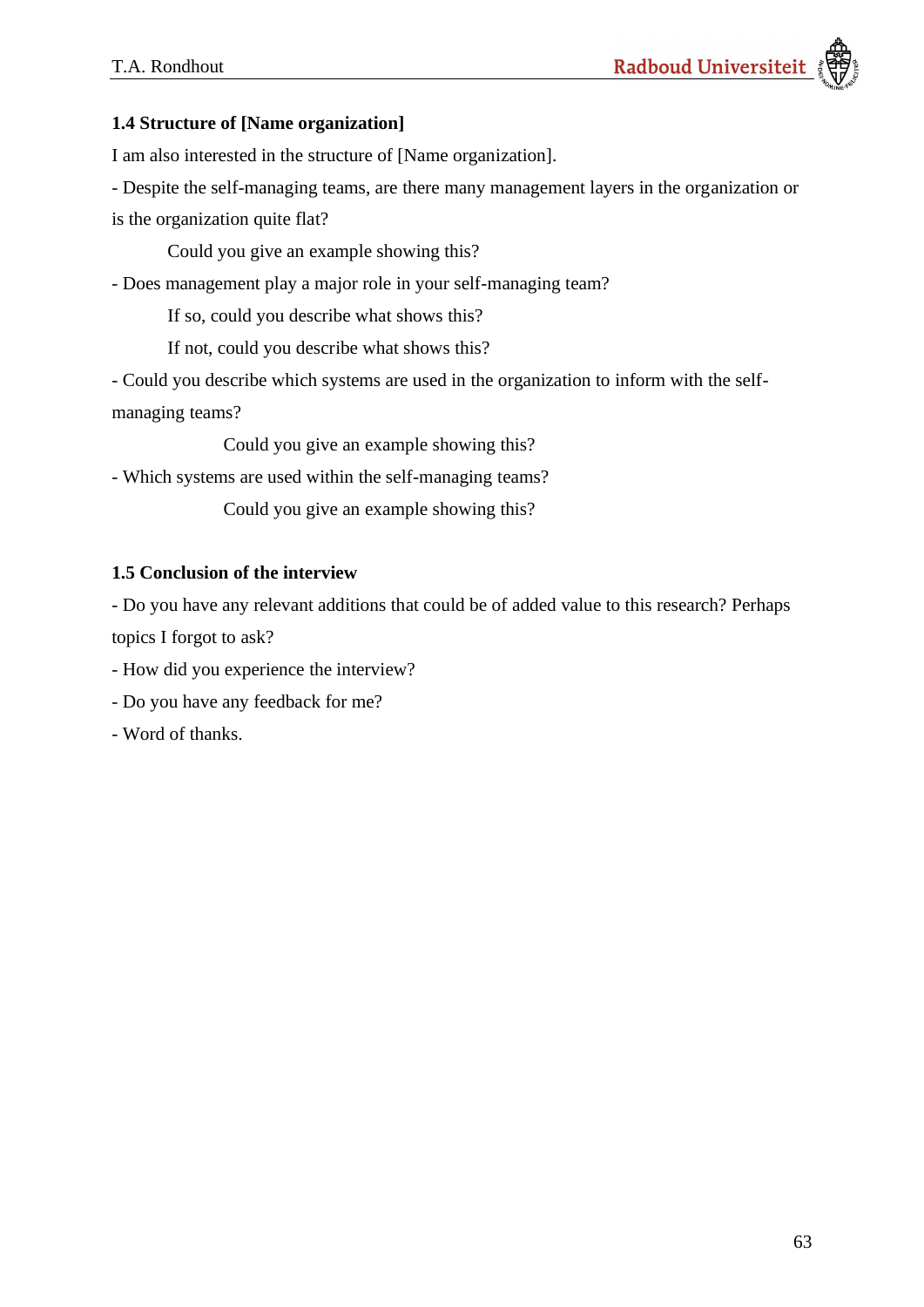### **Appendix B: Interview guide orientational interview Dutch**

#### **Introductie**

Allereerst wil ik u bedanken voor uw tijd en participatie in dit onderzoek. Mijn naam is Tom Rondhout en ik ben momenteel een master student Organisational Design and Development aan de Radboud Universiteit Nijmegen. Voor de afronding van mijn master schrijf ik momenteel mijn master thesis die zicht focust op de performance management binnen zelfsturende teams.

#### **Doel en inhoud interview**

Als onderdeel van mijn masterscriptie doe ik onderzoek binnen enkele zelfsturende teams van [Name organization]. Het doel van dit interview is om een beter beeld te krijgen van [Name organization] als organisatie, haar teams en de zorg die wordt verleend door deze teams. De onderwerpen die behandeld zullen worden zijn: algemene achtergrond respondent, zelfsturende teams [Name organization], type zorg die wordt verleend door de zelfsturende teams en de structuur binnen [Name organization]. De informatie uit dit interview vormt een basis voor het verdere onderzoek. Het interview zou ongeveer 30-45 minuten duren.

#### **Anonimiteit en vertrouwelijkheid**

Graag zou ik het interview willen opnemen zodat ik alle informatie die wordt besproken kan uitwerken. De opname, het interview transcript en de resultaten zullen volledig geanonimiseerd worden en uiterst zorgvuldig worden behandeld. Gaat u hiermee akkoord? Heeft u verder nog vragen voordat het interview zal plaatsvinden?

#### **1.1 Algemene informatie geïnterviewde**

- Kunt u zichzelf voorstellen?
- Hoelang bent u al werkzaam voor [Name organization]?
- Welke functie vervult u binnen [Name organization]?
- Kunt u toelichten wat de functie inhoudt?
- Kunt u toelichten wat uw verantwoordelijkheden zijn binnen het zelfsturende team waarin u werkzaam bent?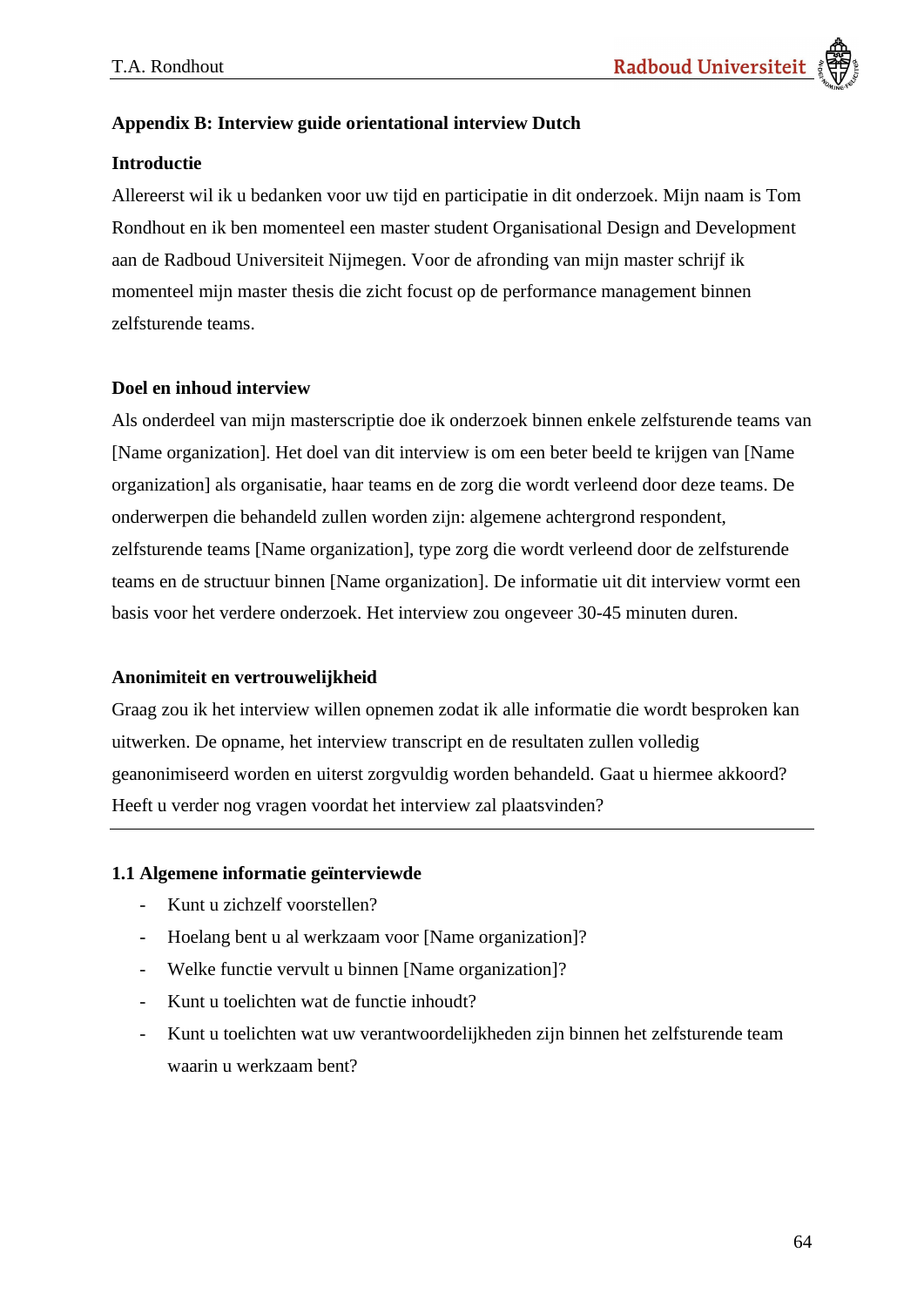# **1.2 Zelfsturende team(s)**

- Heeft u in het verleden al eerder in zelfsturende teams gewerkt? Zo ja, in welke?
- Wat is het grootste verschil met dat zelfsturende t.o.v. het zelfsturende team waarin u werkzaam bent?
- Zo nee, wat is het grootste verschil met werken in een organisatie zonder zelfsturende teams?

Kunt u iets meer vertellen over de samenstelling de zelfsturende teams binnen [Name organization]?

- Wat is in het algemeen de samenstelling van een zelfsturend team?
- Uit hoeveel leden bestaat gemiddeld een zelfsturend team?
- Kunt u de verschillende functies in uw team beschrijven en hoe deze met elkaar samenhangen?

In het kaderboekje las ik dat er naast de functies, diverse rollen worden vervuld in de zelfsturende teams. Kunt u mij hier meer over vertellen?

- Kunt u kort de verantwoordelijkheden van iedere rol toelichten? Hoelang wordt gemiddeld een rol vervult?
- Vanuit uw perspectief, wat maakt de zelfsturende teams van [Name organization] succesvol? Kunt u daarbij een voorbeeld geven?
- Vanuit uw perspectief, waarin zouden de zelfsturende teams van [Name organization] zich kunnen verbeteren?

Kunt u daarbij een voorbeeld geven?

# **1.3 Zorgverlening van [Name organization]**

Kunt u mij vertellen welke type zorg jullie vanuit [Name organization] verlenen?

- Kunt u elk type zorg kort toelichten met een voorbeeld?
- Wordt er bij het verlenen van de zorg samengewerkt met externe partijen?

Zo ja, kunt u toelichten welke partijen?

- Vanuit uw perspectief, wat maakt de zorgverlening van [Name organization] uniek?

Kunt u dit beschrijven aan de hand van een voorbeeld?

- Vanuit uw perspectief, waarin zou [Name organization] haar zorgverlening in kunnen verbeteren?

Kunt u dit beschrijven aan de hand van een voorbeeld?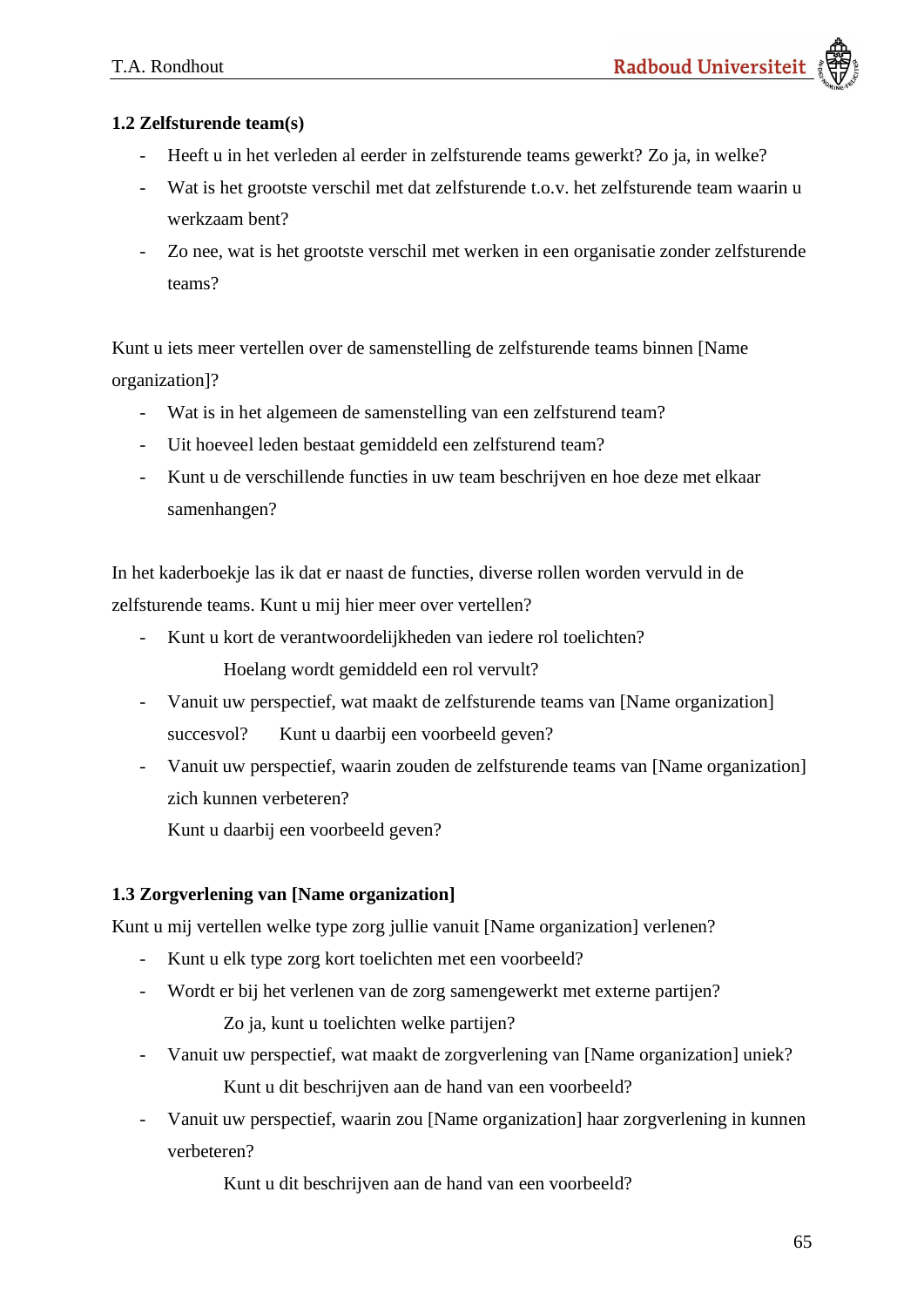### **1.4 Structuur [Name organization]**

Verder ben in geïnteresseerd in de structuur van [Name organization].

- Ondanks de zelfsturende teams, zijn er veel bestuurslagen te herkennen in de organisatie of staat iedereen dicht bij elkaar? Kunt u een voorbeeld geven waaruit dit blijkt?
- Speelt het management een grote rol binnen jullie zelfsturende team?

Zo ja, kunt u beschrijven waaruit dit blijkt?

Zo nee, kunt u beschrijven waaruit dit blijkt?

- Kunt u beschrijven welke systemen er worden gebruikt in de organisatie om met de zelfsturende teams te informeren?

Kunt u daarbij een voorbeeld geven?

- Welke systemen worden er binnen de zelfsturende teams gebruikt? Kunt u daarbij een voorbeeld geven?

### **1.5 Afsluiting interview**

- Heeft u nog relevante aanvullingen die van toegevoegde waarde kunnen zijn voor dit onderzoek? Wellicht onderwerpen die ik ben vergeten te vragen?
- Hoe heeft u het interview ervaren?
- Heeft u feedback voor mij?
- Bedankwoord.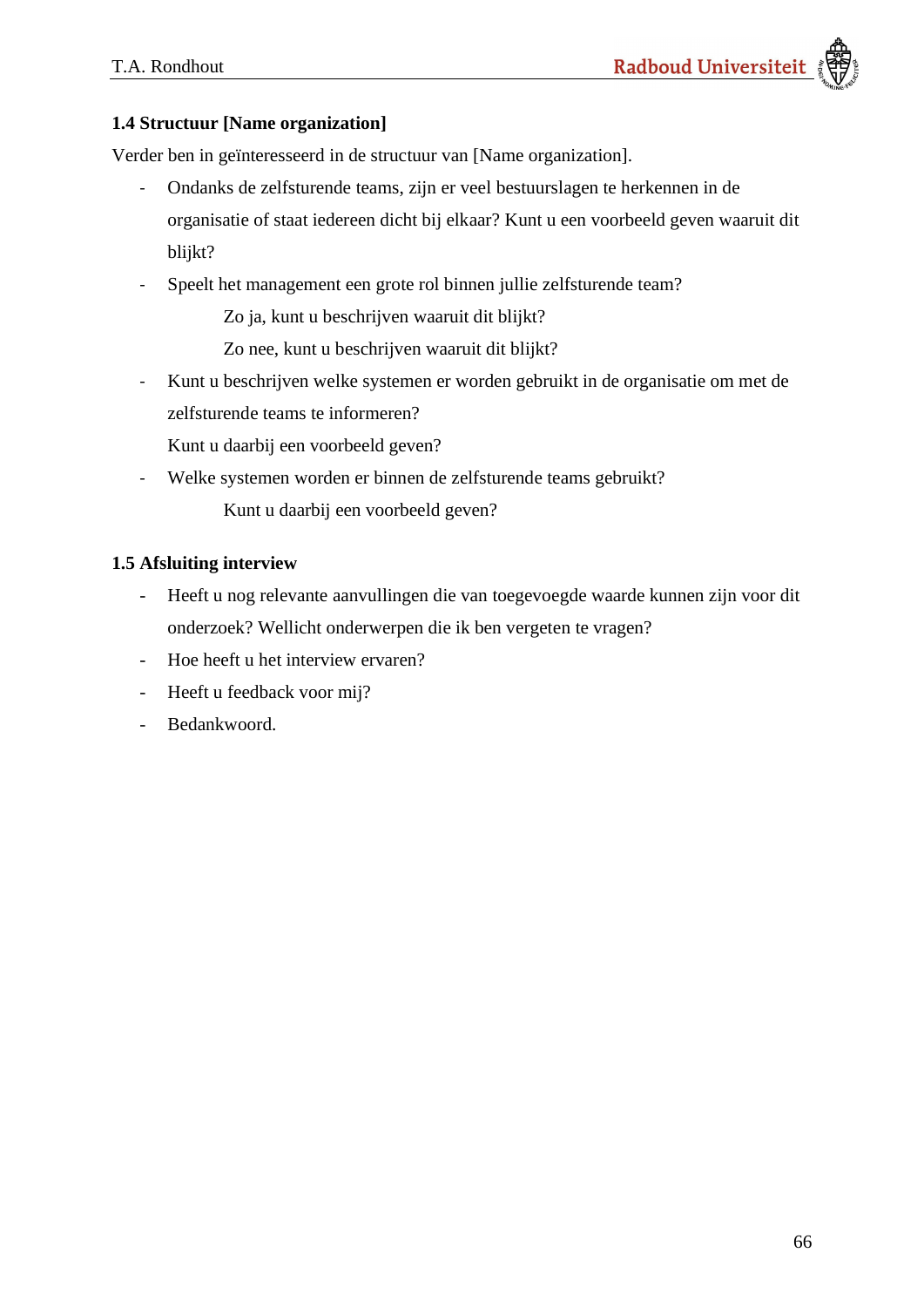# **Appendix C: Interview guide individual interview English**

### **Introduction**

First, I would like to thank you for your time and participation with this research. My name is Tom Rondhout and I am currently a master student in Organizational Design and Development at Radboud University Nijmegen. For the completion of my master, I am currently writing my master thesis that focuses on performance management within selfmanaging teams.

### **Purpose and content of the interview**

As part of my master's thesis, I conduct research within a few self-managing teams of [Name organization]. The purpose of this interview is to better understand how work is organized within the self-managing teams of [Name organization] and how their daily work is carried out. The interview would take approximately 60-75 minutes.

### **Anonymity and Confidentiality**

I would like to record the interview so that I can work out all the information that is being discussed. The recording, the interview transcript and the results are at all times handled completely anonymously and confidentially. I would like to know if you agree with this. Before the interview will start, do you have any further questions?

# **1.1 General information interviewee**

- Could you introduce yourself?
- How long have you been working for [Name organization]?
- What position do you fulfil within [Name organization]?
- Could you explain to me what the position entails?
- Could you describe what your responsibilities are within your self-managing team?

### **1.2 General information self-managing team**

- Could you describe what types of care you primarily provide with your team?
- Could you describe the different positions in your team and how they are interrelated?
- Could you describe what the main goals of your self-managing team are?

- From your perspective, how would you describe the team dynamic within your selfmanaging team?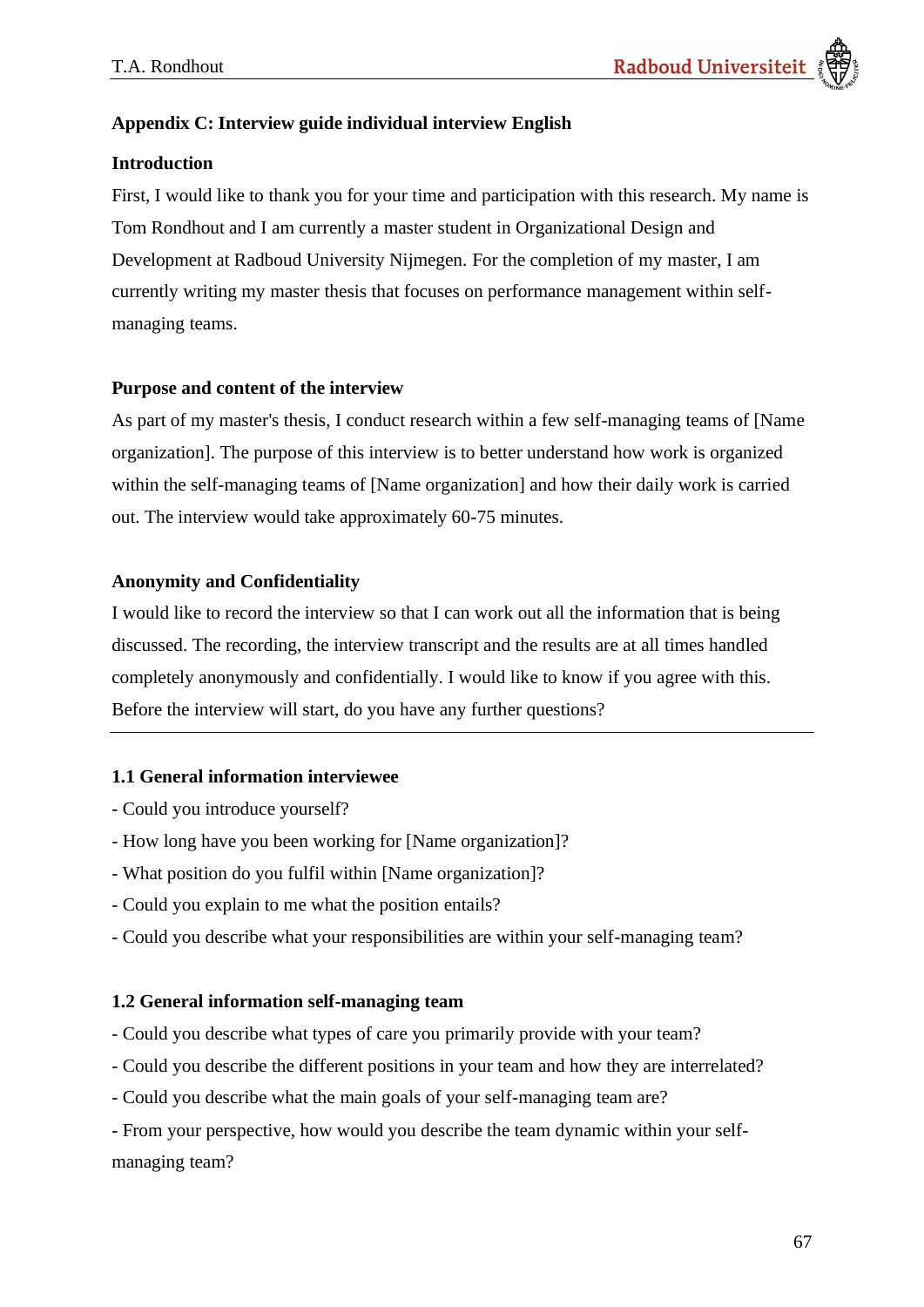If positive, could you describe how this is accomplished?

If negative, could you describe how this is accomplished?

### **1.3 Successful performance(s) of the self-managing team**

- Could you give an example of a particular case that you have carried out successfully with your team?

- In what way were you aware of each other's performance during this particular case?
- How did you as a team determine in this particular case which tasks had more priority?
- How did you determine in this particular case that the performances were successful?
- Could describe how in this particular case the performances were expressed?

- Could you give me another example of successful case?

### **1.4 (a) Less successful performance(s) of the self-managing team**

You just gave an example of a case/ examples of cases that have been successful.

- Has there also been a situation and/or case where the performance was less successful? (For
- example, struggle to accomplish team goals, individual goals and / undesirable behaviour)
- Could you explain to me what happened in this particular case?
- Who were involved in this particular case and what was their role in it?
- From your perspective, what was in this particular case the cause for this performance?
- Could you describe what influence this particular performance had on the team dynamic?
- How did you as a team negotiated that the performance in this case was less successful?
- What actions did you as a team take to re-establish the performance?
- From your perspective, did those actions re-established the performances?
	- If yes, could you explain how you experienced those actions?

If no, could you explain how you experienced those actions?

### **(b)**

- From your perspective, what have you as a team learned from this particular situation?
- Can you give a specific example of how this is visible in similar contemporary situations?
- What did you as an individual specifically learned from this particular case?

- Could you give me another example of a case that went less well?

# **1.5 Conclusion of the interview**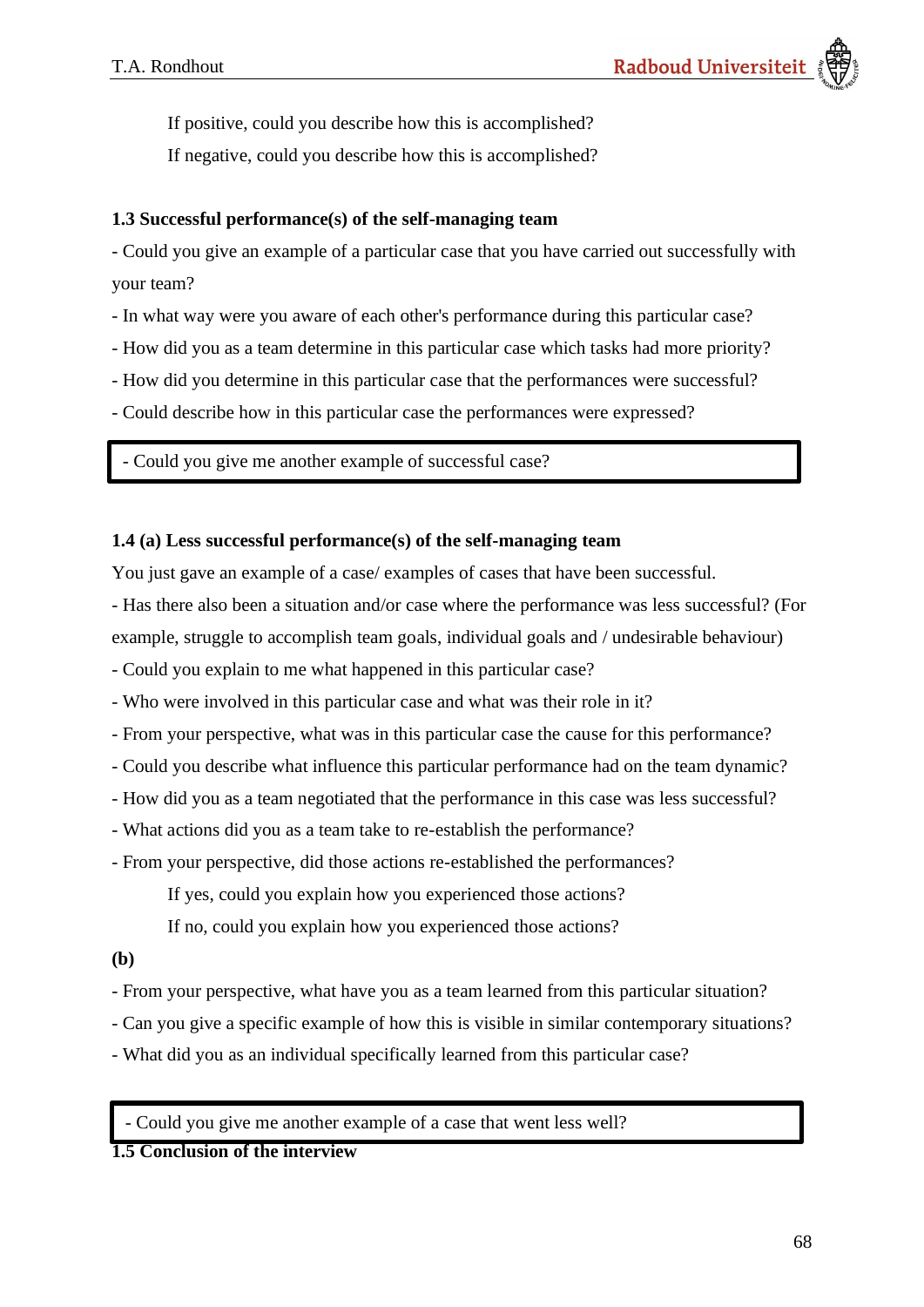- Do you have any relevant additions that could be of added value to this research? Perhaps

topics I forgot to ask?

- How did you experience the interview?
- Do you have any feedback for me?
- Word of thanks.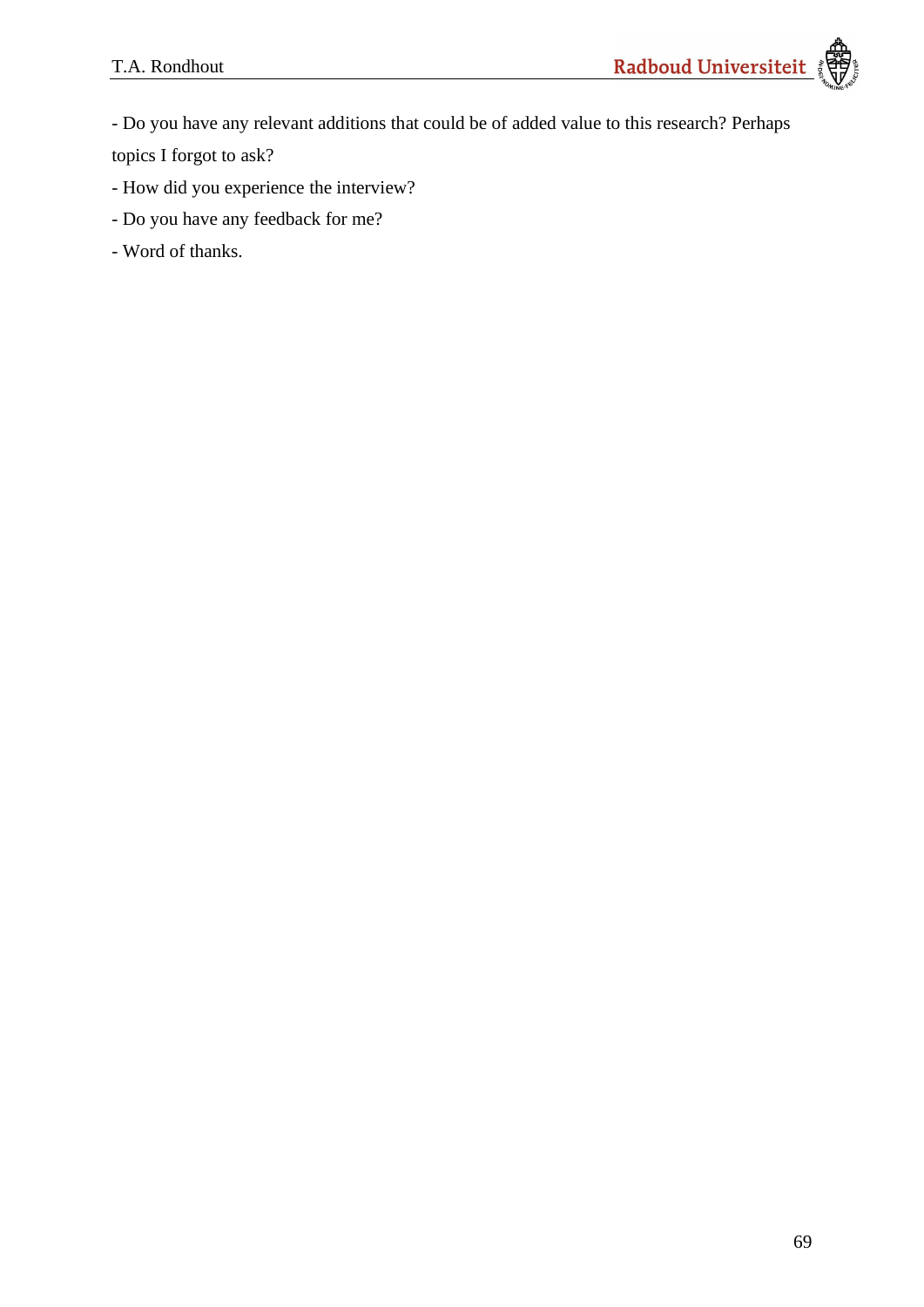### **Appendix D: Interview guide individual interview Dutch**

#### Introductie

Allereerst wil ik u bedanken voor uw tijd en participatie met dit onderzoek. Mijn naam is Tom Rondhout en ik ben momenteel een masterstudent Organisational Design and Development aan de Radboud Universiteit Nijmegen. Voor de afronding van mijn master ben ik momenteel mijn masterscriptie aan het schrijven die zich richt op performance management binnen zelfsturende teams.

#### **Doel en inhoud van het interview**

Als onderdeel van mijn masterscriptie doe ik onderzoek binnen enkele zelfsturende teams van [Name organization]. Het doel van dit gesprek is om beter te begrijpen hoe het werk wordt georganiseerd in het zelfsturende teams van [Name organization] en hoe het dagelijks werk door hen wordt uitgevoerd. Het interview zou ongeveer 60-75 minuten duren.

#### **Anonimiteit en vertrouwelijkheid**

Ik wil het interview graag opnemen zodat ik alle informatie die wordt besproken kan uitwerken. De opname, het transcript van het interview en de resultaten worden te allen tijde volledig anoniem en vertrouwelijk behandeld. Ik zou graag willen weten of u het hiermee eens bent. Heeft u nog vragen voordat het gesprek begint?

### **1.1 Algemene informatie geïnterviewde**

- Kunt u zichzelf voorstellen?
- Hoe lang werkt u al bij [Name organization]?
- Welke functie vervult u binnen [Name organization]?
- Kunt u mij uitleggen wat de functie inhoudt?
- Kunt u omschrijven wat uw verantwoordelijkheden zijn binnen uw zelfsturende team?

#### **1.2 Algemene informatie zelfsturend team**

- Kunt u omschrijven welke soorten zorg u voornamelijk verleent met uw team?
- Kunt u de verschillende functies in uw team beschrijven en hoe deze met elkaar samenhangen?
- Kunt u omschrijven wat de belangrijkste doelen van uw zelfsturende team zijn?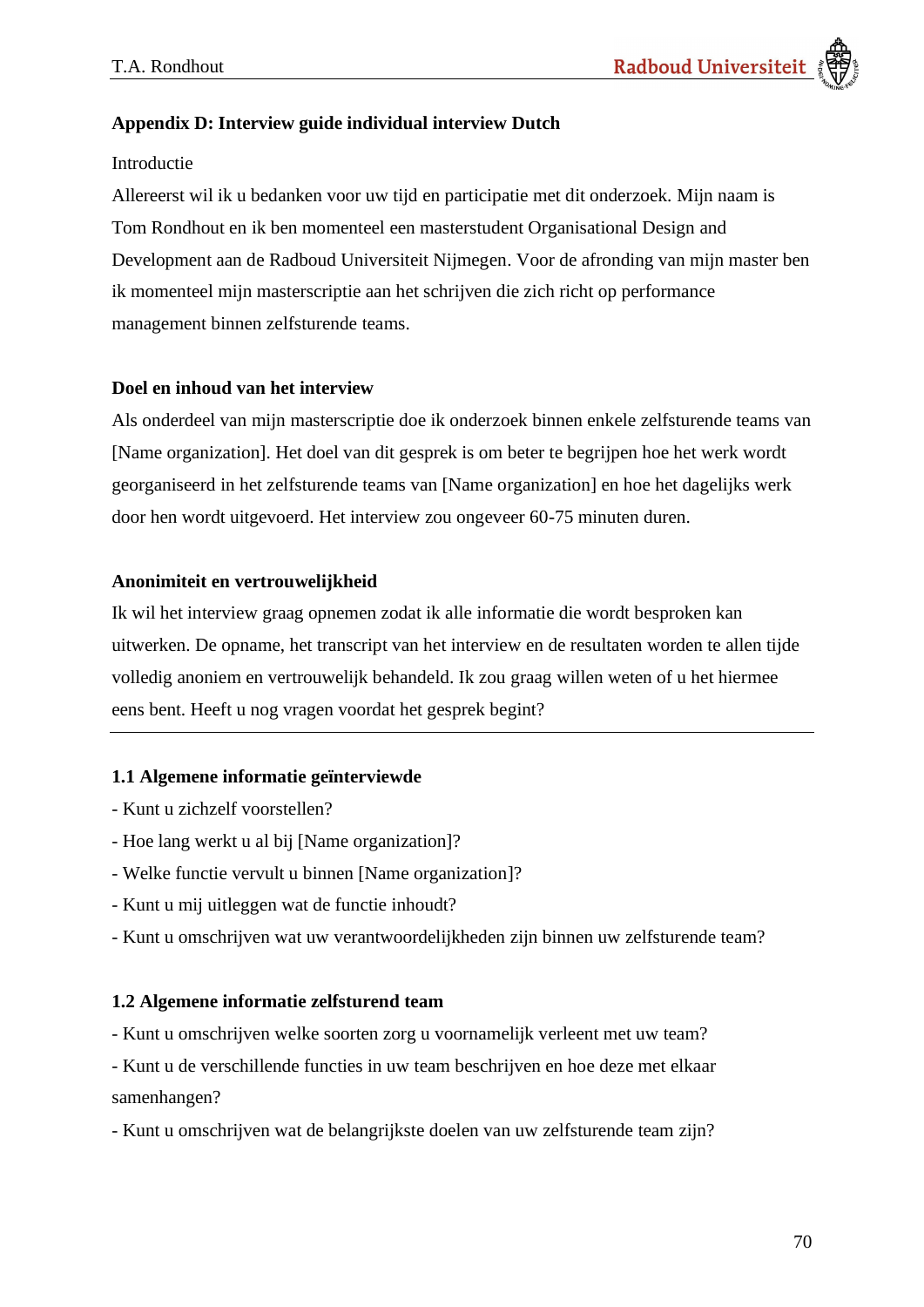- Hoe zou u vanuit uw perspectief de teamdynamiek binnen uw zelfsturende team omschrijven?

Indien positief, zou u kunnen beschrijven hoe dit wordt bereikt? Indien negatief, zou u kunnen beschrijven hoe dit wordt bereikt?

#### **1.3 Succesvolle prestatie(s) van het zelfsturende team**

- Kunt u een voorbeeld geven van een specifieke case die u met uw team succesvol heeft uitgevoerd?

- Op welke manier waren jullie op de hoogte van elkaars prestaties in dit specifieke geval?

- Hoe hebben jullie als team in dit specifieke geval bepaald welke taken meer prioriteit hadden?

- Hoe hebben jullie in dit specifieke geval vastgesteld dat de uitvoeringen succesvol waren?

- Zou u kunnen beschrijven op welke manier in dit specifieke geval de prestaties tot uitdrukking kwamen?

- Kunt u mij nog een voorbeeld geven van een succesvolle zaak?

#### **1.4 (a) Minder succesvolle prestatie (s) van het zelfsturende team**

U heeft zojuist een voorbeeld gegeven van een case/ voorbeelden van cases die succesvol zijn geweest.

- Is er ook een situatie en/ of geval geweest waarin de prestaties minder succesvol waren? (Bijvoorbeeld moeite hebben met het behalen van teamdoelen, individuele doelen en/ of ongewenst gedrag)

- Kunt u mij uitleggen wat er in dit specifieke geval is gebeurd?
- Wie waren bij deze specifieke zaak betrokken en wat was hun rol daarin?
- Wat was vanuit uw perspectief in dit specifieke geval de oorzaak van deze prestatie?
- Kunt u beschrijven welke invloed deze specifieke prestatie had op de teamdynamiek?
- Hoe heb je als team besproken dat de prestatie in dit geval minder succesvol was?
- Welke acties heeft u als team ondernomen om de prestatie te herstellen?
- Hebben die acties, vanuit jouw perspectief, de prestaties hersteld?

Zo ja, kunt u uitleggen hoe u die acties heeft ervaren?

Zo nee, zou u kunnen uitleggen hoe u die acties heeft ervaren?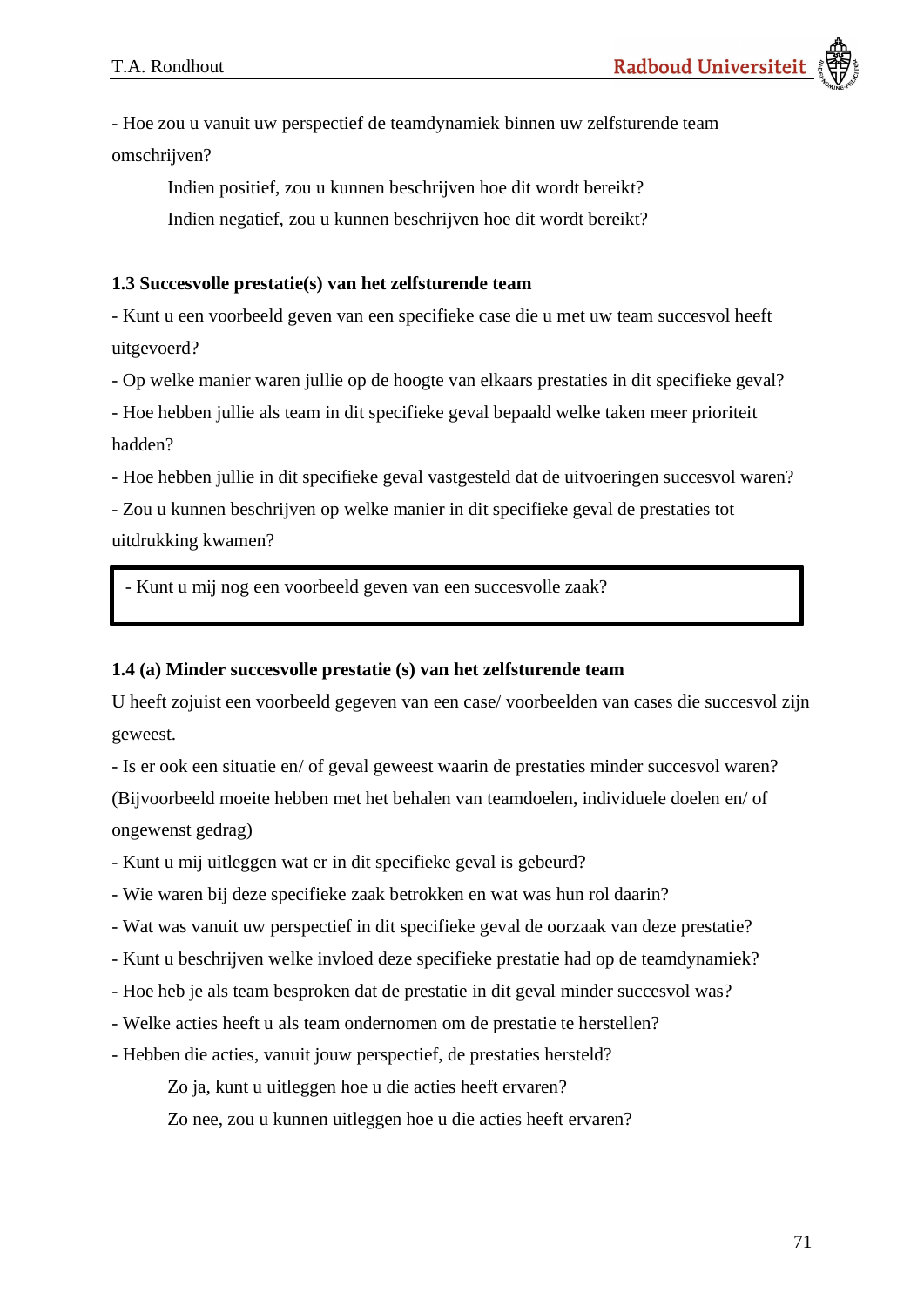**(b)**

- Vanuit uw perspectief, wat hebben jullie als geleerd van deze specifieke situatie?

- Kunt u een concreet voorbeeld geven van hoe dit zichtbaar is in vergelijkbare hedendaagse

situaties?

- Wat heeft u als individu specifiek geleerd van deze situatie?

- Kunt u mij nog een voorbeeld geven van een minder succesvolle case?

### **1.5 Conclusie van het interview**

- Heeft u relevante aanvullingen die van toegevoegde waarde kunnen zijn voor dit onderzoek? Misschien onderwerpen die ik ben vergeten te vragen?

- Hoe heb je het interview ervaren?
- Heeft u feedback voor mij?
- Dankwoord.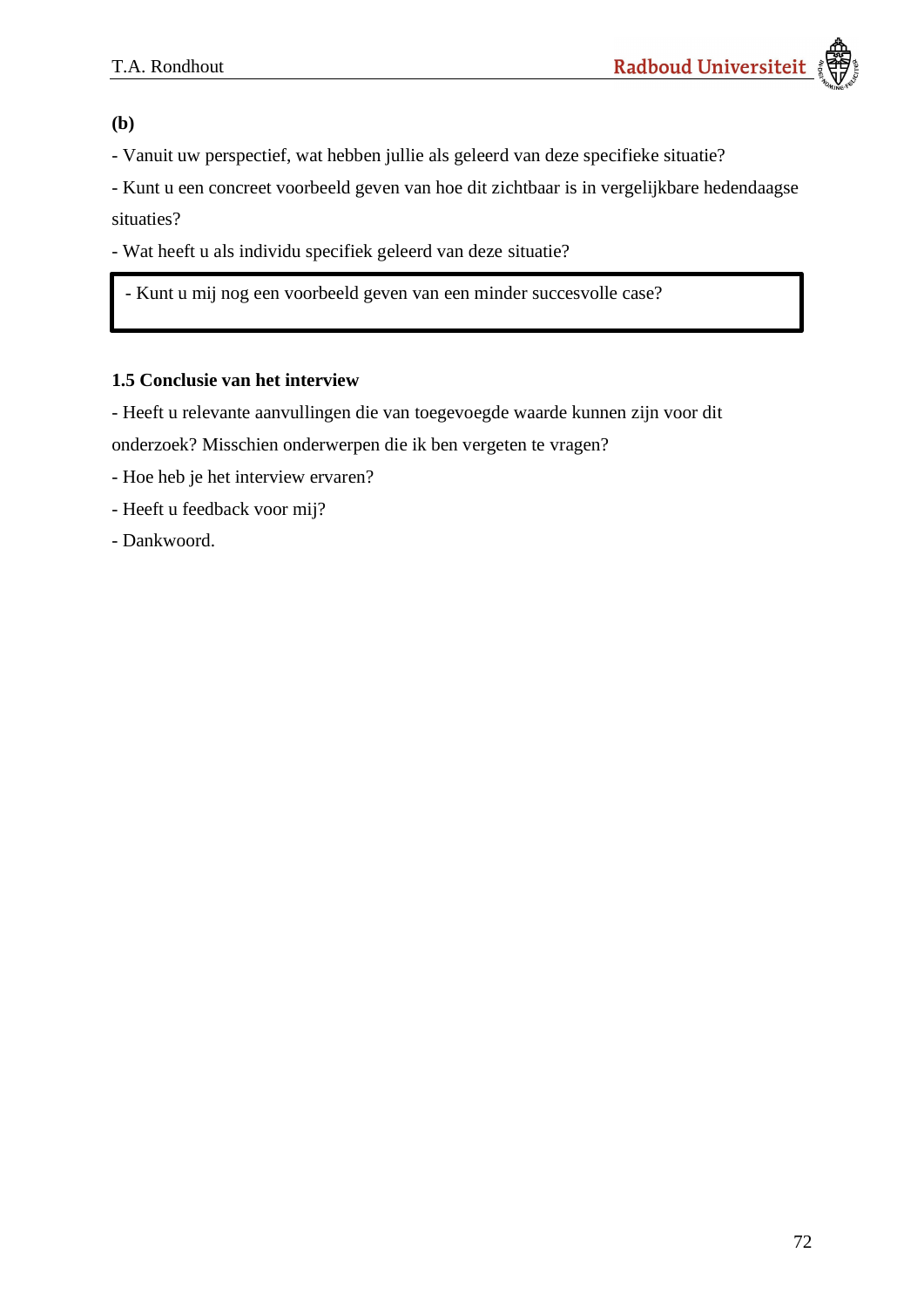## **Appendix E: Priori themes and initial template**

| A priori themes                         |                                            |
|-----------------------------------------|--------------------------------------------|
| Performance management in self-managing | Related concepts: Informal peer control,   |
| teams                                   | Patterning, Sequence-based prioritizing,   |
|                                         | Time-based prioritizing, Reflective talks, |
|                                         | Feedback through inquiry, Feedback         |
|                                         | through monitoring                         |
| Underperformance in self-managing teams | Related concepts: Acute/episodic           |
|                                         | underperformance, Chronic                  |
|                                         | underperformance, Direct peer monitoring,  |
|                                         | Indirect peer monitoring, Organizationally |
|                                         | norms, Voluntary norms                     |
| Conflicts in self-managing teams        | Related concepts: Task conflicts,          |
|                                         | Relationship conflict, Negotiation order   |

*Table 5: A priori themes*

| Initial template used for coding |              |                       |                     |
|----------------------------------|--------------|-----------------------|---------------------|
| Quote/ statement:                | Open coding: | Axial coding:         | Selective coding:   |
|                                  |              | Organizationally      | Setting performance |
|                                  |              | norms                 | standards in self-  |
|                                  |              | Voluntary norms       | managing teams      |
|                                  |              | Prioritizing          |                     |
|                                  |              | Reflective talks      |                     |
|                                  |              | Feedback through      |                     |
|                                  |              | inquiry               |                     |
|                                  |              | Sequence-based        |                     |
|                                  |              | prioritizing          |                     |
|                                  |              | Time-based            |                     |
|                                  |              | prioritizing          |                     |
|                                  |              |                       |                     |
|                                  |              | Direct peer           | Underperformance    |
|                                  |              | monitoring            | in self-managing    |
|                                  |              | Indirect peer         | teams               |
|                                  |              | monitoring            |                     |
|                                  |              | Client involvement    |                     |
|                                  |              | Acute/episodic        |                     |
|                                  |              | underperformance      |                     |
|                                  |              | Chronic               |                     |
|                                  |              | underperformance      |                     |
|                                  |              | <b>Task conflicts</b> |                     |
|                                  |              | Relational conflict   |                     |
|                                  |              | Reflective talks      |                     |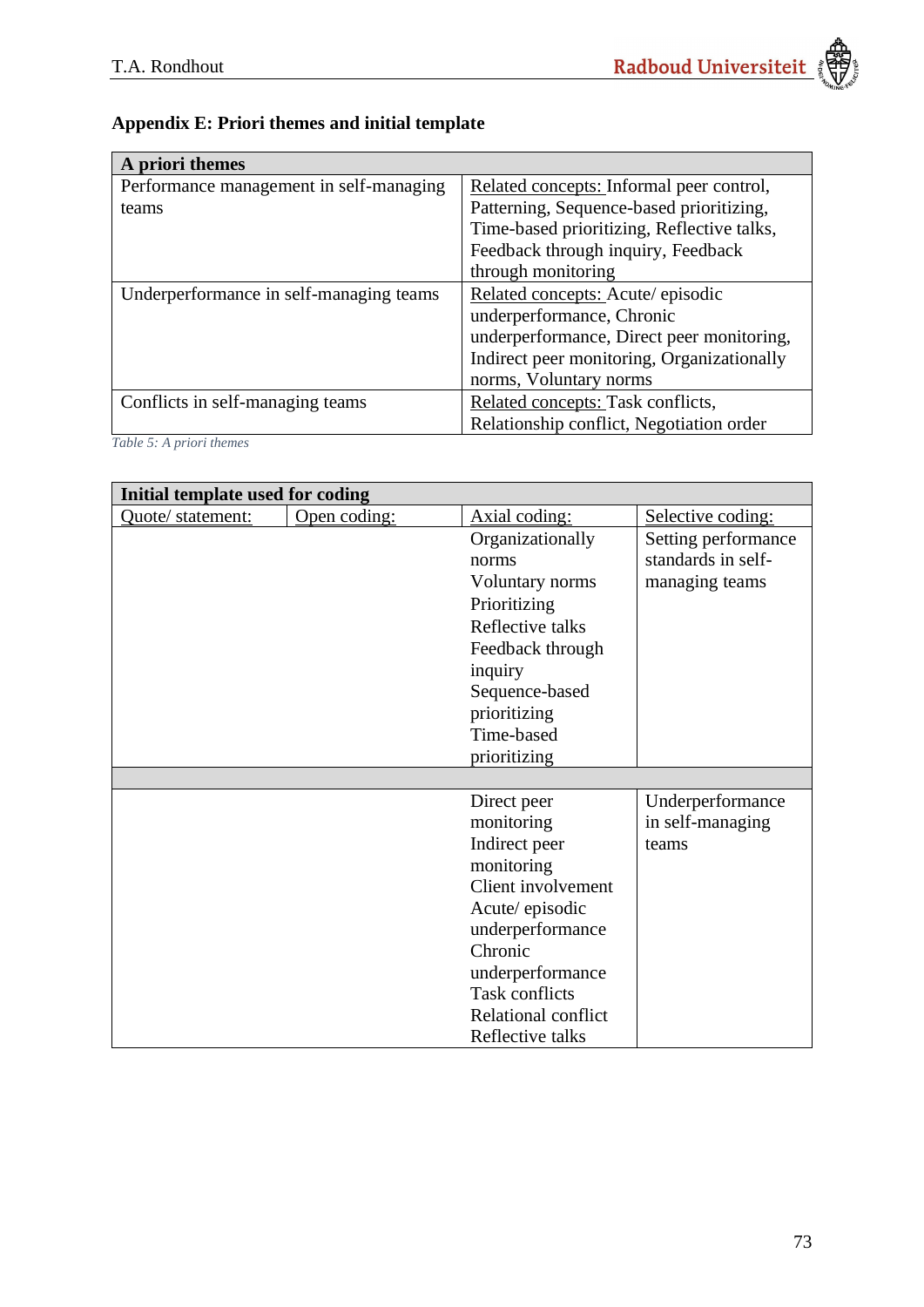

| Reflective talks | Underperformance   |
|------------------|--------------------|
| Improved         | as an occasion for |
| application      | learning           |
| procedure        |                    |
| Improved         |                    |
| monitoring of    |                    |
|                  | treatments complex |
| clients          |                    |
|                  | Improved induction |
| period           |                    |
| Norm consensus   |                    |

*Table 6: Initial template used for coding*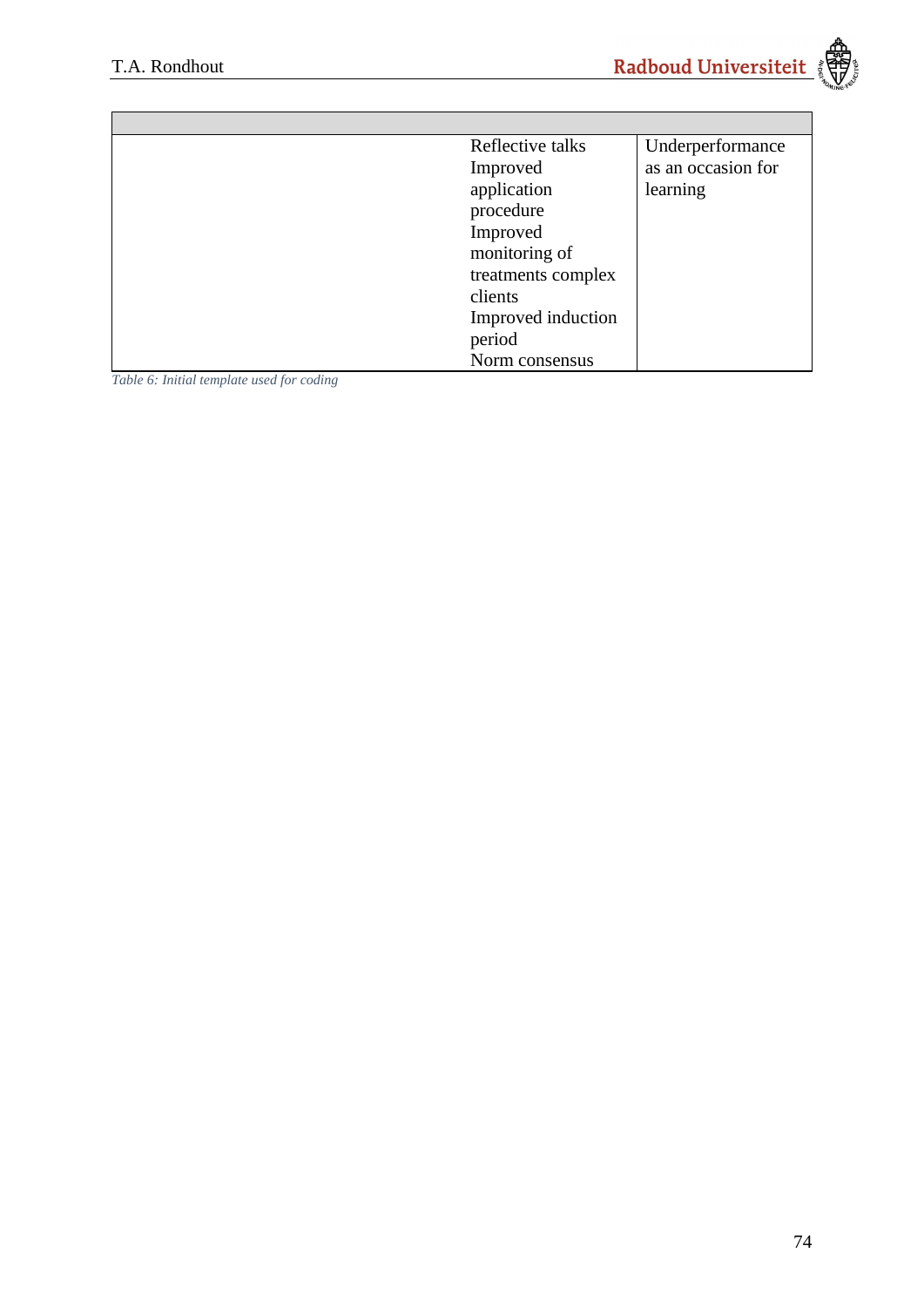## **Appendix F: Coding scheme**

| <b>Interview</b> | Quote:          | <b>Axial code (including definition):</b>        | <b>Selective code:</b> |
|------------------|-----------------|--------------------------------------------------|------------------------|
| and Code         |                 |                                                  |                        |
| ID:              |                 |                                                  |                        |
| 9(9:40)          | "Nou wat        | Organizationally norms - Standards that are      | Setting                |
|                  | geen $70$ "     | induced by a single external source to the team. | performance            |
|                  |                 | These types of standards are more functional     | standards in self-     |
|                  |                 | and prescribe what counts as productive          | managing teams         |
|                  |                 | behaviour and are applied to all teams in an     |                        |
|                  |                 | organization (De Jong et al., 2014).             |                        |
| 6(6:155)         | "We zijn  te    | Voluntary norms - Standards that emerge          | Setting                |
|                  | hangen"         | spontaneously within teams. These types of       | performance            |
|                  |                 | standards are less functional than               | standards in self-     |
|                  |                 | organizational induced norms and could be        | managing teams         |
|                  |                 | difference across teams De Jong et al., 2014).   |                        |
| 2(2:120)         | "Ja, alleen     | Sequence-based Prioritizing - Prioritizing       | Setting                |
|                  | kunnen lossen"  | between routine participants to build shared     | performance            |
|                  |                 | temporal expectations about the appropriate      | standards in self-     |
|                  |                 | sequence of contributions of performances        | managing teams         |
|                  |                 | towards a routine (Kremser & Blagoev, 2020).     |                        |
| 2(2:110)         | "Maar als  vrij | Time-based prioritizing - Prioritizing between   | Setting                |
|                  | natuurlijk"     | routine participants to build shared temporal    | performance            |
|                  |                 | expectations about the performance of routines   | standards in self-     |
|                  |                 | for when certain events happen (Kremser $\&$     | managing teams         |
|                  |                 | Blagoev, 2020).                                  |                        |
| 3(3:15)          | "Dan gaan  dat  | Reflective talks - Joint conversations between   | Setting                |
|                  | eens"           | involved and uninvolved routine participants to  | performance            |
|                  |                 | evaluate the current routine performance and     | standards in self-     |
|                  |                 | negotiate about future routine performances      | managing teams         |
|                  |                 | (Dittrich et al., 2016; Kremser & Blagoev,       |                        |
|                  |                 | 2020).                                           |                        |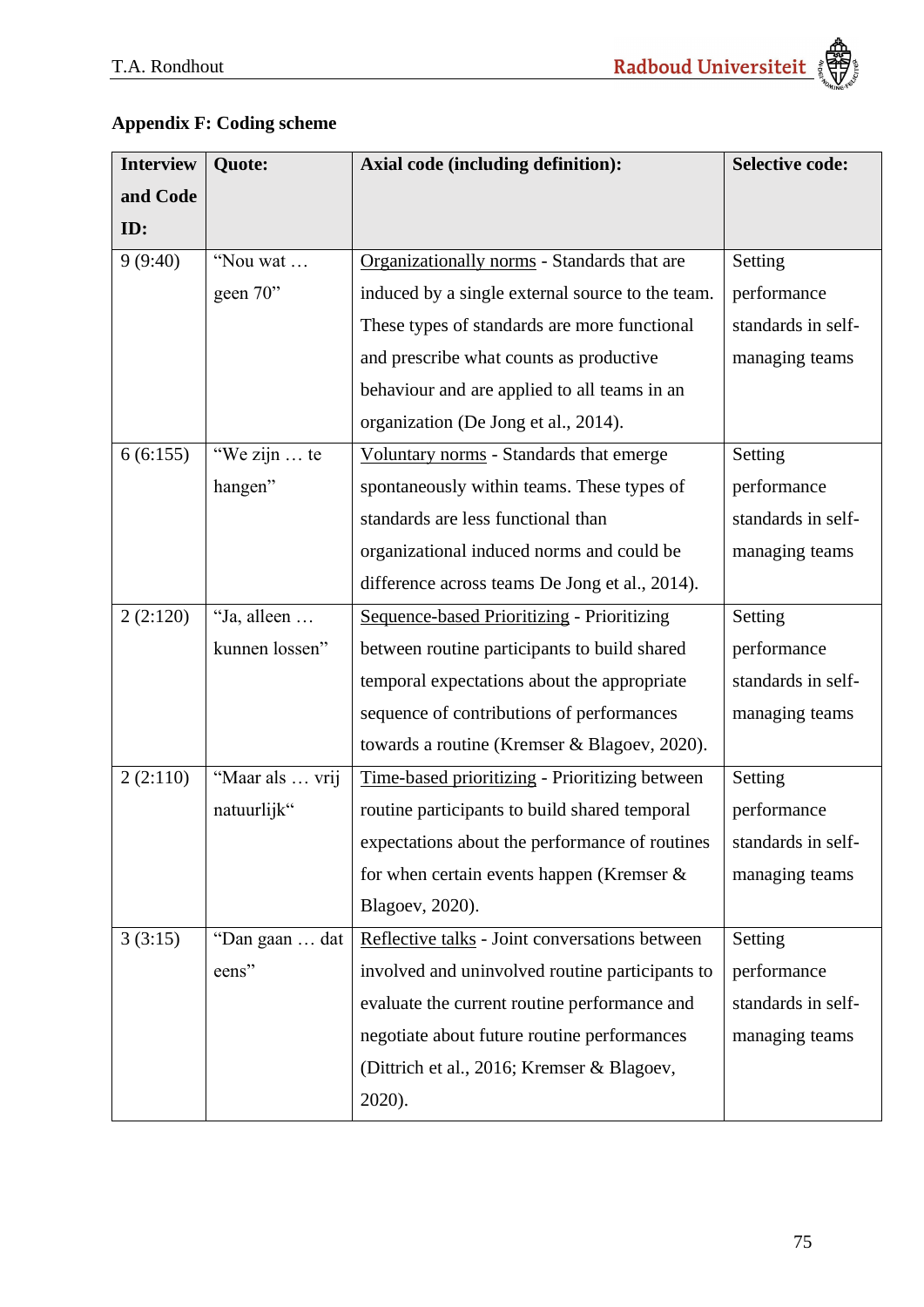

| 7(7:55)  | "Ja eigenlijk   | Feedback through inquiry - Individuals pro-      | Setting            |
|----------|-----------------|--------------------------------------------------|--------------------|
|          | client beter"   | actively engaging in interactions with other     | performance        |
|          |                 | colleagues by directly asking for feedback       | standards in self- |
|          |                 | (Ashford & Cummings, 1983).                      | managing teams     |
| 4(4:92)  | "Dat is         | Direct peer monitoring - " noticing peers'       | Underperformance   |
|          | konden          | behav- ior or results and responding directly    | in self-managing   |
|          | toevoegen"      | and openly, such as praising coworkers when      | teams              |
|          |                 | they do a good job, cor- recting coworkers       |                    |
|          |                 | when they make mistakes, report-ing dishonest    |                    |
|          |                 | coworkers, and discussing how everyone does      |                    |
|          |                 | the job" (Loughry $& Tosi, 2008, p. 885$ )       |                    |
| 7(7:108) | "Het vervelende | Indirect peer monitoring - "gossip- ing about    | Underperformance   |
|          | functioneert    | and avoiding poorly performing coworkers,        | in self-managing   |
|          | niet"           | behaviors that do not unambiguously link the     | teams              |
|          |                 | coworker's actions with the consequences"        |                    |
|          |                 | (Loughry & Tosi, 2008, p. 885).                  |                    |
| 5(5:127) | "Niet zo  zijn  | Client involvement - Scheduled evaluations       | Underperformance   |
|          | allen"          | moments with the persons being treated and the   | in self-managing   |
|          |                 | caregiver to evaluate his performance.           | teams              |
| 5(5:33)  | "Toen kwam      | Acute/episodic underperformance - "              | Underperformance   |
|          | wat afstemming" | carrying out a task in a way that does not meet  | in self-managing   |
|          |                 | the standards for performance or that results in | teams              |
|          |                 | outcomes that are noticeably worse than they     |                    |
|          |                 | could have been in a different option of         |                    |
|          |                 | carrying out the task had been chosen"           |                    |
|          |                 | (Pindek, 2020, p. 3).                            |                    |
| 4(4:90)  | "Klachten uit   | Chronic underperformance - " not meeting         | Underperformance   |
|          | onderbouwingen, | standards for effectiveness requirements in      | in self-managing   |
|          | ja"             | terms of quality and/or quantity of the output   | teams              |
|          |                 | that the employee has produces over time"        |                    |
|          |                 | (Pindek, 2020, p. 3).                            |                    |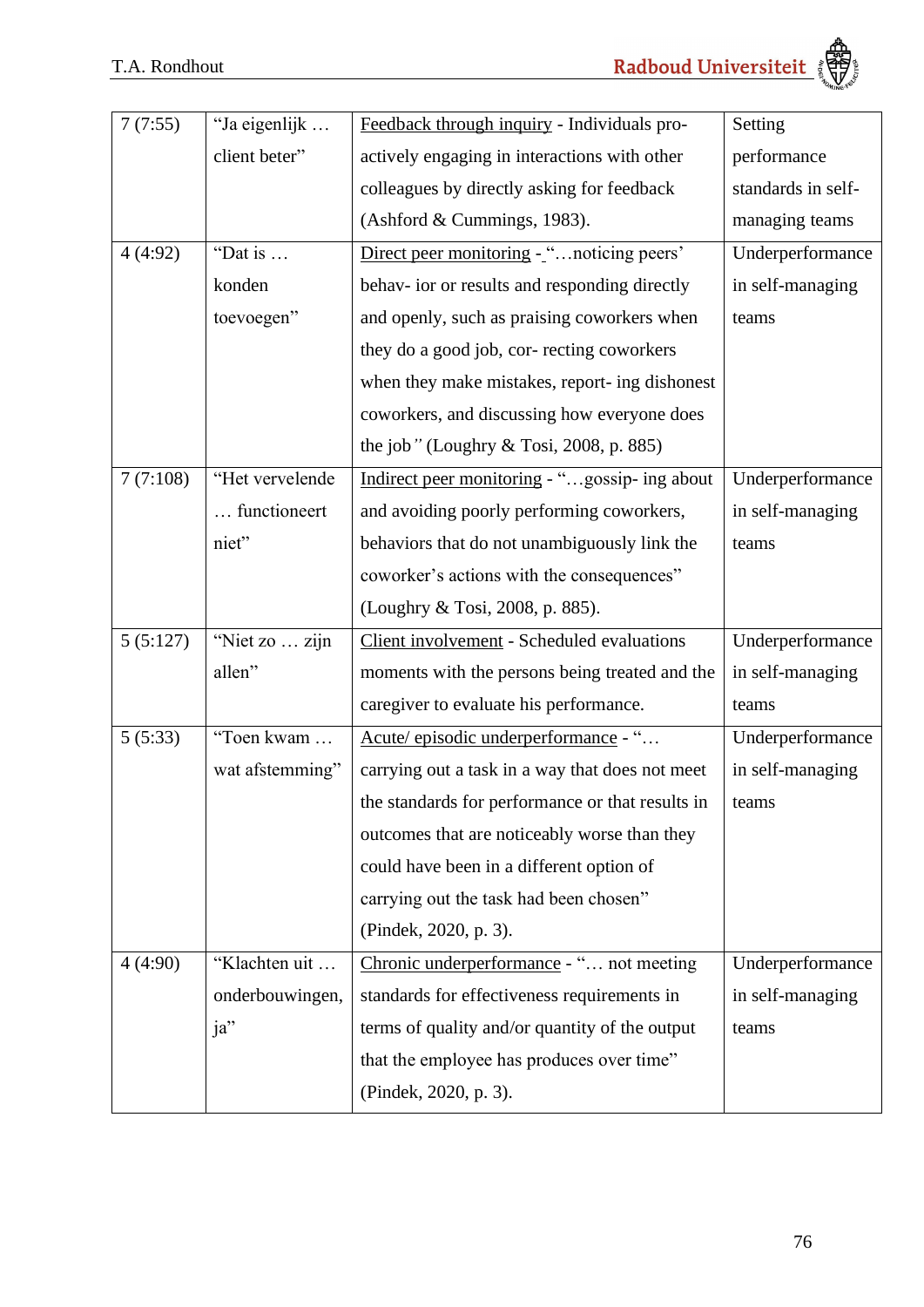

| 4(4:101) | "Maar ze  haar    | Relational conflict - " when there are          | Underperformance   |
|----------|-------------------|-------------------------------------------------|--------------------|
|          | dragen"           | interpersonal incompatibilities among group     | in self-managing   |
|          |                   | members, which typically includes tension,      | teams              |
|          |                   | animosity, and annoyance among members          |                    |
|          |                   | within a group" (Jehn, 1995, p. 258).           |                    |
| 2(2:52)  | "Echt duidelijke  | Task conflicts - " when there are               | Underperformance   |
|          | $\ldots$ nu weet" | disagreements among group members about         | in self-managing   |
|          |                   | the content of the task being performed,        | teams              |
|          |                   | including differences in viewpoints, ideas, and |                    |
|          |                   | options" (Jehn, 1995, p. 258).                  |                    |
| 8(8:59)  | "Uiteindelijk     | Negotiation order - In this process of          | Underperformance   |
|          | denk  weer        | negotiation and interaction, individuals in a   | in self-managing   |
|          | evalueren"        | role know their own expectations and resources  | teams              |
|          |                   | by which they can negotiate the conflict        |                    |
|          |                   | (Bechky, 2006; Strauss et al., 1963).           |                    |
| 7(7:99)  | "Iedereen heeft   | Reflective talks - Joint conversations between  | Underperformance   |
|          | $\ldots$ is, ja"  | involved and uninvolved routine participants to | in self-managing   |
|          |                   | evaluate the current routine performance and    | teams              |
|          |                   | negotiate about future routine performances     |                    |
|          |                   | (Dittrich et al., 2016; Kremser & Blagoev,      |                    |
|          |                   | 2020).                                          |                    |
| 4(4:137) | "Dat is           | Improved application procedure - The            | Underperformance   |
|          | aanbod            | enhanced process recruiting and selecting new   | as an occasion for |
|          | gekomen"          | colleagues.                                     | learning           |
| 4(4:164) | "Toen ik  hem     | Improved monitoring of treatments with          | Underperformance   |
|          | breder"           | complex clients - The enhanced supervision of   | as an occasion for |
|          |                   | caregivers who deal with complicated patients.  | learning           |
| 9(9:83)  | "Nou als  het     | Improved induction period - The enhanced        | Underperformance   |
|          | gaat"             | process of mentoring new colleagues after they  | as an occasion for |
|          |                   | have been hired.                                | learning           |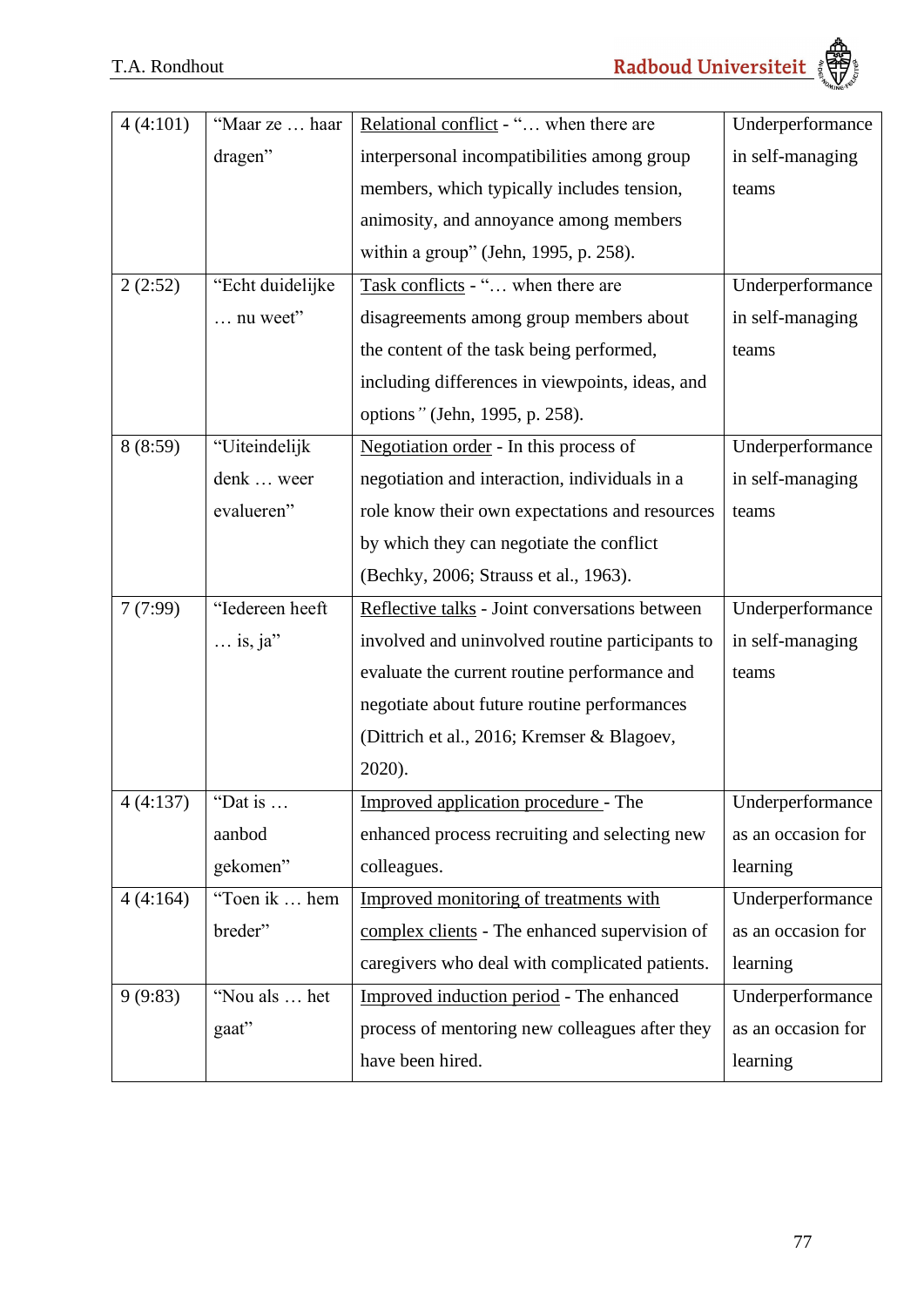| 7(7:142) | "Ja, dan $\dots$ | Norm consensus - The extent to which          | Underperformance   |
|----------|------------------|-----------------------------------------------|--------------------|
|          | netjes in"       | members of group collectively agree about     | as an occasion for |
|          |                  | what constitutes as productive work behaviour | learning           |
|          |                  | is defined as norm consensus (De Jong $\&$    |                    |
|          |                  | Bijlsma-Frankema, 2009, p. 2).                |                    |

*Table 7: Coding Scheme*